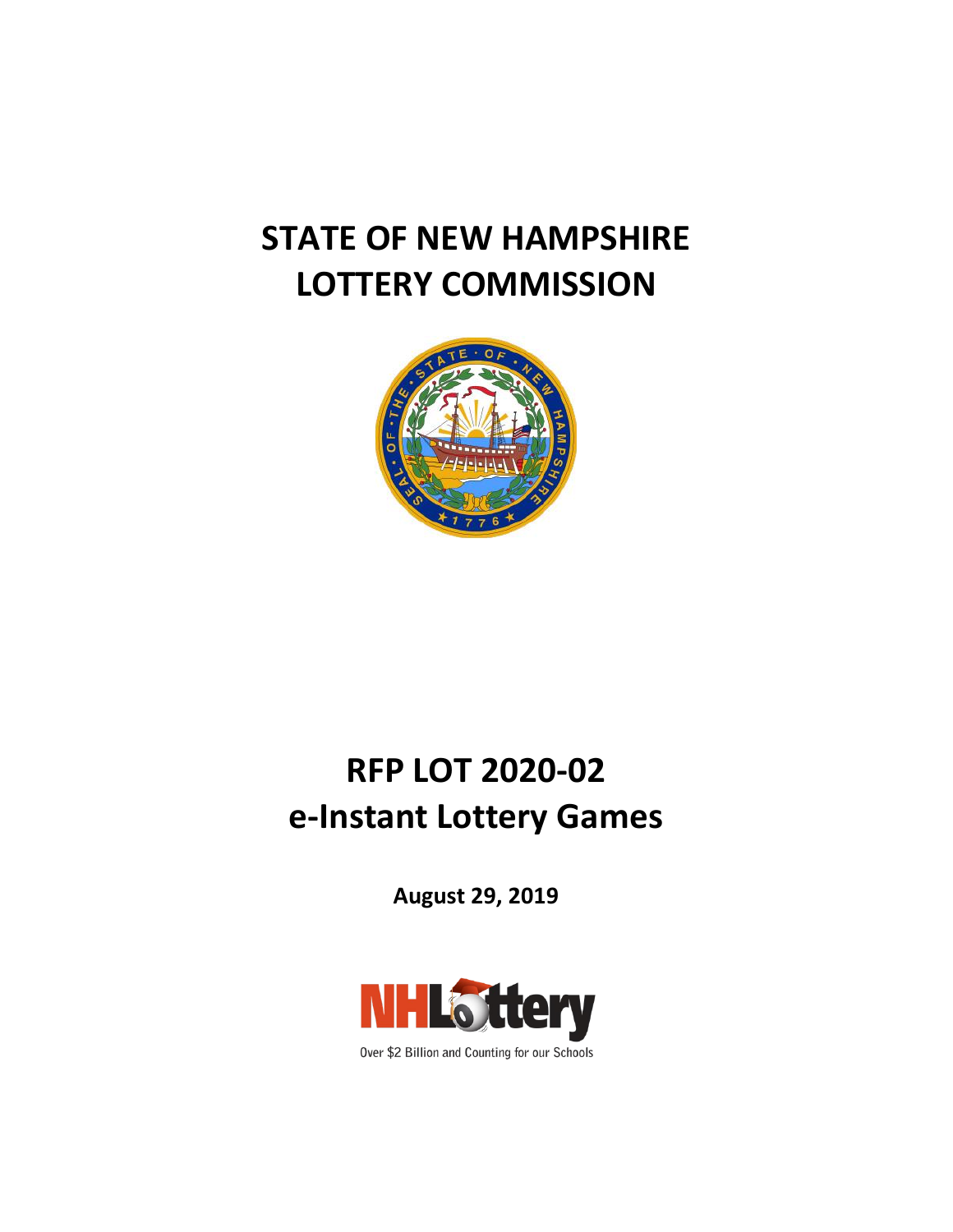# **STATE OF NEW HAMPSHIRE LOTTERY COMMISSION**

# **e-Instant Lottery Games RFP LOT 2020-02**

# **SECTION 1 – Overview and Schedule**

### **A. Executive Summary**

The New Hampshire Lottery Commission (Lottery, NHLC) is seeking proposals from established gaming companies for the development, design, implementation and related services for iLottery e-Instant Games to be sold on NHLC's iLottery portal via a secure connection and remote gaming server (RGS). For the purposes of this Request for Proposals (RFP), "e-Instant" is defined as games that are akin to instant scratch games at retail, but are sold via an internet and mobile based platform and offer varying degrees of complexity and entertainment value. e-Instant outcomes must be predetermined through the use of a Lottery-approved prize structure and cannot utilize skill for winner determination. New Hampshire's iLottery platform requires e-Instant games with a stake for purchase, and that funds instantly be allocated to iLottery accounts to award prizes associated with a predetermined prize structure, up to a predetermined amount. Prizes won over the Lottery's online claim threshold are claimable only at the New Hampshire Lottery headquarters in Concord, New Hampshire. Games that solely award coupons or free play are not considered to be an e-Instant for the purposes of this RFP.

NHLC launched iLottery on September 4, 2018 in partnership with NeoPollard Interactive (NPi) utilizing NPi's gaming platform and portal. NPi's open architecture allows third-party developers to utilize this portal for the sale of e-Instants, subject to integration with the NPi system and the Lottery's advertising agency of record.

NHLC intends to award contracts to at least one qualified vendor. Each resultant contract will not obligate NHLC to make a purchase but will set the terms and conditions for potential future purchase orders by NHLC for e-Instant games between the contract effective date and June 30, 2025.

Prior to execution of a contract, the selected contractor(s) will collaborate with NPi and the Lottery's advertising agency of record to develop a plan to integrate their games within the NPi portal. This integration plan must be approved by NHLC and will be part of the final contractual agreement between the parties.

*Remainder of page intentionally left blank.*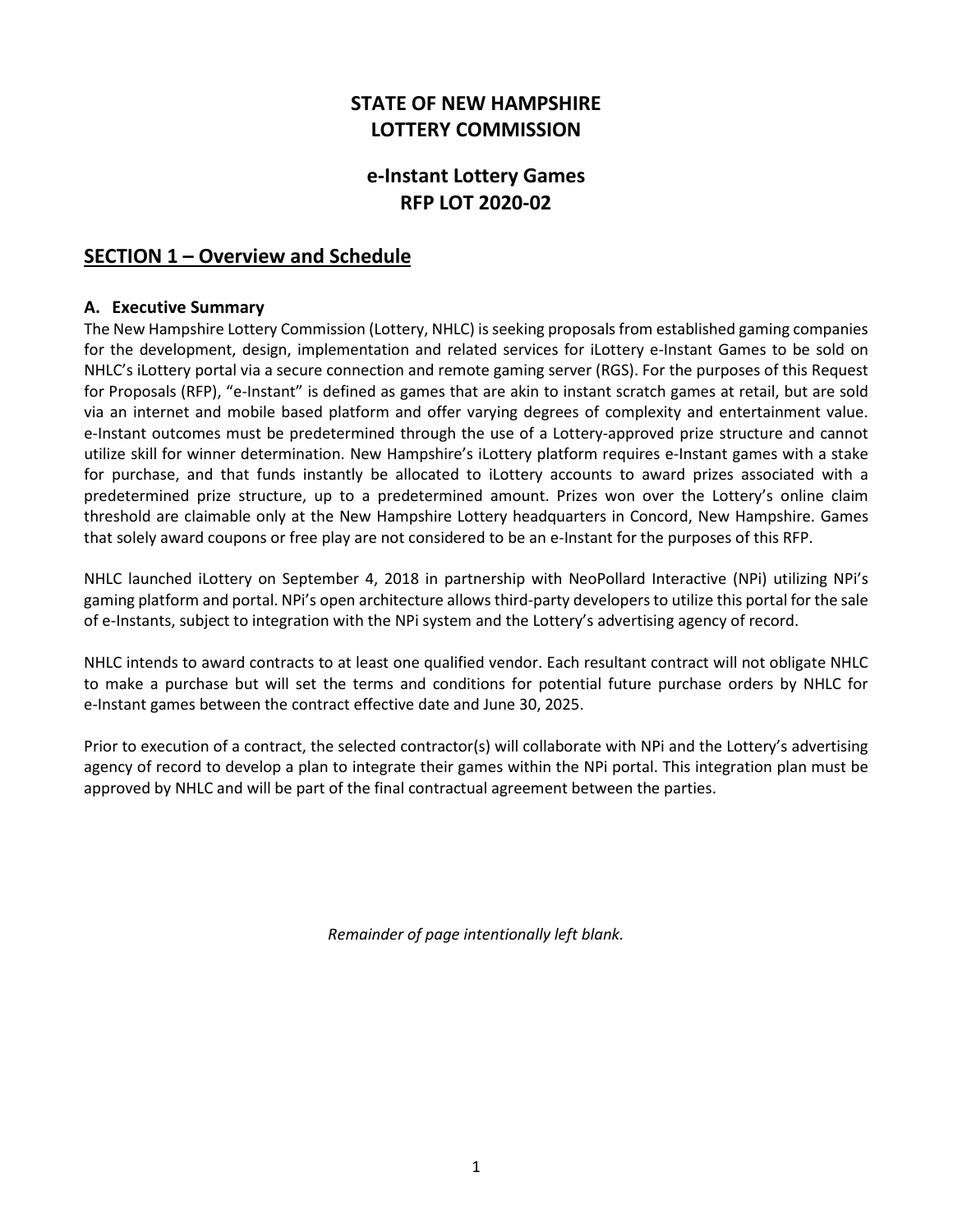# **B. Schedule**

The following table provides a Schedule of Events for this RFP through contract finalization and approval. NHLC reserves the right to amend this Schedule at its sole discretion and at any time through a published Addendum.

| <b>EVENT</b>                                  | <b>DATE</b>                                                                  | <b>LOCAL TIME</b> |
|-----------------------------------------------|------------------------------------------------------------------------------|-------------------|
| RFP Released to Proposers (Advertisement)     | August 29, 2019                                                              |                   |
| Proposer Inquiry Period Ends                  | September 12, 2019                                                           | 4:00 p.m.         |
| Final Agency Responses to Proposer Inquiries  | September 26, 2019                                                           |                   |
| Proposers Submit Proposals                    | October 11, 2019                                                             | 10:00 a.m.        |
| <b>Estimated Oral Presentations</b>           | October 28 - November 1, 2019                                                |                   |
| <b>Estimated Notification of Selection</b>    | November 12, 2019                                                            |                   |
| Estimated Date of Approval of Final Agreement | To be determined. Based on<br>submittal and approval of<br>integration plan. |                   |

*Remainder of this page intentionally left blank.*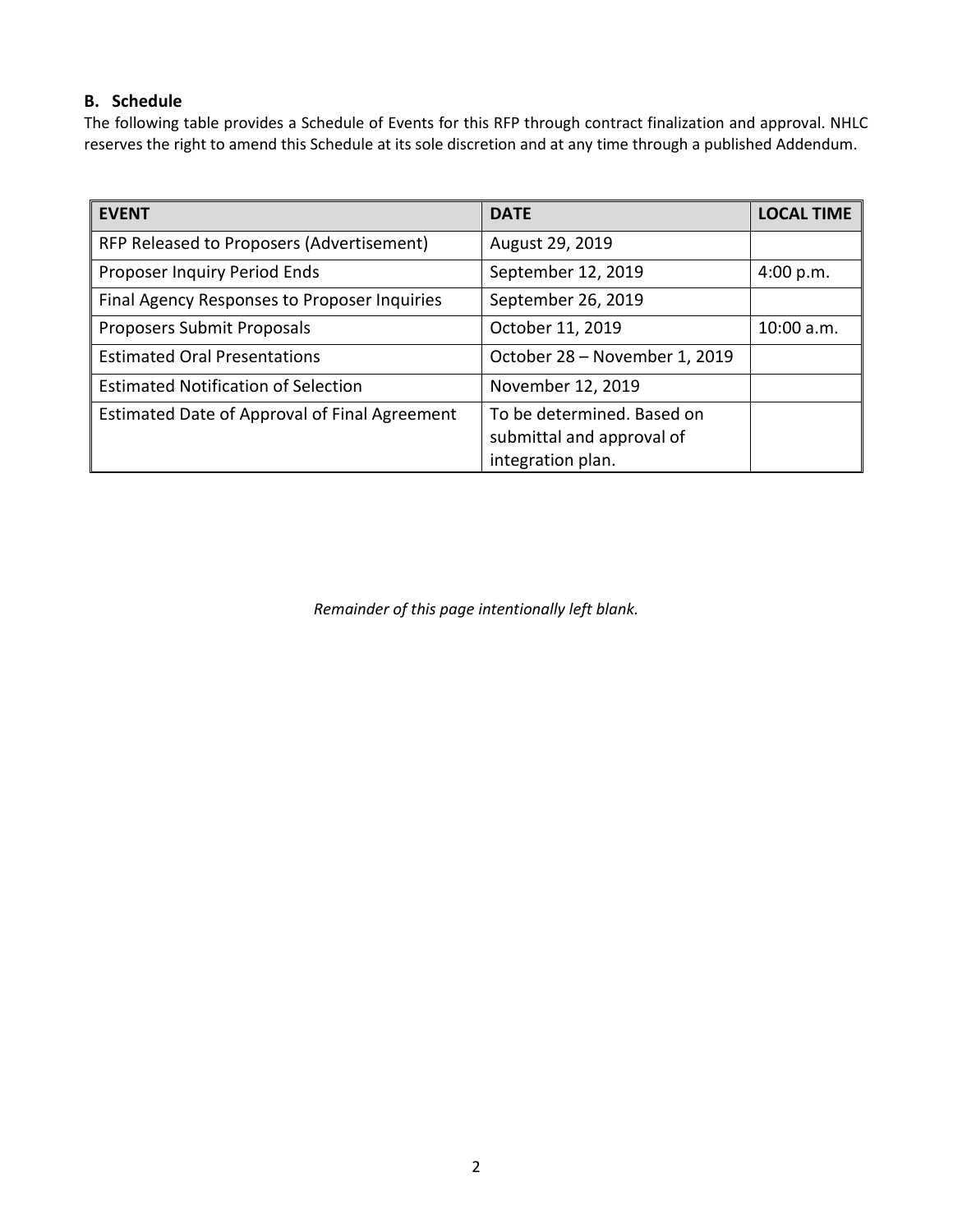# **SECTION 2 – Agency Background and iLottery Portal**

NHLC is an executive branch commission of the State of New Hampshire responsible for operating lottery sales and for regulating charitable gaming within the State. NHLC is the oldest legal lottery in modern times in the United States, selling its first ticket in 1964. Effective July 1, 2017, NHLC was authorized to conduct sales of lottery tickets "through the use of mobile applications by mobile devices or over the Internet," pursuant to RSA 284:21 h, II (2)(e). On September 4, 2018, NHLC launched New Hampshire iLottery via a portal from the website nhlottery.com. The iLottery portal supports the sale of several e-Instants with price points ranging between \$.01 and \$30.00. The portal also supports the sale of the multijurisdictional draw-based games (DBG) Mega Millions and Powerball.

The iLottery portal is operated by NPi through the use of its Central Gaming System (CGS), back office and player account management system, and integrated third-party contractors. Appendix C illustrates the conceptual architecture of the NPi system and a high level view of how integration will occur. The transactional and e-Instant/game information is transmitted through secure APIs (application programming interfaces) from the Vendor's RGS (remote gaming system) to the NPi system. A copy of that data is also stored on the Vendor's RGS.

From September 4, 2018 to June 30, 2019, there were 46,867 registered users for the iLottery platform with 23,303 first time depositors. As of June 30, 2019, the net gaming revenue was \$6.4 million for ten months since launch, with the goal in FY20 to reach almost \$10 million.

The current agreement to utilize the NPi platform runs through June 30, 2025. Since the launch, NHLC has been implementing e-Instants developed and supplied by NPi. It is NHLC's intent to continuously expand the game library available to players and to introduce new e-Instants on a pre-determined schedule, currently set to one per month. Accordingly, NHLC is seeking proposals from multiple game providers to supply NHLC e-Instants that can be integrated with the existing NPi platform. NHLC expects integration costs will be borne by the successful proposers and will not be paid directly by NHLC or NPi.

*Remainder of this page intentionally left blank.*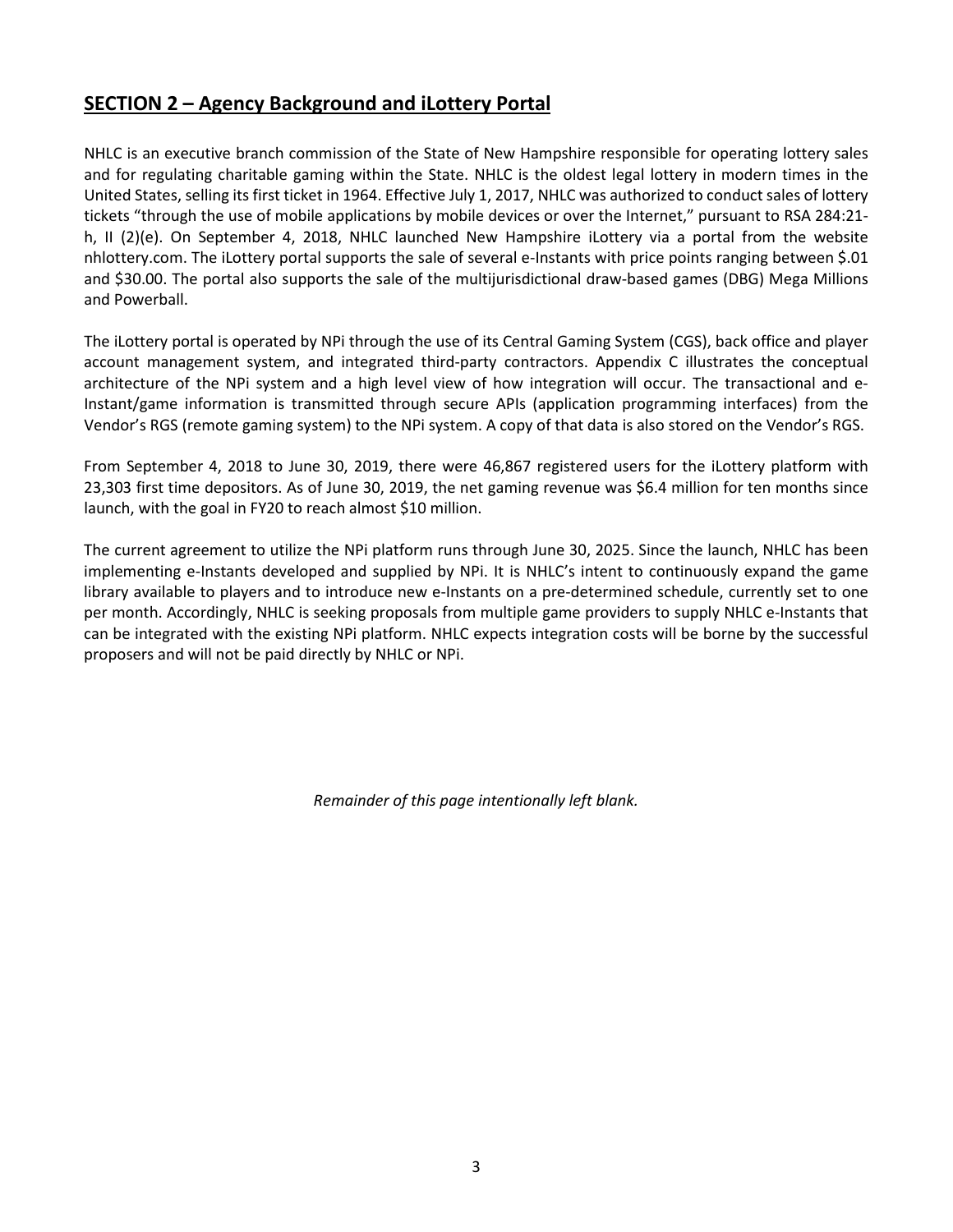# **SECTION 3 – Process for Submitting a Proposal**

### **A. Proposal Submission, Deadline, and Location Instructions**

Proposals submitted in response to this RFP must be received by NHLC no later than the time and date specified in the Schedule outlined in Section I. Proposals may be submitted by US Mail, delivery service, or in person at 14 Integra Drive, Concord, NH 03301. Proposals must be addressed to:

# **New Hampshire Lottery Commission Kelley-Jaye Cleland, Director of Product Development and Sales 14 Integra Drive, Concord NH 03301**

Proposals must be clearly marked as follows:

# **STATE OF NEW HAMPSHIRE RESPONSE TO RFP LOT 2020-02 e-Instant Lottery Games**

Unless waived as a non-material deviation in accordance with Section 6-I, late submissions will not be accepted and will be returned to the Proposer unopened. Delivery of the Proposals shall be at the Proposer's expense. The time of receipt shall be considered when a Proposal has been officially documented by NHLC, in accordance with its established policies, as having been received at the location designated above. NHLC accepts no responsibility for mislabeled mail or mail that is not delivered or is undeliverable for whatever reason. Any damage that may occur due to shipping shall be the Proposer's responsibility.

All Proposals submitted in response to this RFP must consist of one (1) original and five (5) clearly identified copies of the Proposal, including all required attachments. **Note the Technical and Price proposals must be separated and clearly marked as detailed in Section 5 below.**

## **B. Proposal Inquiries**

All inquiries concerning this RFP, including but not limited to requests for clarifications, questions, and any changes to the RFP, shall be submitted via email to the following RFP designated Points of Contact:

TO: Kelley-Jaye Cleland, [Kelley-Jaye.Cleland@lottery.nh.gov](mailto:Kelley-Jaye.Cleland@lottery.nh.gov) CC: Jay Lau, [Jay.Lau@lottery.nh.gov](mailto:Jay.Lau@lottery.nh.gov)

Inquiries must be received by the RFP Points of Contact no later than the conclusion of the Proposer Inquiry Period (see Schedule of Events, Section 1). Inquiries received later than the conclusion of the Proposer Inquiry Period shall not be considered properly submitted and may not be considered.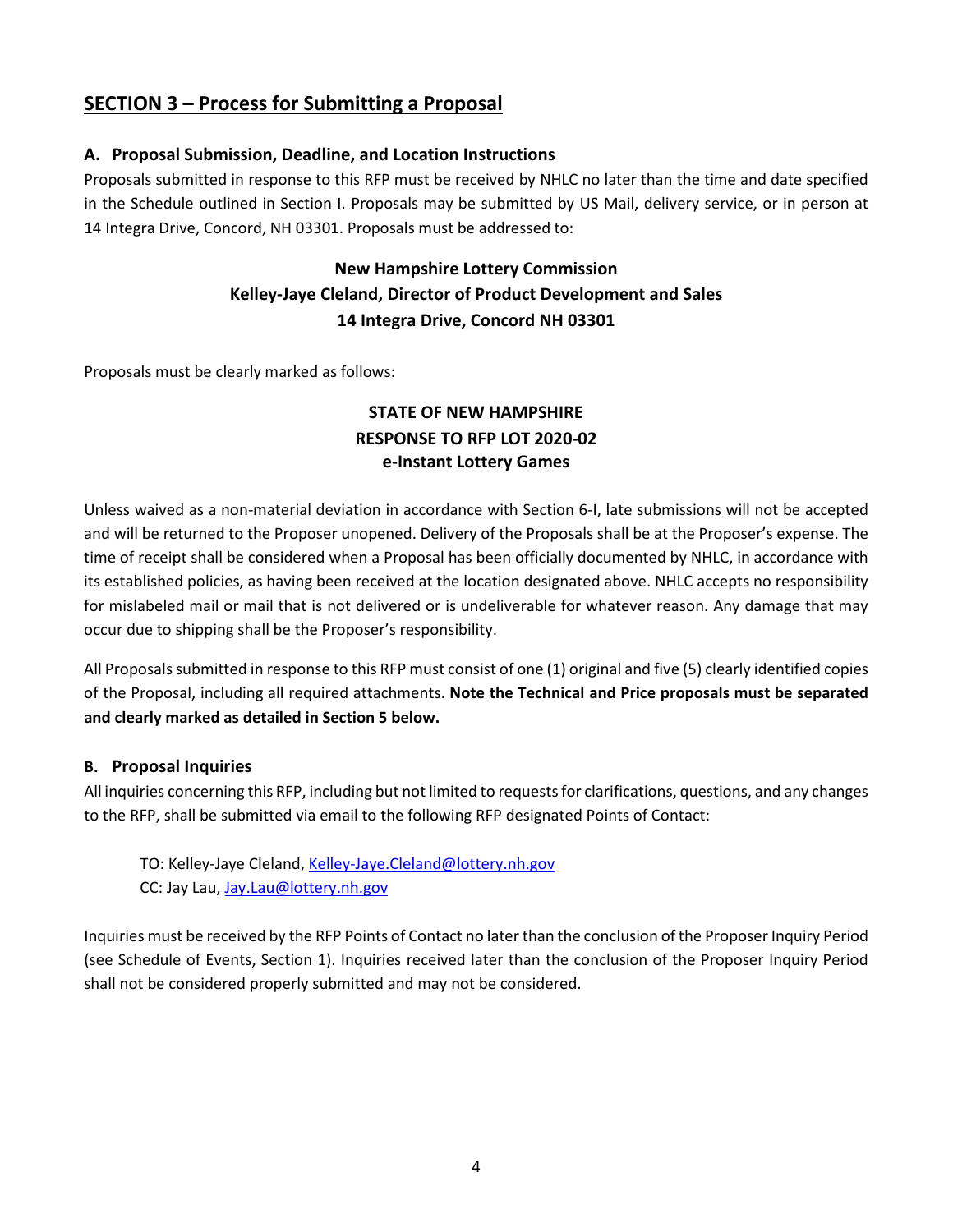NHLC intends to issue official responses to properly submitted inquiries on or before the date specified in the Schedule of Events, Section 1; however, this date is subject to change at NHLC's discretion. NHLC may consolidate and/or paraphrase questions for sufficiency and clarity. NHLC may, at its discretion, amend this RFP on its own initiative or in response to issues raised by inquiries, as it deems appropriate. Oral statements, representations, clarifications, or modifications concerning the RFP shall not be binding upon NHLC. Official responses by NHLC will be made only in writing by the process described above.

# **C. Restriction of Contact with Agency Employees**

From the date of release of this RFP until an award is made and announced regarding the selection of a Proposer, all communication with personnel employed by or under contract with NHLC regarding this RFP is forbidden unless first approved by the RFP Points of Contact listed in the Proposal Inquiries section, herein. NHLC employees have been directed not to hold conferences and/or discussions concerning this RFP with any potential contractor during the selection process, unless otherwise authorized by the RFP Points of Contact. Proposers may be disqualified for violating this restriction on communications. Nothing in this section shall prevent the NHLC from maintaining contact with existing vendors for normal business operations and planning, unrelated to this RFP.

## **D. Validity of Proposal**

Proposals must be valid for one hundred and eighty (180) days following the deadline for submission of Proposals in Schedule of Events, or until the Effective Date of any resulting Contract, whichever is later.

*Remainder of this page intentionally left blank.*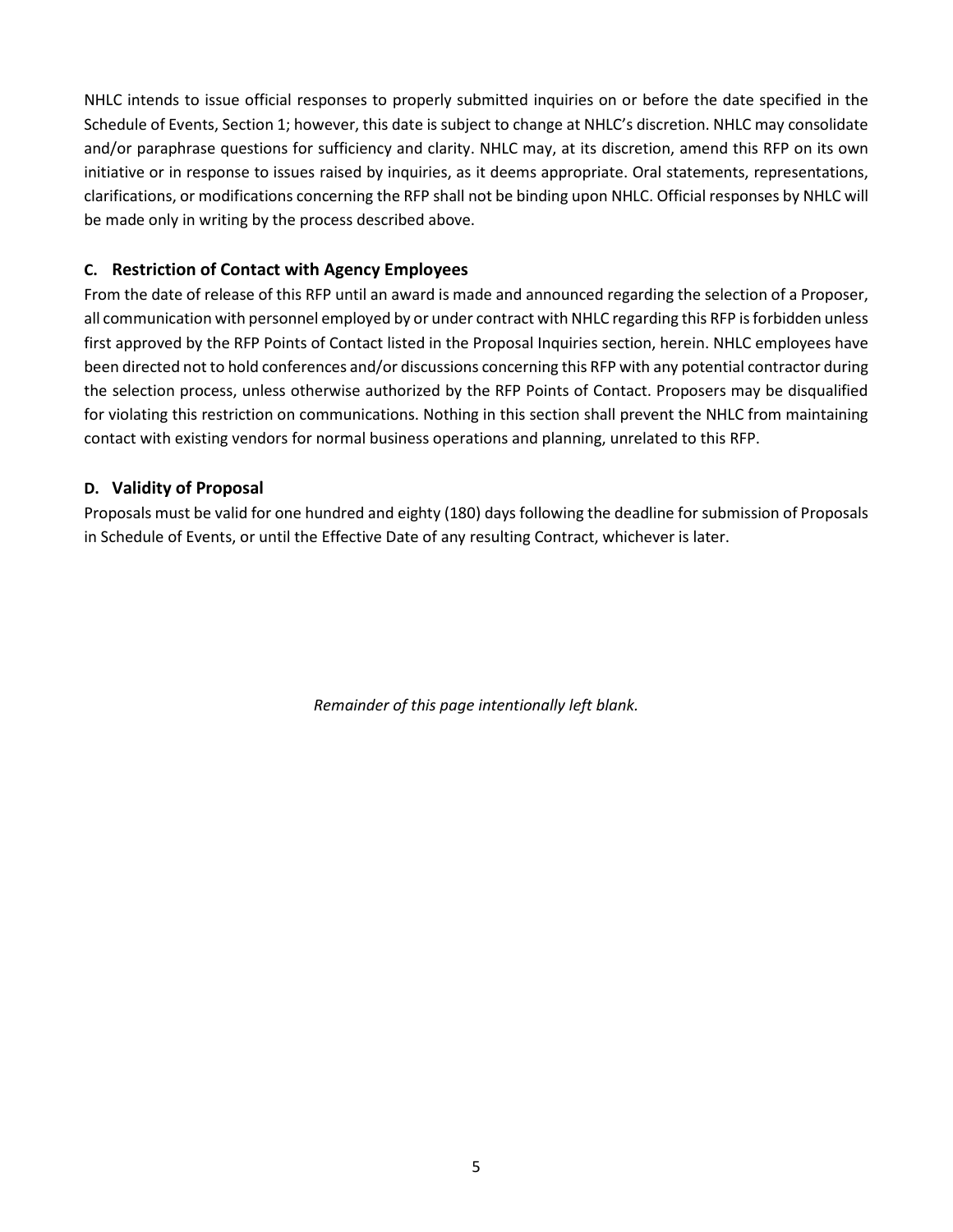# **SECTION 4 – Scope of Work**

The Scope of Work for this RFP is providing e-Instant Games that can be integrated into the NPi iLottery system for the New Hampshire Lottery and all related services. The successful iLottery proposer(s) will be awarded a contract to set the terms and conditions for future purchases of e-Instant games. The contract will not obligate the NHLC to make any purchases under the contract. The NHLC at its own discretion may or may not choose to engage with contracted iLottery game vendors for reasons including, but not limited to, cost, game launch schedule, quality of games, total game portfolio, ability and timeliness of Vendor to launch games according the NHLC needs. The NHLC expressly reserves the right to choose one vendor or multiple vendors. Note: the NHLC will not permit bidders to propose separate price matrices for perceived primary, secondary, or tertiary contracts. An overview of required services follows.

- A. The Vendor will provide the following:
	- iLottery games to the NHLC with a minimum of 25 off-the-shelf options. See Section 5, Subsection II for an overview of games potentially desired.
	- Integration with the NPi gaming and reporting platform utilizing single sign on (SSO) via the existing Player Account Management (PAM).
	- A remote gaming server (RGS), primary and secondary servers within the State of New Hampshire, as well as Quality Assurance (QA) and User Acceptance Testing (UAT) servers. The RGS is responsible for storing and serving up e-Instant information for game play as well as game replay, through a secure application programming interface (API). All servers must be 100% dedicated to the NHLC. Lottery data cannot be comingled with data from another lottery or customer of the Vendor.
	- All e-Instants available for players in demo or free play mode with option for purchasing.
	- Ability to offer games for free and integrate into the existing customer relationship management tools currently in place.
	- Game thumbnails images for the website via API to marketing agency of record with game data (costs per ticket, game name, and the win-up-to amount).
	- All aspects of each game including:
		- o Graphics of the game;
		- $\circ$  Promotional banners for customer relationship management and acquisition purposes (to be approved by the Lottery);
		- $\circ$  The status bar within each game displaying balance, ticket costs, number of tickets, help and sound icons, and other items to be determined;
		- $\circ$  Sound for each game set to off, but able to be turned on similar to current functionality;
		- o Space bar utilization to play game;
		- o Utilizing the payout designated by the NHLC;
		- o Full technical support for each game in QA, UAT, and Production sites;
		- $\circ$  Help Page content for each game in web and mobile to comply with the Lottery's standard;
		- $\circ$  Working papers for each game to comply with the Lottery's standard; and
		- o Back office to configure free games and bonuses and to connect to the NPi free games API.
	- The Lottery requests that games are similar in functionality and user experience as existing games to maintain consistency for players.
	- Integration with marketing agency of record to support game launches on a schedule determined by the Lottery.
	- Integration/sharing of raw game data into the Lottery's business intelligence (BI) tool, currently housed with the Lottery's advertising agency of record.
	- 24/7/365 technical support.
	- Daylight Savings support on a schedule determined by the Lottery and NPi.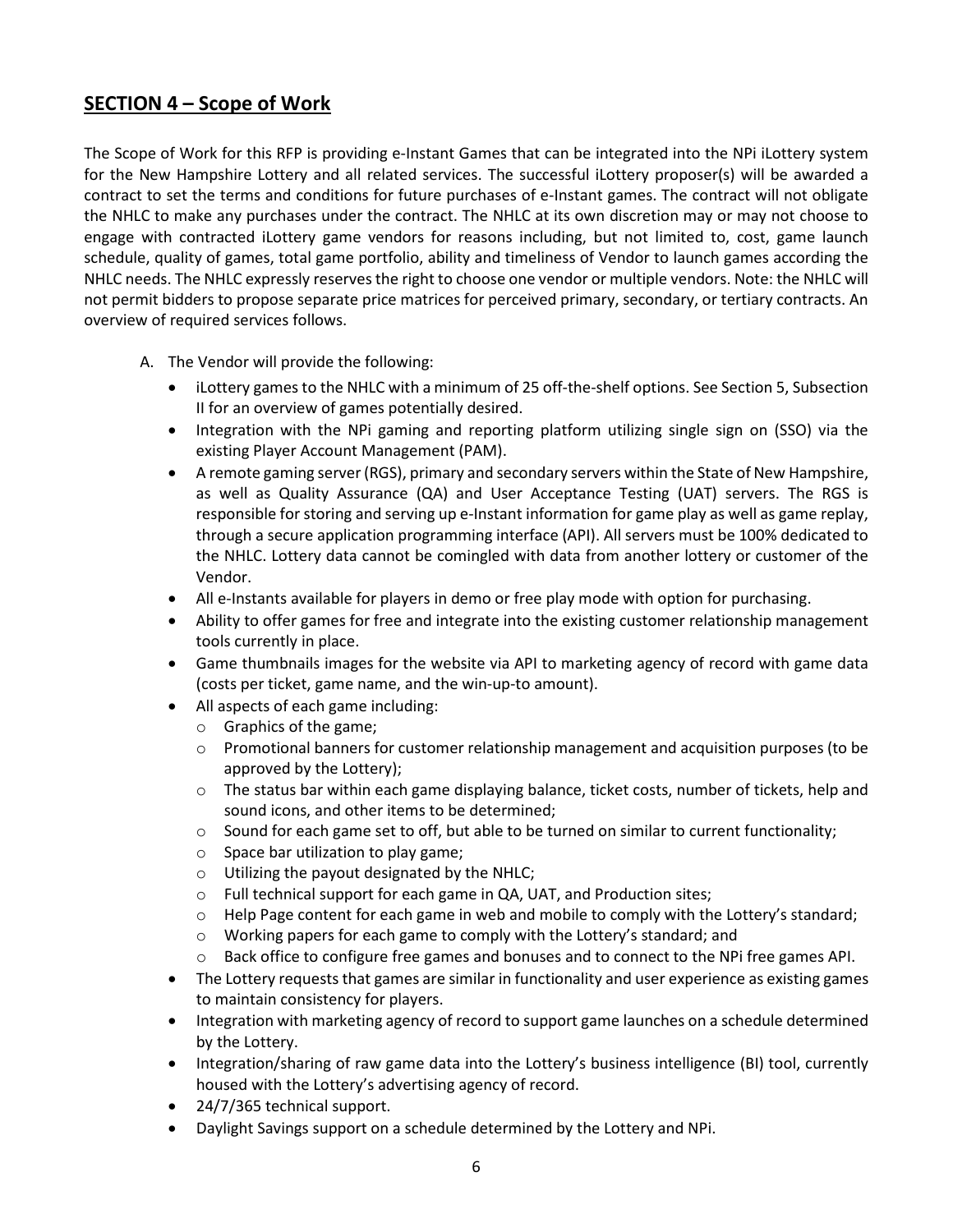- Data for each game including, but not limited to, tickets purchased, amounts wagered, session length, total bettors, average bet per player per game, number of distinct bettors, payout, gender, and other demographic parameters to be determined.
- At any point the Lottery reserves the right to require vendors to integrate with the Lottery's Independent Control System (ICS) for e-Instant game balancing.
- B. The Vendor will work collaboratively with the NHLC in the design of bespoke NHLC-specific e-Instants, in accordance with a schedule set by the NHLC in conjunction with the Vendor, to make possible the winning of an immediately payable prize.
- C. The Vendor may supply e-Instants containing licensed products from third party vendors, subject to contractual agreement between the NHLC and the third-party or a licensing agreement with the Vendor.
- **D. The Vendor will coordinate with other NHLC vendors and the NHLC to ensure system integration and compatibility with the NHLC iLottery gaming system. All costs for NHLC's iLottery/e-Instant integration will be borne by the third-party vendor; not NPi, the Lottery or the Lottery's advertising agency of record.**
- E. The Vendor will provide access to the same technology and product options the Vendor may develop during the life of the contract, and/or offer to its other iLottery game customers.
- F. The Vendor will present new technology-based product options to the NHLC on a regular basis; emphasis should be on stable, proven games and services the Vendor can support with at least the same level as similar products or services already described in the RFP.
- G. Willingness and ability to develop games using new technology not identified in this RFP and to adapt games as needed based on technological changes within the iLottery platform.

*Remainder of this page intentionally left blank.*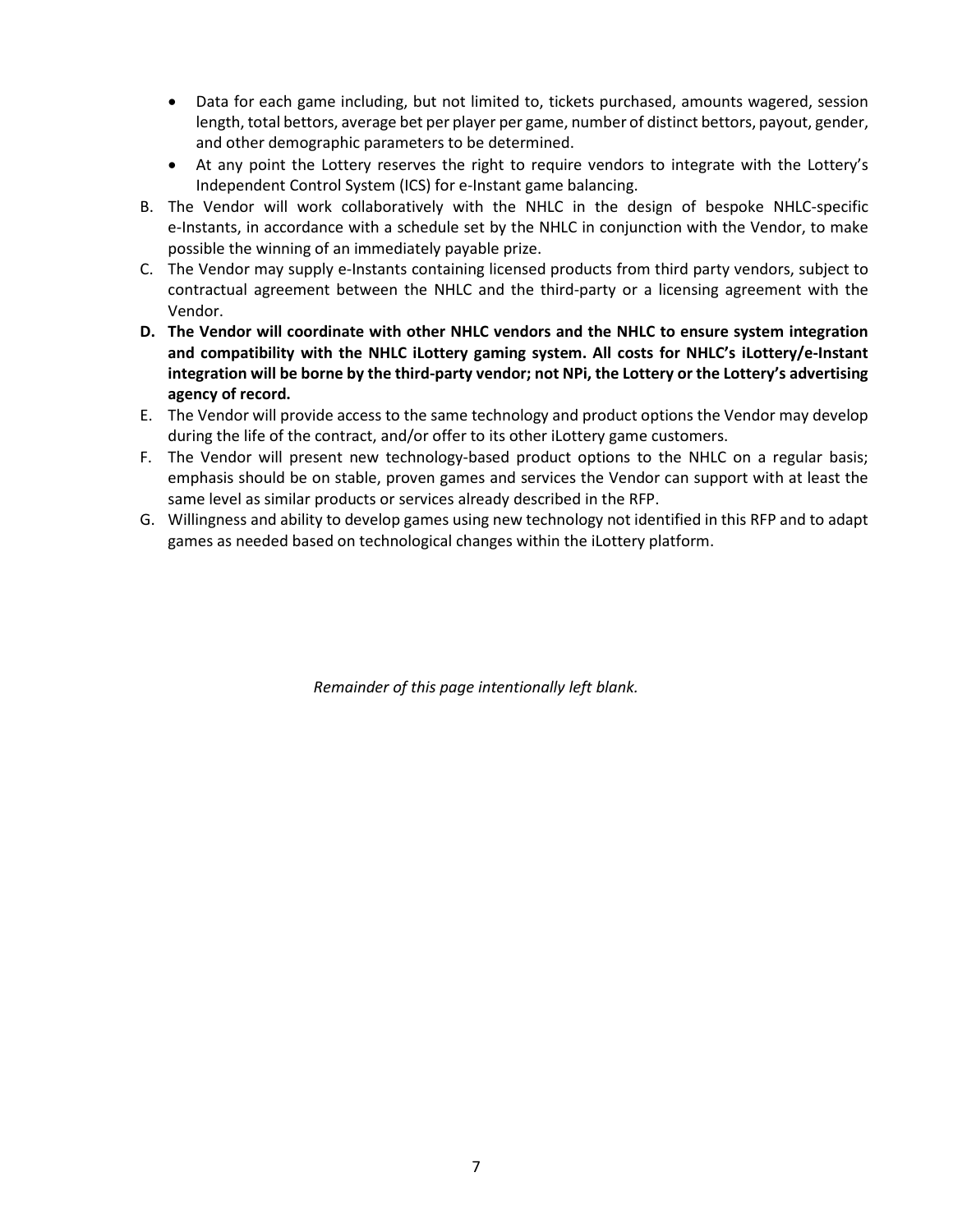# **SECTION 5 – Content and Requirements for a Proposal**

Proposals must be divided into two separately sealed and clearly marked envelopes. The technical proposal must be marked with the Proposer's name and **"NHLC RFP LOT 2020-02 Technical Proposal."** A separately sealed price proposal must be marked with the Proposer's name and **"NHLC RFP LOT 2020-02 Price Proposal."**

# **I. The Technical Proposal Contents**

This section details all items the vendors will be evaluated on in the Technical Proposal. Read each section in detail and respond accordingly. If Proposer does not have experience in a specific area, does not offer the product, or does not have the capability, please write N/A.

# **A. Company Background and Experience**

Provide a brief description of the Proposer's company including, but not limited to, the number of years in business, the primary location(s) of the business, the number of employees, and state, province, and countries in which the company is actively engaged in supplying e-Instant iLottery gaming products.

# **B. Financial Capabilities**

Provide an audited financial statement concerning operations for the previous two (2) complete fiscal years and an un-audited financial statement covering the interim period since the close of the most recent fiscal year. Audited financial statements may be submitted in PDF format and can be provided on a CD or flash drive. These statements shall include, but not necessarily be limited to:

- a. Statements of Net Assets;
- b. Statements of Revenues, Expenses and Changes in Fund Net Assets; and
- c. Statement of Cash Flows prepared in accordance with Generally Accepted Accounting Principles (GAAP).

# **C. Proposed Project Team**

Provide a brief outline of the key personnel who would be assigned to work with NHLC if the Proposer were to be awarded a contract, including:

- a. The project manager and associated personnel;
- b. Technical lead and associated personnel;
- c. Content lead and associated personnel;
- d. System integration personnel who will be responsible for integrating with the iLottery system;
- e. Personnel who will be part of and in charge of the game launch process;
- f. Game developers, including art, graphics, and prize structure personnel; and
- g. Daily point of contact for NHLC.

Include résumés for these personnel which summarizes their experiences on similar past or current projects.

*Remainder of this page intentionally left blank.*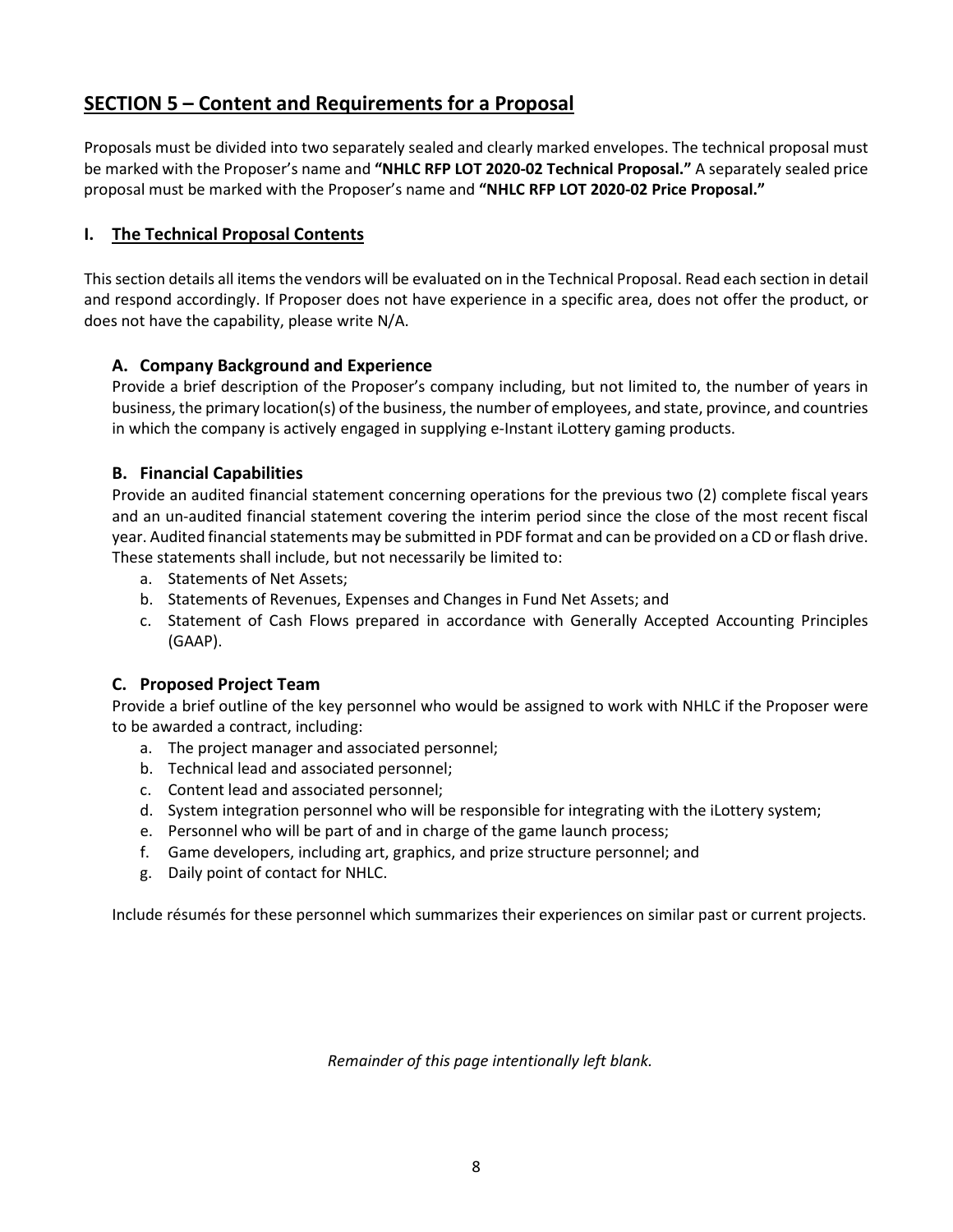# **D. Past and Current Projects With e-Instant Games**

Identify at least three US states, Canadian Provinces, or other foreign jurisdictions where the Proposer hasthe following; note, at least one of the jurisdictions must be in the US:

- a. Live e-Instant Games available for purchase and in demo mode, operating at the time of this Proposal.
- b. Provide a summary of:
	- 1. How long the Proposer has provided e-Instant games in that location;
	- 2. The types of games provided;
	- 3. The technology with which the games are built;
	- 4. Whether the games are limited or unlimited series;
	- 5. Whether the games are offered on the Proposer's own system or a third-party system;
	- 6. With which vendors and systems the Proposer has integrated; and
	- 7. Description of games' success in terms of ticket sales, gross revenues, and net revenues to the jurisdiction. Provide this in a comparative format, indicating a percentage of total sales for which each game is responsible. This must also include the payout for the game in comparison to other games and length of time on market.
	- 8. Include any other key metrics to assist NHLC in fully understanding the games' performance.
	- 9. Provide a contact name and title in each jurisdiction of a person willing to serve as a reference for the Proposer.

## **E. Games Portfolio and Process**

Provide details and a means of access to your games portfolio for evaluation. Respond to each capability statement below:

- a. Provide access to your e-Instants library featuring at least twenty-five (25) e-Instants for evaluation. Define what technology the games are built on. Games using Flash and HTML5 are currently supported, although the Lottery prefers games in HTML5. The Lottery is looking for games that are unique and creative, while also complementing the existing portfolio. Detail how your games are creative, have market relevance, and complement the NHLC's existing game portfolio at the time of this RFP.
- b. Give examples of each category of games: off-the-shelf, customized, makeover, and bespoke e-Instants you have launched with three lottery partners. If Proposer has not launched all categories of games, indicate so. Explain why the games fall within each category (required).
- c. Provide a list of e-Instant licensed properties, noting which are off-the-self, customized, makeover, or bespoke. Also note where each has launched and its success relative to other games launched in market. (The NHLC may want to utilize licensed properties and recognizes the pricing of licensed properties may vary depending on the brand. Prices for licensed properties are negotiable.)
- d. Document a basic timeline from inception to launch for each category of game. This must include number of days, weeks, and months; and key tasks and deliverables along the timeline. This includes, but is not limited to, prize structure creation, game testing in UAT, feedback and necessary changes, working paper development and sign off, game help paper development and sign off, and the launch process.
- e. Provide two additional examples of retail crossover games you have launched with lottery partners. The Lottery is seeking to promote both its traditional retail channel along with its new iLottery channel. Retail crossover games are iLottery games that leverage retail products; and conversely, retail games that leverage iLottery content.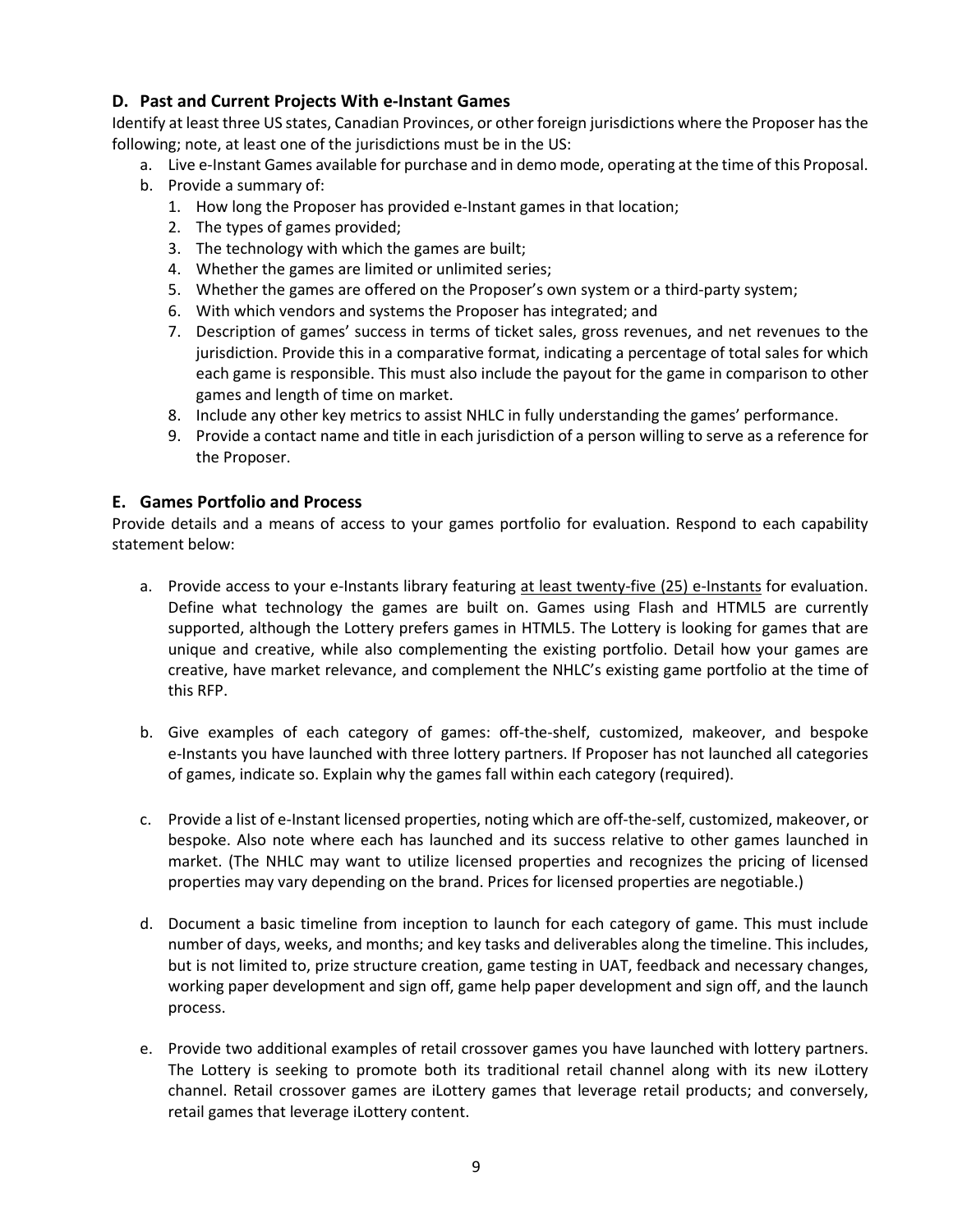- f. Give examples of in-game responsible gaming tools you offer. These in-game tools are in addition to responsible gaming controls provided by the iLottery system provider.
- g. Provide examples of single ticket, multi-ticket, and multi-ticket bonus round games. If other types of e-Instants are offered by the Vendor, provide details of those games. Give a prize structure example launched in the US, Canadian Provinces, and other foreign jurisdictions that utilizes single ticket, multiticket, and multi-ticket bonus rounds.
- h. Able to offer multi-price points within games. Describe how you have launched this feature in other jurisdictions. Include a prize structure example launched in the US, Canadian Provinces, and other foreign jurisdictions that utilize multi-price points within the game.
- i. Provide unlimited series of tickets for e-Instants; i.e., when tickets are purchased, they are replaced with the same prize. Provide three examples where Proposer has delivered unlimited or limited series ticket functionality to the US, Canadian Provinces, and other foreign jurisdictions; and for each example, note which type of ticket series was utilized. If you have only provided limited series, please detail your ability to provide unlimited series.
- j. Able to provide games that are branded completely to the New Hampshire Lottery. Provide thorough details on how games are branded specific to individual lottery clients. Screen shots and explanations are encouraged. Proposer's response must pertain to standard game offering, under standard game pricing. In no event shall game customization fees apply to Proposer's offer to brand games completely to NHLC.
- k. Provide game help page content offered for other lottery jurisdictions. Game help pages are those a player accesses in-game to understand how to play the game; how to win; learn game nuances; and see prize structure and odds. Instructions on how to play must be provided for mobile and desktop platforms.
- l. Supply working paper example template; it does not need to be the actual working papers for another lottery jurisdiction.
- m. Furnish thumbnail images and banners that support each e-Instant and draw based game launched in other jurisdictions.
- n. Detail the game development process for each category of game. Also provide the roadmap of future game development, including emerging technologies and trends. Provide a proposed roadmap of releases of your games on the NHLC's iLottery platform; be sure to address seasonality and variety of playstyles.
- o. Detail standard game launch process on production noting roles and responsibilities, communication plan, testing, and timelines.
- p. Detail your experience in building custom-built/bespoke/tailor-made games for a lottery. Describe the process of working with North American lotteries in creating a tailor-made game. Include at least one case study detailing the process from concept to launch, and how the game performed in comparison to other similar playstyle games already in market.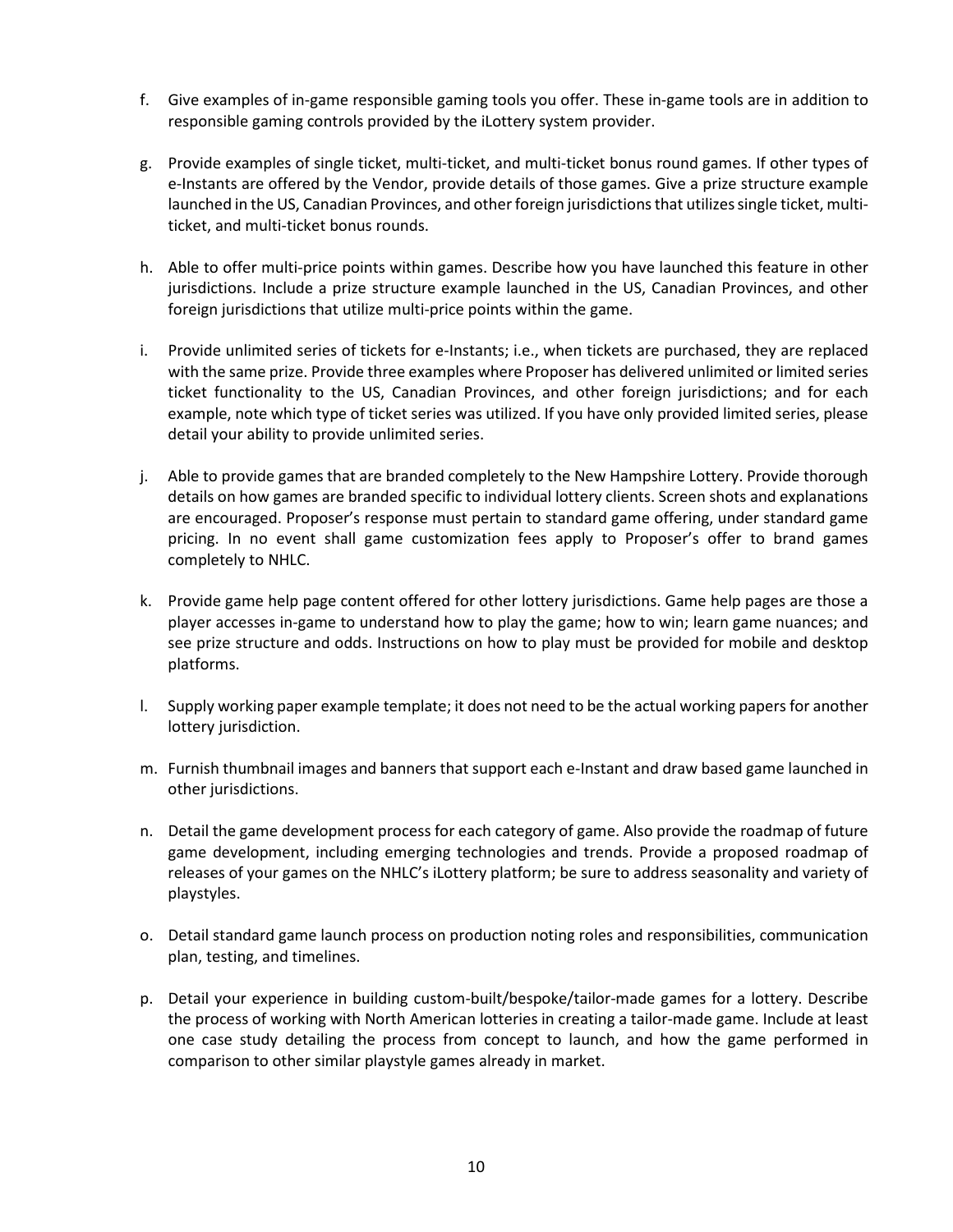q. All e-Instants provided must be supported on mobile and desktop platforms, and multiple browsers offering the same play experience. Browsers include but are not limited to Internet Explorer, Edge, Chrome, Safari, and Firefox.

### **F. Marketing Support**

Proposer must provide marketing services that support the iLottery program. Respond to each experience criteria below:

- a. Provide key marketing assets related to your games' content. Describe in detail standard game assets and types currently provided to and used by lottery partners. Note the platform type where the assets are kept and how the NHLC, NPi and the NHLC's marketing agency of record can access assets.
- b. Describe marketing assets used to support e-Instant launches that are a part of the standard offering, such as game screenshots, how to play videos, videos of bonus rounds, and messaging for the selling points of games.
- c. Provide marketing materials suited for promotional banners featured on the Lottery's website or within email communication to players. Provide three (3) marketing pieces delivered to lottery partners for customer relationship marketing (CRM) and three (3) marketing pieces delivered for acquisition. Materials must be accompanied with a brief description of the promotional piece. Provide results from each piece including registrations, deposits, conversion rates, sales, and bets. This work will be evaluated based on creative design, call to action, and results.
- d. Provide game promotions to support e-Instants. Does Proposer support free games and bonuses for integration into the New Hampshire iLottery platform? Describe in detail the support and/or execution of game promotions for lottery partners, citing specific examples employed with US lottery partners.
- e. Detail your ability to provide an API for a raw data feed to ad agency of record or other designated party for incorporation into BI tool.

#### **G. Technical Capabilities, Support, and Security**

- a. Detail ability to integrate with NPi's PAM using SSO in a reasonable timeframe, and reinforce staff support with technical skill and experience to assist and manage the process. List with what parties the Proposer has integrated previously; in what capacity; and whether they have been SSO. If Proposer has previously integrated with another platform for a lottery, detail the timeline, milestones, hurdles, and lessons learned.
- b. Provide system up-time guarantee as well as actual performance for the past three full fiscal years (July 1, 2016 through June 30, 2019).
- c. The Lottery requires the RGS to retain specific information including but may not be limited to:
	- 1. All transactions for each e-Instant. This includes the wager amount, the outcome of the game, and prize won/not won tied to each player/wager.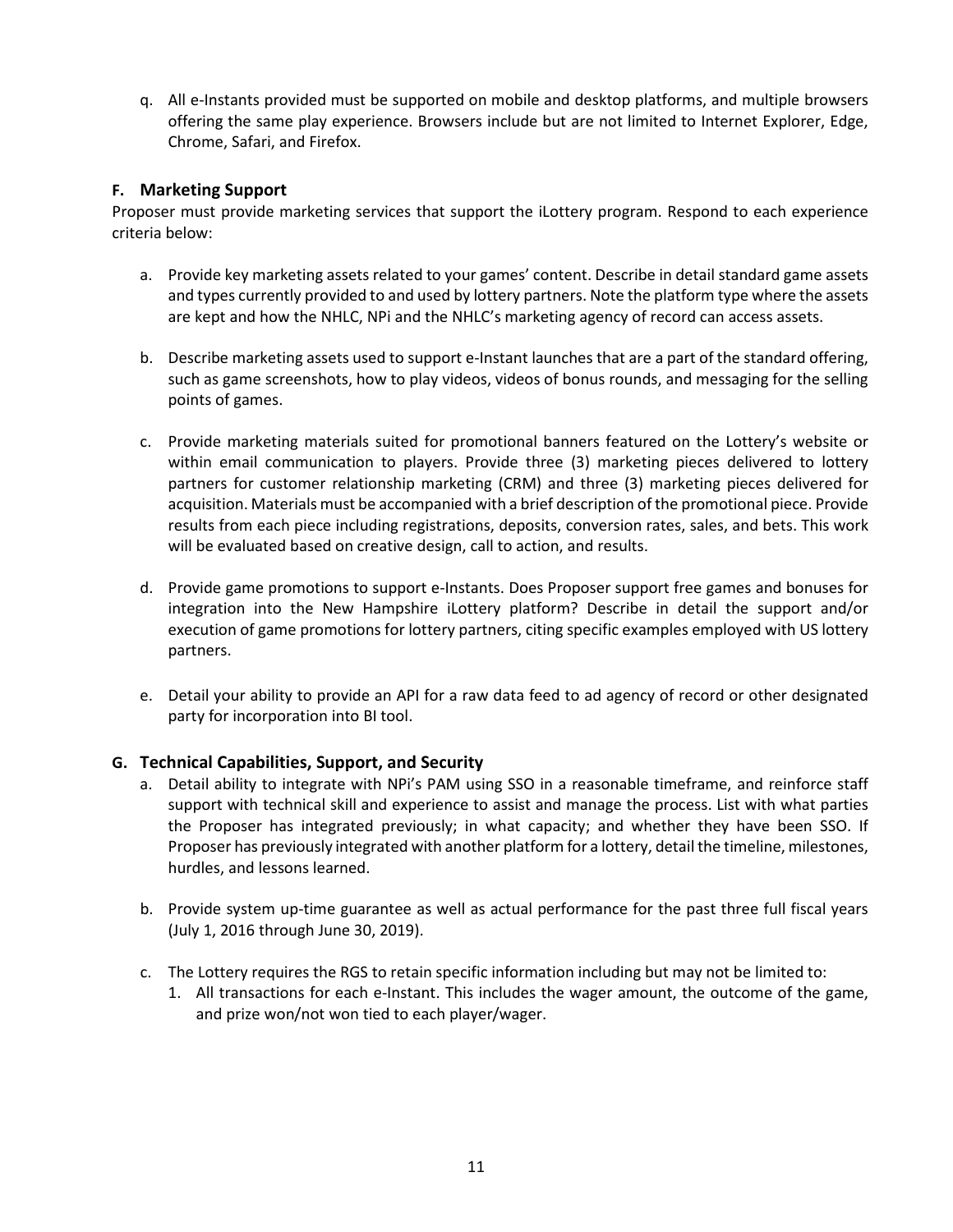- 2. Each wager/ticket played outcome is required to be seen by players. Currently players can see a full dynamic replay of their wagers, stored in their play history for sixty (60) days, which is the expectation for all e-Instants history views. The Lottery prefers to see each vendor support a full, dynamic replay of each wager. However, the Lottery will accept a static image of the wager result showing winning and non-winning results, transaction number, amount wagered and tickets played: essentially a screenshot of the outcome. Detail the ability to provide the game outcome or replay on demand, stored in players' accounts. The Lottery requires this to be accessed via the player's account simply by clicking "view," thereby triggering the vendor's RGS to serve up the dynamic or static game replay. The history must be available to players in their account for sixty (60) days.
- 3. All transaction information must also be stored in case the Lottery needs to research a player's wager and for annual auditing. The history must be stored in the RGS for the duration of the contract plus three (3) years.
- d. The Lottery requires the play experience be secure and seamless to the player. The player should not know they are playing e-Instant games from different vendors and should not fear their personal information could be compromised. They should know their session playing your game will not end until they want it to end. Describe the ability to provide this experience to players, and how a consistent and secure playing experience can be provided for the NHLC players.
- e. For each e-Instant, a player must be able to play the game in demo mode. While in demo mode, a pop-up must be enabled offering that the player can switch to money mode, providing a link to Money Play. The pop-up timing and look and feel must be similar to what is currently in place. Detail the ability to execute this request.
- f. Provide details on the back office system the Lottery will access to view wagers and other gamespecific details not disseminated fully through the NPi system.
- g. List all liquidated damages assessed against the Proposer and any fees, penalties, fines or other payments made by contractor for failure to meet service level agreements over the past three (3) fiscal years.
- h. Provide details on customer support. What hours does Proposer supply customer support to the Lottery, how are issues communicated, and how quickly are issues resolved?
- i. Describe system update practices:
	- 1. How often system updates are performed;
	- 2. Whether e-Instants experience downtime during updates;
	- 3. How system updates are communicated to the Lottery;
	- 4. What is the regular maintenance schedule; and
	- 5. How many system updates were performed for each customer in the past three (3) full fiscal years, and what was the scope of each update?
- j. Describe the data centers where the servers will be located. Lottery RGS locations and their conditions are subject to site inspection and approval by the NHLC Security and Compliance teams.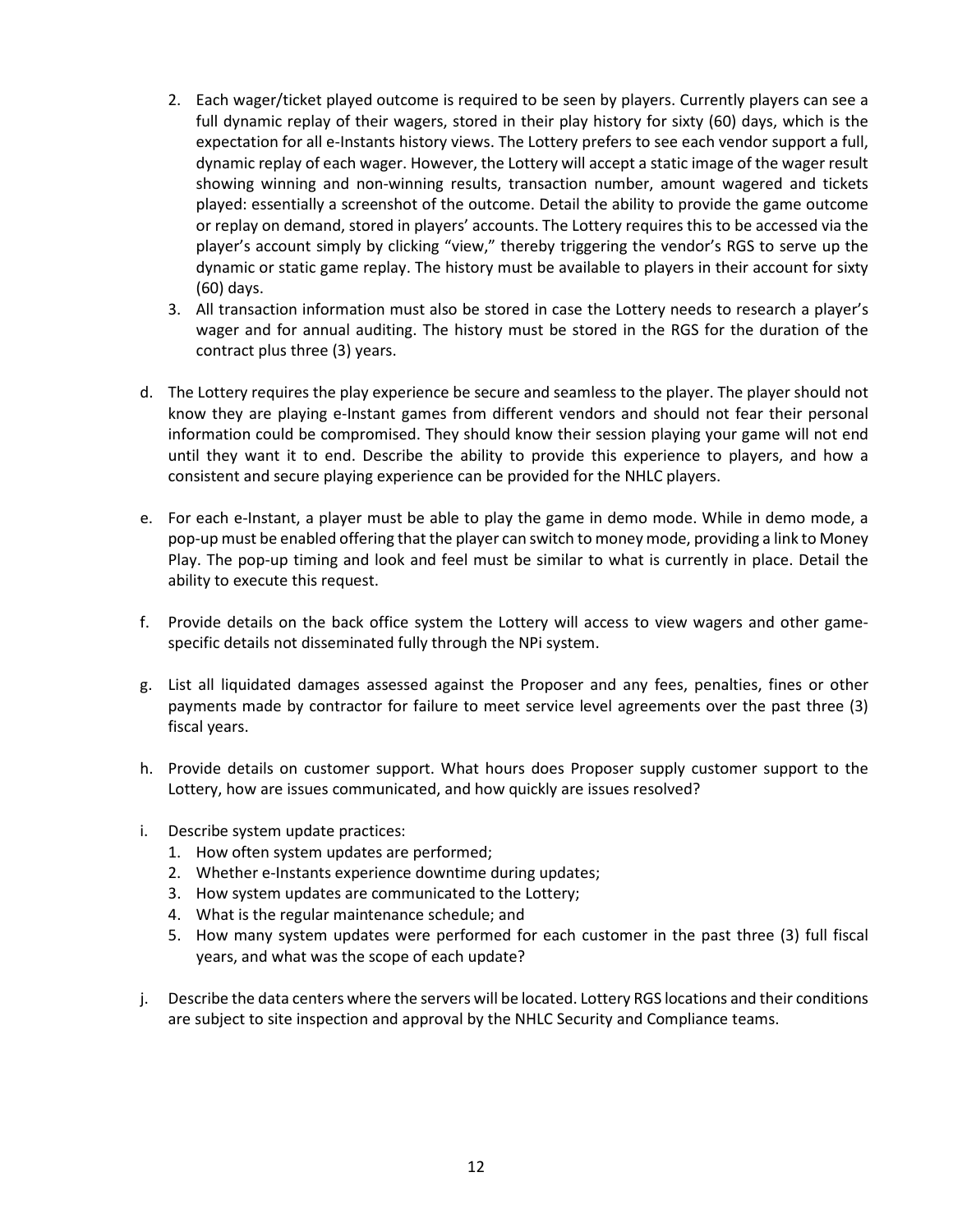## **II. The Price Proposal Contents**

Submit pricing for each type of game expressed as a percentage of net gaming revenue as set forth in the pricing sheet attached as Appendix B, revenue to be paid to the Proposer based on the category of game set forth below. Net gaming revenue is defined as tickets sold less prizes and bonuses paid. Below is an overview and definition of each type of game. Note that the details of what each e-Instant is comprised of is included, but not limited to, what is detailed in Section 4a.

- 1. Off-the-Shelf Defined as ready-made games that have been successfully launched by other customers. To adapt them to NHLC, Proposer will provide basic localization and prize structure configuration, including:
	- **EXED:** Changing game name;
	- **Essential text changes;**
	- Prize structure configuration: payout, number of tickets, denominations, prizes, odds and series size; and
	- **Help page configuration.**
- 2. Customized Defined as existing off-the-shelf games which, from regulation or other customer reasons, require minor design and multimedia changes, including all of the off-the-shelf changes plus:
	- New logo and animation (if already exist in the game flow);
	- **Minor graphic changes;**
	- **Minor animation changes;**
	- **Minor sound changes; and**
	- **Minor game flow changes (front-end, not game mechanics).**
- 3. Makeover Defined as complete re-skinning of an existing game's mechanics, while creating a new multimedia layer of graphics and sounds:
	- Prize structure configuration: payout, number of tickets, denominations, prizes, odds and series size;
	- **EXTERC** Complete new graphics, animations and sounds; and
	- **Minor flow changes (front-end, not game mechanics).**
- 4. Bespoke Defined as a completely new game that would be created by Proposer in conjunction with the NHLC, including:
	- New game prize structure;
	- New game engine;
	- New game flow; and
	- **New graphics, animations and sounds.**

*Remainder of page intentionally left blank.*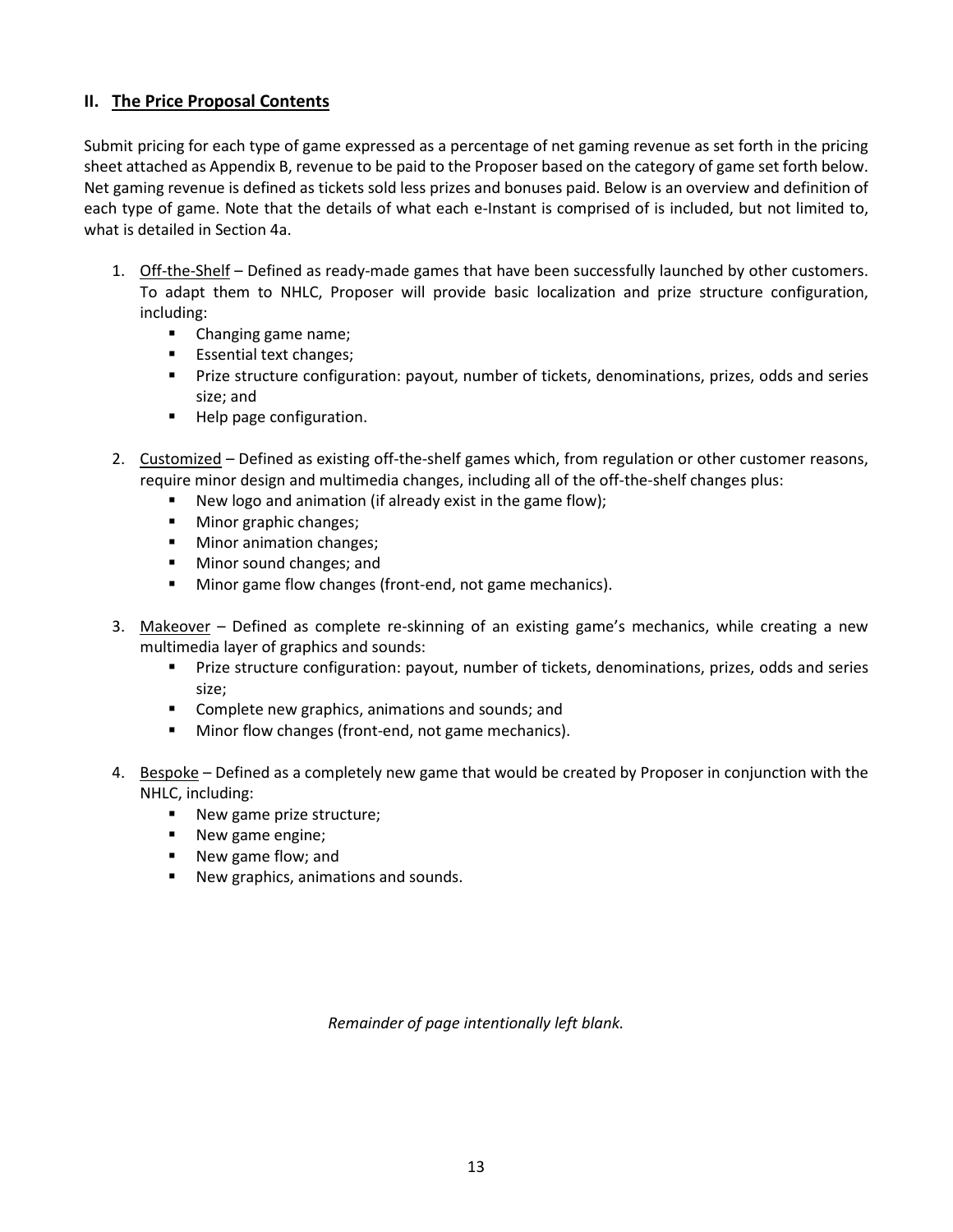# **SECTION 6 – Evaluation of Proposals**

# **A. Criteria for Evaluation and Scoring**

Each responsive Proposal will be evaluated and scored based on the responses above to Section 5 A–G. NHLC will select Vendor(s) based upon the criteria and standards contained in this RFP and from applying the weighting in this section. Section 5 A–G delineates the full list of items the Lottery will consider in:

- A. **Company Background and Experience:** Demonstrate a high level of experience with lotteries and specifically providing e-Instants; demonstrate ability to support the NHLC as well as existing customers.
- B. **Financial Capabilities:** Demonstrate company is financially healthy, stable, and operates with integrity.
- C. **Proposed Project Team:** Demonstrate company employs sufficient personnel to support the NHLC project as well as existing customers; ensure project team has experience with projects of similar size and scope, as well as knowledge in iLottery space.
- D. **Past and Current Projects with e-Instants:** Demonstrate company has experience launching e-Instants in demo and money mode in at least three jurisdictions, at least one of which is in the United States; demonstrate success and knowledge with e-Instants.
- E. **Games Portfolio and Process:** Demonstrate e-Instant portfolio of a variety of e-Instant games in HTML5 and other technologies; detail timelines for launch; demonstrate ability to provide games and game assets that are similar in user experience as current games and complement current portfolio.
- F. **Marketing Support:** Demonstrate ability and experience in providing and supporting games with marketing assets for acquisition and CRM efforts; detail ability to provide raw data for BI tool; describe other promotional capabilities and support.
- G. **Technical Capabilities, Support and Security:** Demonstrate successful integrations with gaming platforms; demonstrate successful and secure data storage in RGS; demonstrate seamless user experience; detail uptime guarantee and history; detail wager view capacity and consistent play ability. Detail system maintenance, customer support and liquidated damages history.

| <b>Evaluation of Technical and Price Proposals</b>                             |    |      |  |
|--------------------------------------------------------------------------------|----|------|--|
| <b>EVALUATION CRITERIA</b> (see Section 5 for full list of items to be scored) |    | ℅    |  |
| <b>Company Background and Experience</b>                                       |    | 10   |  |
| <b>Financial Capabilities</b>                                                  |    | 15   |  |
| <b>Proposed Project Team</b>                                                   | 60 | 15   |  |
| Past and Current Project with e-Instants                                       | 60 | 15   |  |
| <b>Games Portfolio and Process</b>                                             | 80 | 20   |  |
| <b>Marketing Support</b>                                                       | 40 | 10   |  |
| <b>Technical Capabilities, Support and Security</b>                            | 60 | 15   |  |
| <b>TOTAL TECHNICAL EVALUATION</b>                                              |    | 80%  |  |
| Off-the-Shelf                                                                  | 45 | 45   |  |
| Customized                                                                     | 10 | 10   |  |
| Makeover                                                                       | 20 | 20   |  |
| Bespoke/Tailor-Made                                                            | 25 | 25   |  |
| <b>TOTAL PRICE EVALUTION</b>                                                   |    | 20%  |  |
| <b>TOTAL POINTS</b>                                                            |    | 100% |  |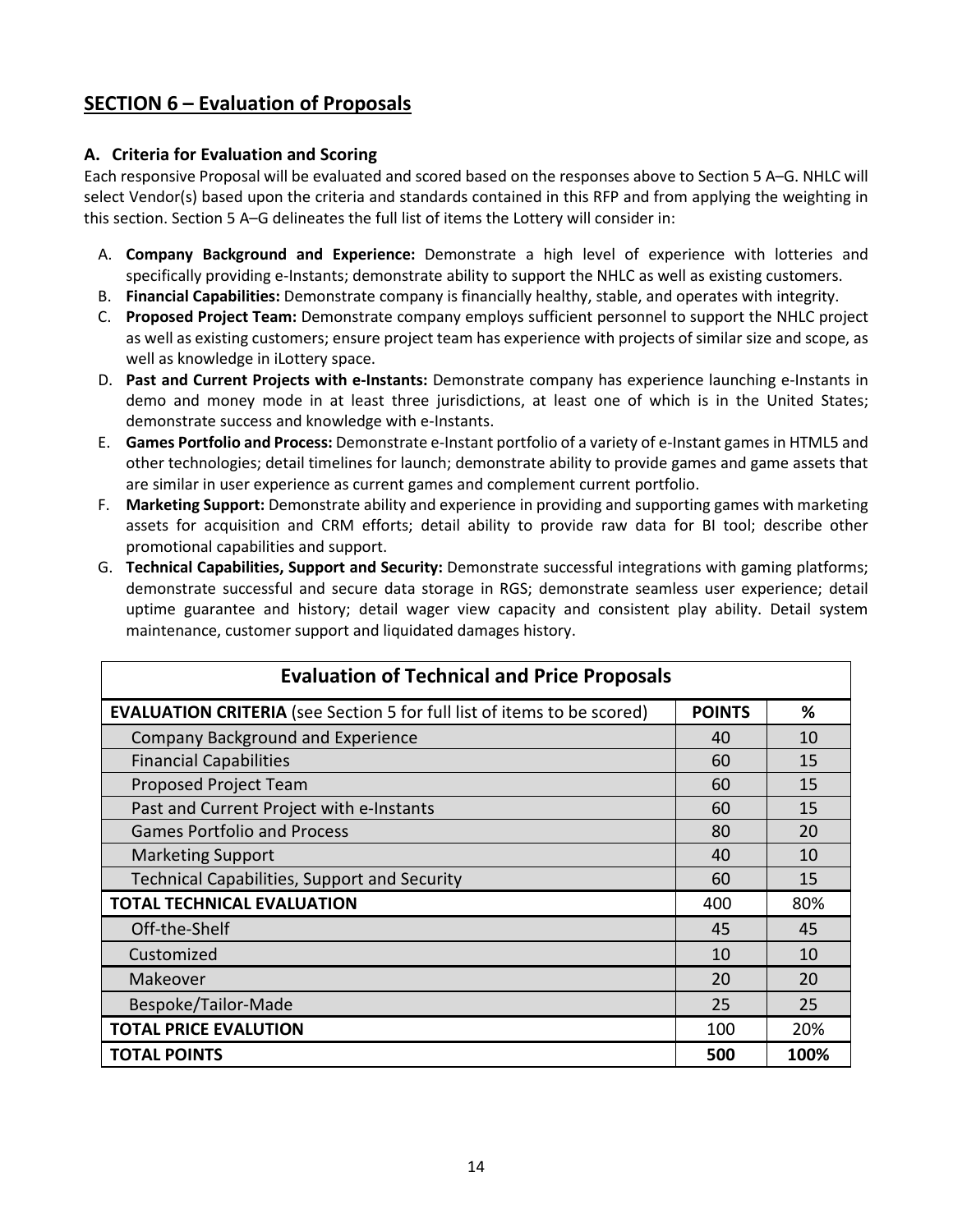# **B. Initial Screening**

NHLC will conduct an initial screening step to verify Proposer compliance with the technical submission requirements set forth in the RFP and the minimum content set forth in Section 5 of this RFP. NHLC may waive or offer a limited opportunity to cure immaterial deviations from the RFP requirements if it is determined to be in the best interest of the State.

# **C. Preliminary Technical Scoring of Proposals**

NHLC will establish an evaluation team to initially score the Technical Proposals. This evaluation team will review the technical proposals and give a preliminary score to the Technical Proposals under the guidelines set forth in Section 6. Should a Proposer fail to achieve 350 points in the preliminary scoring, it will receive no further consideration from the evaluation team and the Proposer's Price Proposal will be returned unopened. Price Proposals will remain sealed during the preliminary technical review.

# **D. Oral Interviews and Product Demonstrations**

If NHLC determines that it is appropriate, proposers may be invited to oral interviews and/or product demonstrations including demonstrations of any e-Instants proposed by the Vendor. The NHLC retains the sole discretion to determine whether to conduct oral interviews and product demonstrations, with which proposers, and the number of interviews. Proposers are advised that the NHLC may decide to conduct interviews with less than all responsive proposers.

The purpose of oral interviews and product demonstrations is to clarify and expound upon information provided in the written Proposals. Proposers are prohibited from altering the basic substance of their Proposals during the oral interviews and product demonstrations. The NHLC may ask the Proposer to provide written clarifications of elements in their Technical Proposal regardless of whether it intends to conduct oral interviews.

Information gained from oral interviews and product demonstrations will be used to refine technical review scores assigned from the initial review of the Proposals. The formal meeting will be two hours with an additional thirty (30) minutes for questions, the presentation and demonstration will include but is not limited to:

- Review of game portfolio: type, price points, ability to customize, top 10 performing games, types of games, crossover games, etc.;
- Review of integration plan: confirm integration team; confirm scope of work; discuss similar integrations for other lottery customers;
- Review of technical and customer support capabilities; review service level guarantees; review performance of service level guarantees for the last 3 years; uptime of system guarantee and actual uptime for the last five (5) years;
- Review of game development process; and
- Review of new game deployment process: launch process, marketing support, and deployment team.

# **E. Final Technical Scoring of Proposals**

Following oral interviews and product demonstrations, reference checks (if applicable and/or appropriate), and/or review of written clarifications of Proposals requested by the NHLC, the evaluation team will determine a final score for each Technical Proposal.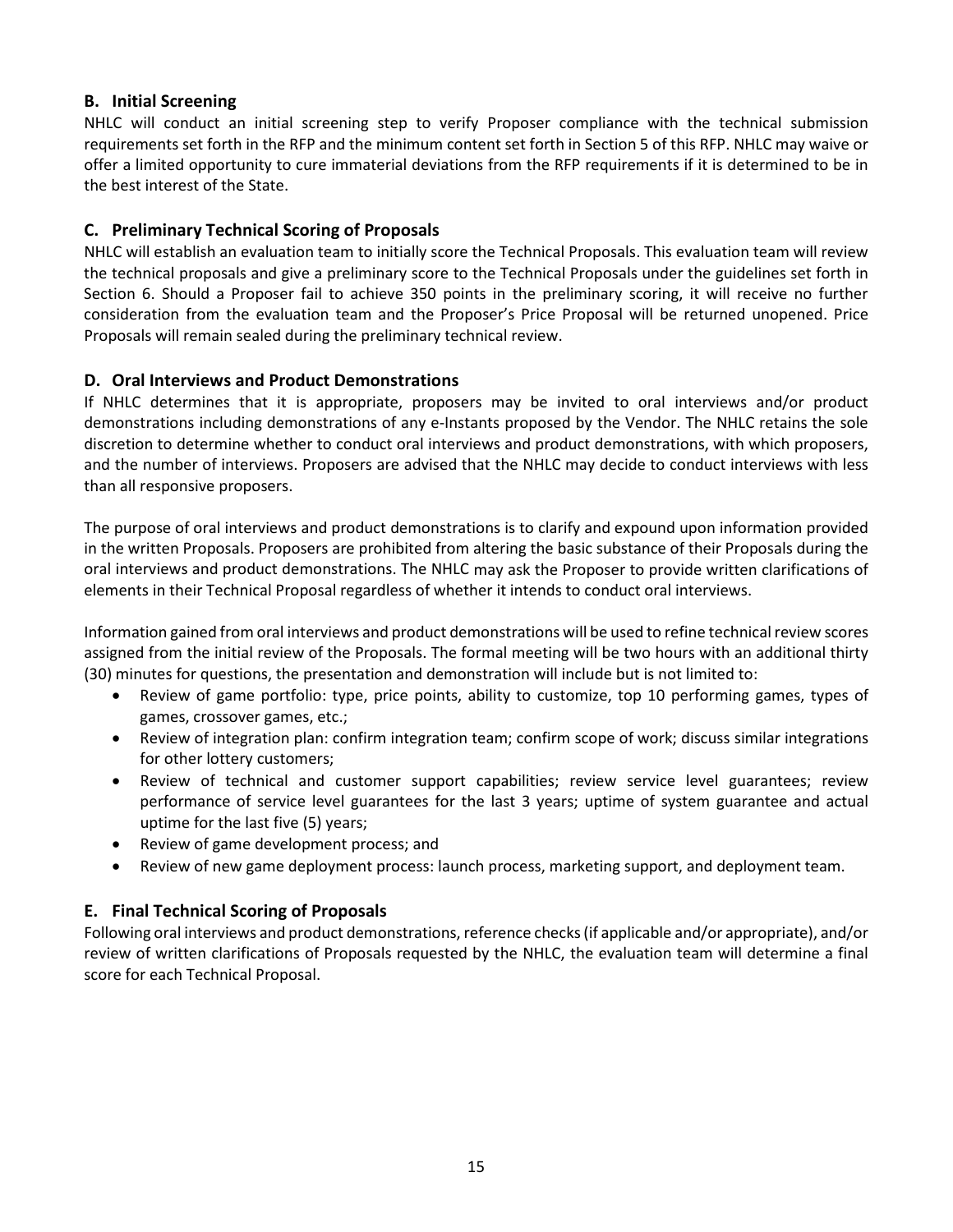# **F. Price Proposal Review**

Price Proposals will be reviewed upon completion of the final technical scoring of Proposals. The Proposer's Price Proposal will be allocated a maximum potential score of 100 points. Proposers must receive an overall Price Proposal score of 30 out of the 100 total points possible to be considered favorable to the NHLC. Proposers are advised that **this is not a low bid award,** and that the scoring of the Price Proposal will be combined with the scoring of the Technical Proposal to determine the overall highest scoring Proposer.

The following formula will be used to assign points for costs:

# **Proposer's Price Score per Category of Game = (Lowest Proposed Price per Category / Proposer's Proposed Price per Category) × Number of Points for Pricing Category**

For the purpose of use of this formula, the lowest proposed price is defined as the lowest price proposed by a Proposer for that category who has scored above the minimum necessary for consideration on the Technical Score.

## **G. No Best and Final Offer**

The Proposal should be submitted initially on the most favorable terms which the Proposer can offer. There will be no best and final offer procedure. The Proposer should be prepared to accept this RFP for incorporation into a contract resulting from this RFP. Nothing herein shall be construed to prevent the negotiation of certain contract terms, including price after the final selection of proposals. Contract negotiations may incorporate some or all of the Proposal.

# **H. Final Selection**

NHLC will conduct selections based on the final evaluation of the proposals and notify the successful Proposer(s) of the need to create an integration plan. NHLC will also begin contract negotiations with the selected Proposer(s).

# **I. Rights of NHLC in Accepting and Evaluating Proposals**

NHLC reserves the right to:

- Make independent investigations in evaluating Proposals;
- Request additional information to clarify elements of a Proposal;
- Waive minor or immaterial deviations from the RFP requirements, if determined to be in the best interest of the State;
- Omit any planned evaluation step if, in NHLC's view, the step is not needed; and
- At its sole discretion, reject any and all Proposals at any time.

# **J. Plan for Integration with the New Hampshire iLottery Platform**

Proposers who have been identified as qualifying for selection will be advised of their pending selection and given a set period of time to meet with NPi and the advertising agency of record to develop an integration plan for review and acceptance by NHLC. The final approved integration plan will become a component of any future contract between NHLC and the Proposer. The integration plan must include, at a minimum, a work plan and schedule which will allow for launch of Proposer's games on the iLottery platform within twelve (12) months of the date of contract. Note, though integration onto the platform is required within twelve (12) months of the date of contract, the Lottery is not required to launch any particular vendor's games in twelve (12) months. The schedule of game launch is determined by the Lottery. All integration plans must include:

a. Timeline: Vendor will create a project plan with estimated timeline for the integration of their games to NPi's iLottery portal and NeoSphere reporting platform. The project plan should account for working with the Lottery's marketing agency of record to place and launch the game(s) successfully on the iLottery webpage. The project plan must list tasks with their timelines, and include a testing phase on both QA and UAT. Provide the project plan in Gantt chart format.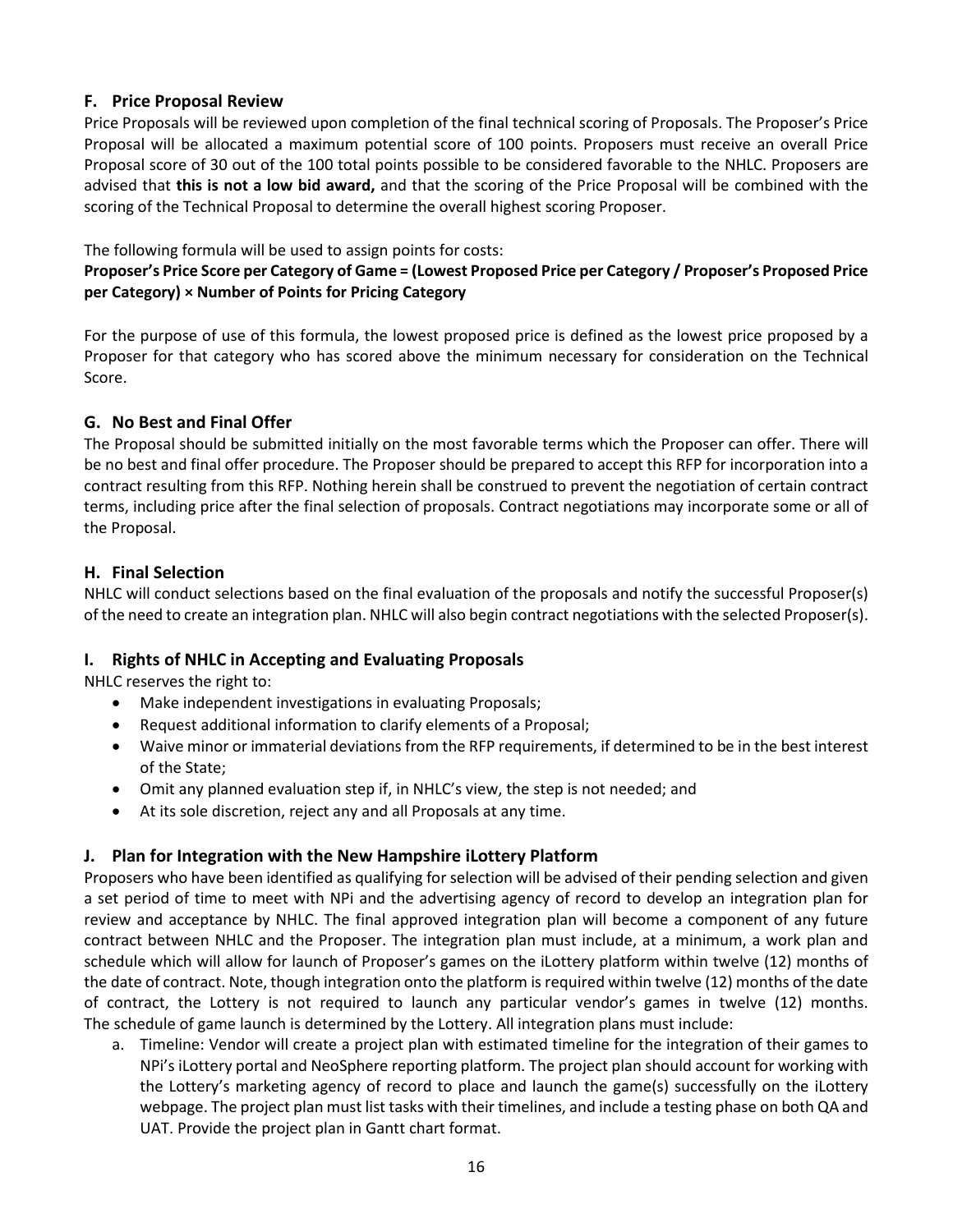- b. Milestones: Identify the major milestones in the project plan and incorporate into the Gantt chart. Milestones will need signoff from the Lottery before moving to the next phase. Upon Lottery approval of the integration plan, it will then be part of the contract.
- c. Reports: A status report and up to date project plan will be provided on a weekly basis prior to a 30-minute conference call led by the Vendor. Expected attendees will be from the Vendor, NPi, Lottery, the Lottery's marketing agency of record, and others as required. Meeting minutes as well as action items will be documented and distributed after the call by the Vendor. Note that this call is not a working session. It is an opportunity to provide project status to the Lottery and make the Lottery aware of any issues or potential roadblocks that will impact the timeline.
- d. Document Sharing: Detail how and where integration documents and daily working documents postintegration (maintenance documents, game documents, specifications, etc.) will be shared with relevant parties and with dedicated users (no shared accounts permitted).

*Remainder of page intentionally left blank.*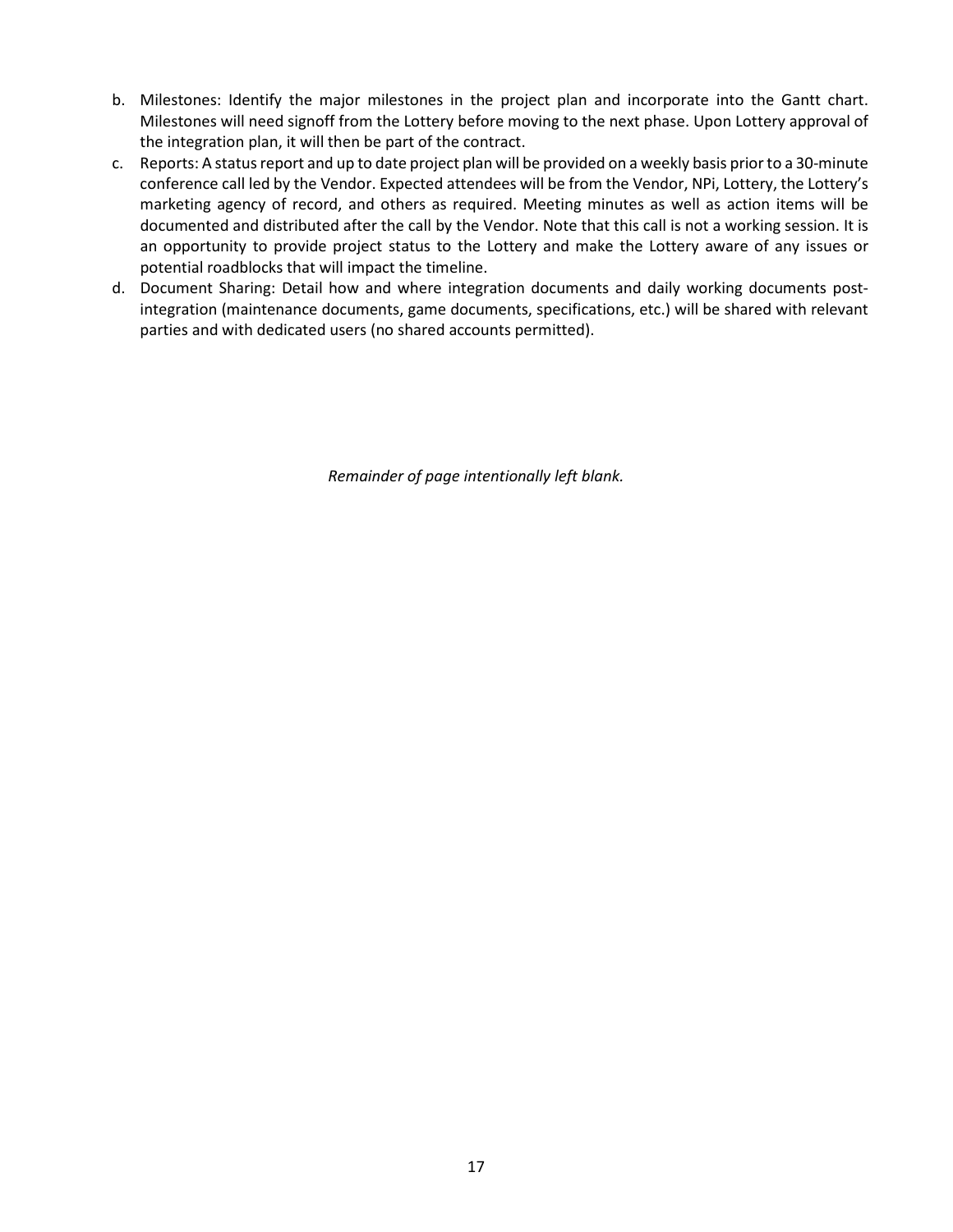# **SECTION 7 – Terms and Conditions Related to the RFP Process**

# **A. RFP Addendum**

NHLC reserves the right to amend this RFP at its discretion, prior to the Proposal submission deadline. In the event of an addendum/addenda to this RFP, NHLC, at its sole discretion, may extend the Proposal submission deadline, as it deems appropriate.

# **B. Non-Collusion**

The Proposer's signature on a Proposal submitted in response to this RFP guarantees that the prices, terms and conditions, and Work quoted have been established without collusion with other Proposers and without effort to preclude NHLC from obtaining the best possible competitive Proposal.

# **C. Property of NHLC**

All material received in response to this RFP shall become the property of the State and will not be returned to the Proposer. Upon Contract award, the State reserves the right to use any information presented in any Proposal.

# **D. Confidentiality of a Proposal**

Unless necessary for the approval of a Contract, the substance of a Proposal must remain confidential until the Effective Date of any Contract resulting from this RFP. A Proposer's disclosure or distribution of Proposals other than to NHLC will be grounds for disqualification.

# **E. Public Disclosure**

Pursuant to RSA 21-G:37, all responses to this RFP shall be considered confidential until the award of a Contract. At the time of receipt of Proposals, NHLC will post the number of responses received with no further information. No later than five (5) business days prior to submission of a Contract to the Governor & Executive Council pursuant to this RFP, NHLC will post the name and rank or score of each Proposer. In the event that the Contract does not require Governor & Executive Council approval, NHLC shall disclose the rank or score of the Proposals at least five (5) business days before final approval of the Contract.

The content of each Proposer's Proposal shall become public information upon the award of any resulting Contract. Any information submitted as part of a response to this Request for Proposal (RFP) may be subject to public disclosure under RSA 91-A. In addition, in accordance with RSA 9-F:1, any Contract entered into as a result of this RFP will be made accessible to the public online via the website Transparent NH [\(http://www.nh.gov/transparentnh/\)](http://www.nh.gov/transparentnh/). Accordingly, business financial information and proprietary information such as trade secrets, business and financials models and forecasts, and proprietary formulas may be exempt from public disclosure under RSA 91-A:5, IV.

If you believe any information being submitted in response to this Request for Proposal, Bid or Information should be kept confidential as financial or proprietary information; you must specifically identify that information in a letter to NHLC, and must mark/stamp each page of the materials that you claim must be exempt from disclosure as "CONFIDENTIAL." A designation by the Proposer of information it believes exempt does not have the effect of making such information exempt. NHLC will determine the information it believes is properly exempted from disclosure.

Marking of the entire Proposal or entire sections of the Proposal (e.g. pricing) as confidential will neither be accepted nor honored. Notwithstanding any provision of this RFP to the contrary, Proposer pricing will be subject to disclosure upon approval of the Contract. NHLC will endeavor to maintain the confidentiality of portions of the Proposal that are clearly and properly marked confidential.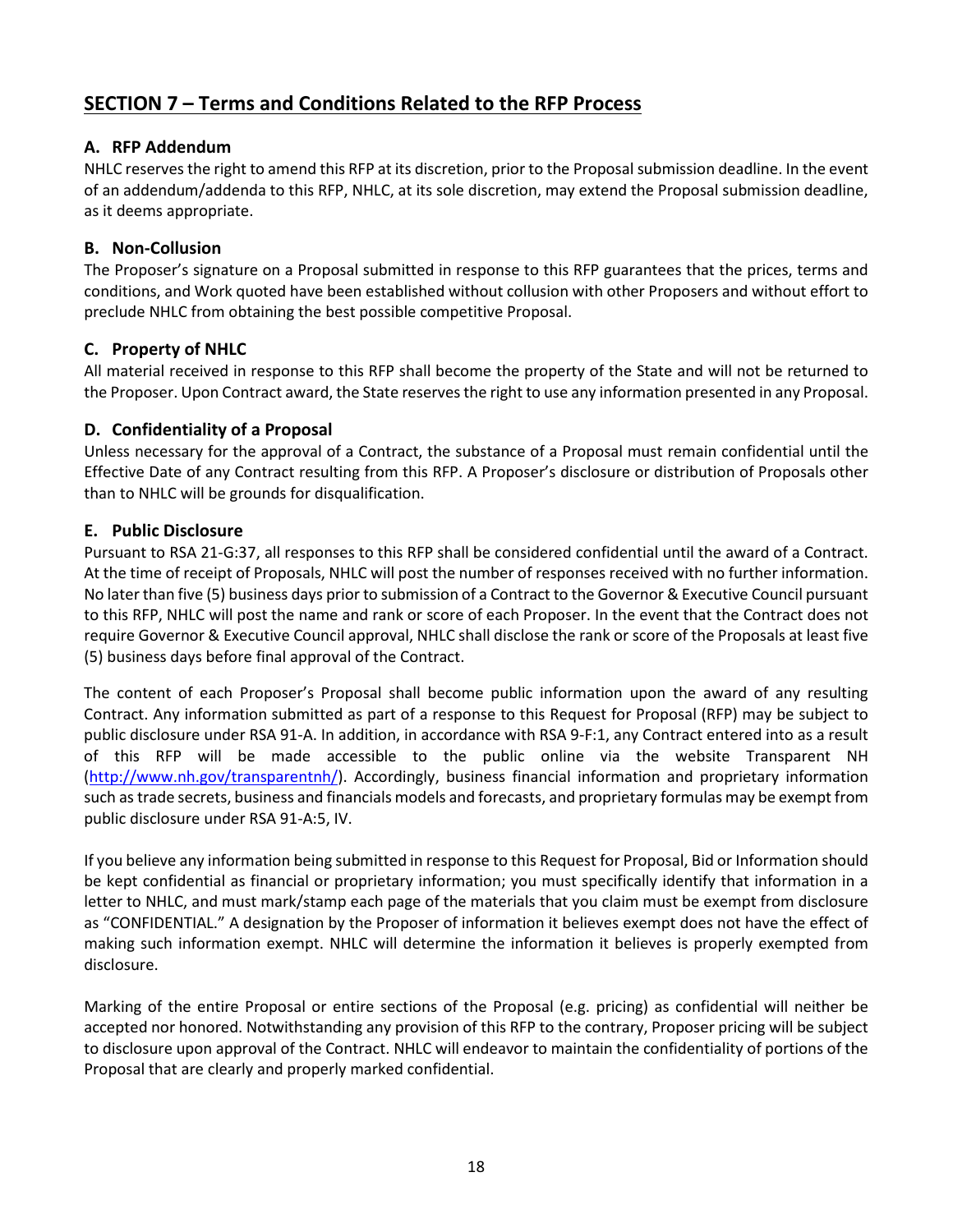If a request is made to NHLC to view portions of a Proposal that the Proposer has properly and clearly marked confidential, NHLC will notify the Proposer of the request and of the date NHLC plans to release the records. By submitting a Proposal, Proposers agree that unless the Proposer obtains a court order, at its sole expense, enjoining the release of the requested information, NHLC may release the requested information on the date specified in NHLC's notice without any liability to the Proposers.

# **F. Non-Commitment**

Notwithstanding any other provision of this RFP, this RFP does not commit NHLC to award a Contract. NHLC reserves the right, at its sole discretion, to reject any and all Proposals, or any portions thereof, at any time; to cancel this RFP; and to solicit new Proposals under a new acquisition process.

# **G. Proposal Preparation Cost**

By submitting a Proposal, a Proposer agrees that in no event shall NHLC be either responsible for or held liable for any costs incurred by a Proposer in the preparation of or in connection with the Proposal, or for Work performed prior to the Effective Date of a resulting Contract.

# **H. Ethical Requirements**

From the time this RFP is published until a contract is awarded, no bidder shall offer or give, directly or indirectly, any gift, expense reimbursement, or honorarium, as defined by RSA 15-B, to any elected official, public official, public employee, constitutional official, or family member of any such official or employee who will or has selected, evaluated, or awarded an RFP, or similar submission. Any bidder that violates RSA 21-G:38 shall be subject to prosecution for an offense under RSA 640:2. Any bidder who has been convicted of an offense based on conduct in violation of this section, which has not been annulled, or who is subject to a pending criminal charge for such an offense, shall be disqualified from bidding on the RFP, or similar request for submission and every such bidder shall be disqualified from bidding on any RFP or similar request for submission issued by any state agency. A bidder that was disqualified under this section because of a pending criminal charge which is subsequently dismissed, results in an acquittal, or is annulled, may notify the Department of Administrative Services, which shall note that information on the list maintained on the State's internal intranet system, except in the case of annulment, the information, shall be deleted from the list.

# **I. Challenges on Form or Process of the RFP**

Any challenges regarding the validity or legality of the form and procedures of this RFP, including but not limited to the evaluation and scoring of Proposals, shall be brought to the attention of NHLC at least ten (10) business days prior to the Proposal Submission Deadline. By submitting a Proposal, the Proposer is deemed to have waived any challenges to the form or procedures set forth in this RFP.

## **J. Venue and Forum**

With respect to any and all legal actions or proceedings arising out of this RFP or any Contract resulting hereunder, a Bidder, by submission of a proposal, consents to the venue and jurisdiction of the courts of the State of New Hampshire.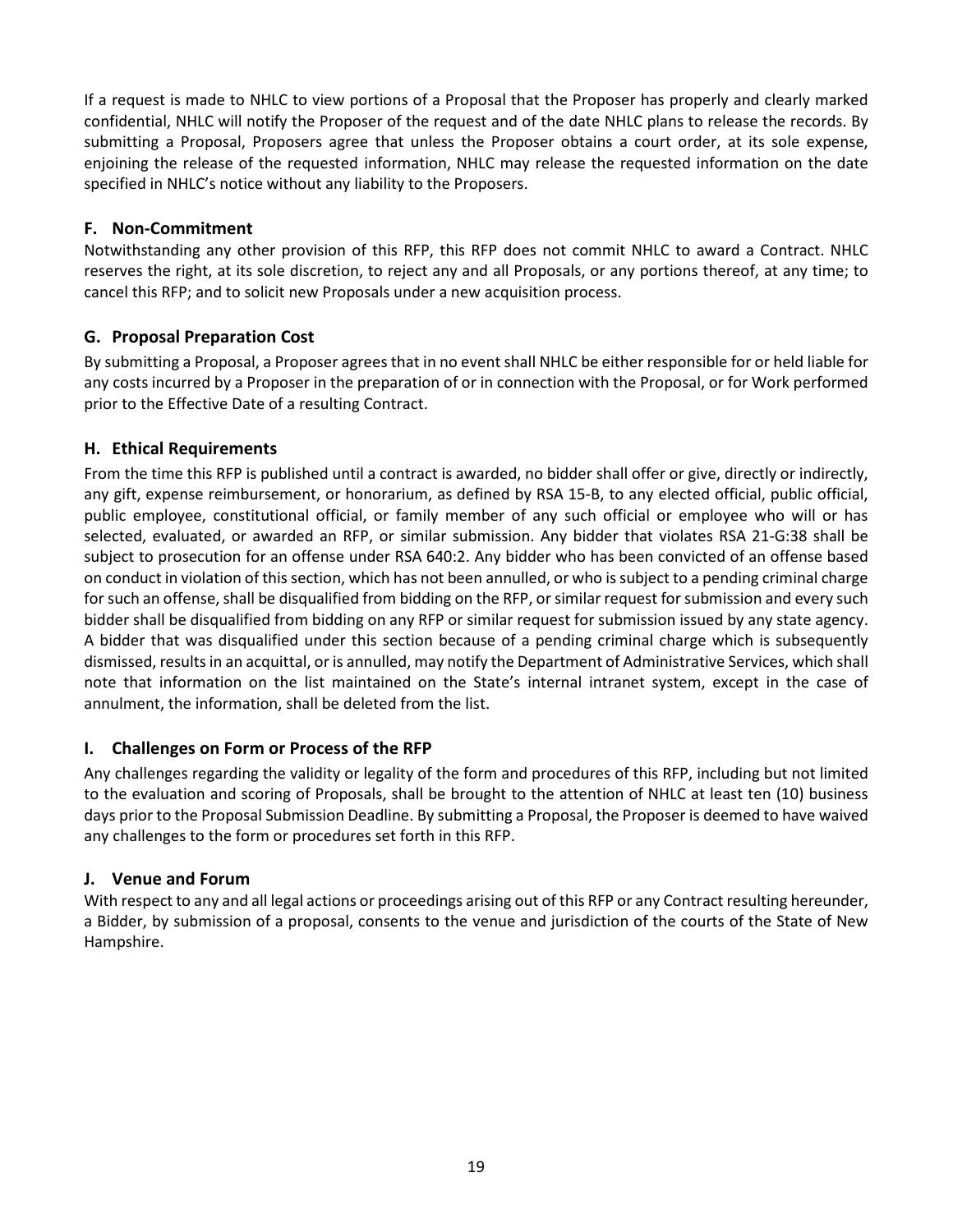# **SECTION 8 – Contract Terms and Award**

### **A. Non-Exclusive Contract**

Any resulting contracts from this RFP will be considered non-exclusive. NHLC intends to retain at least one and potentially multiple contractors to provide the services or deliverables identified under this procurement and further reserves the right to award by item, part or portion of an item, group of items, or total proposal. NHLC further reserves the right to contract for additional similar services or deliverables at a future date. The Lottery reserves the right to choose the games that best meet its financial goals, satisfaction of the players, budget, and programmatic abilities. If two or more vendors offer similar games, the Lottery has the discretion to choose which game suits it best.

#### **B. Award**

If NHLC decides to award a Contract(s) as a result of this RFP process, any award(s) will be contingent upon approval of the Contract by the Governor and Executive Council of the State of New Hampshire and upon continued appropriation of funding for the Contract.

#### **C. Standard Contract Terms**

The Agency will require the successful Proposer to execute a Contract using the Standard Terms and Conditions of the State of New Hampshire which is attached as Appendix A.

The Term of the Contract will be from the date of approval through June 30, 2025. The Contract term may be extended by an additional term of two (2) years at the sole option of the State, subject to the Parties' prior written agreement on terms and applicable fees for each extended term, contingent upon satisfactory Contractor performance, and Governor and Executive Council approval.

The NHLC may consider modifications of this form during negotiations. To the extent that a Proposer believes that exceptions to the standard form contract will be necessary for the Proposer to enter into the Agreement, the Proposer should note those issues during the Proposer Inquiry Period. The NHLC will review requested exceptions and accept, reject or note that it is open to negotiation of the proposed exception at its sole discretion. If the NHLC accepts a Proposer's exception, the NHLC will, at the conclusion of the inquiry period, provide notice to all potential proposers of the exceptions which have been accepted and indicate that exception is available to all potential proposers. Any exceptions to the standard form contract that are not raised during the Proposer Inquiry Period are waived. In no event is a Proposer to submit its own standard contract terms and conditions as a replacement for the State's terms in response to this solicitation.

*<End>*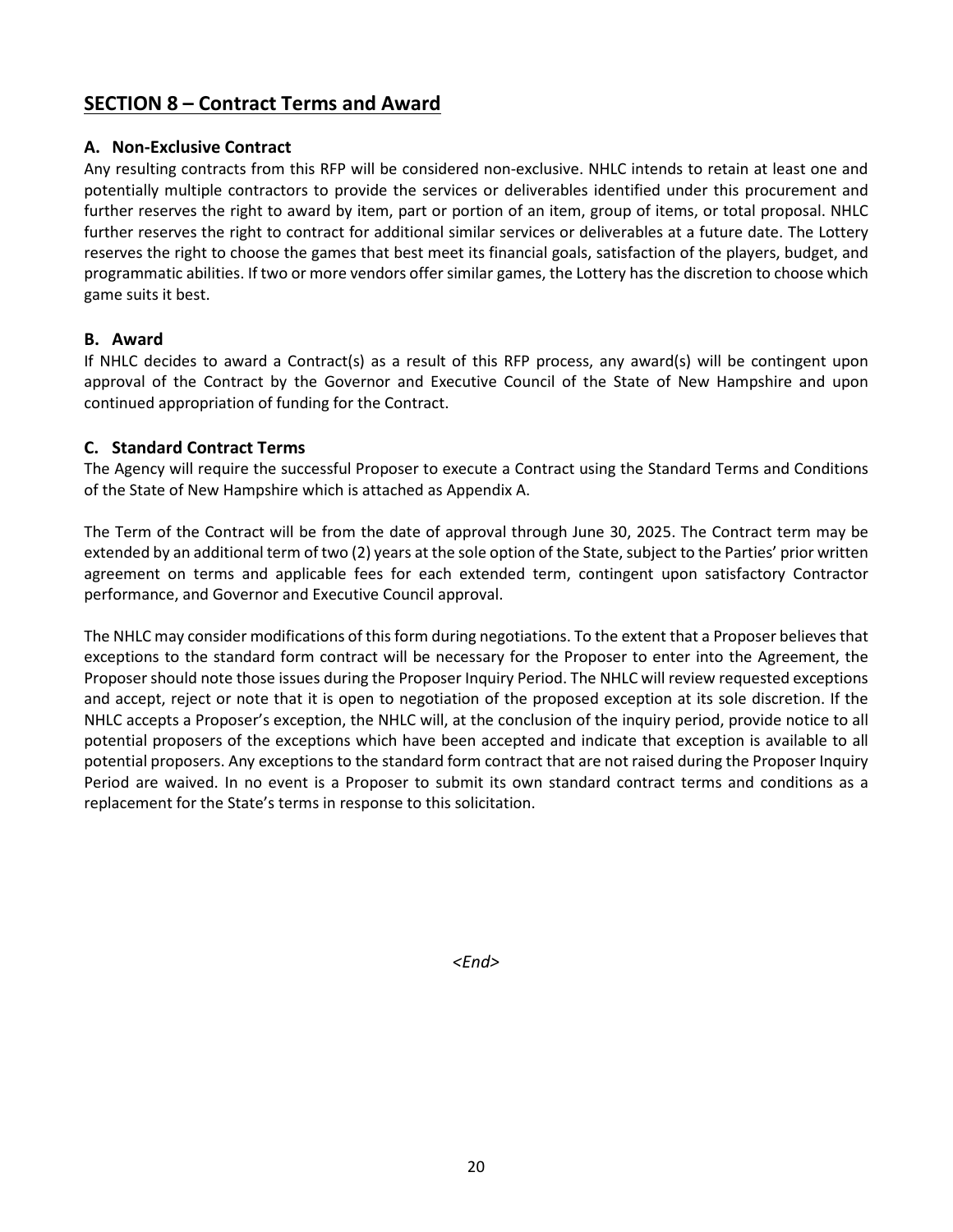# **Appendix A: Standard Terms and Conditions**

**SECTION 1 – GENERAL PROVISIONS**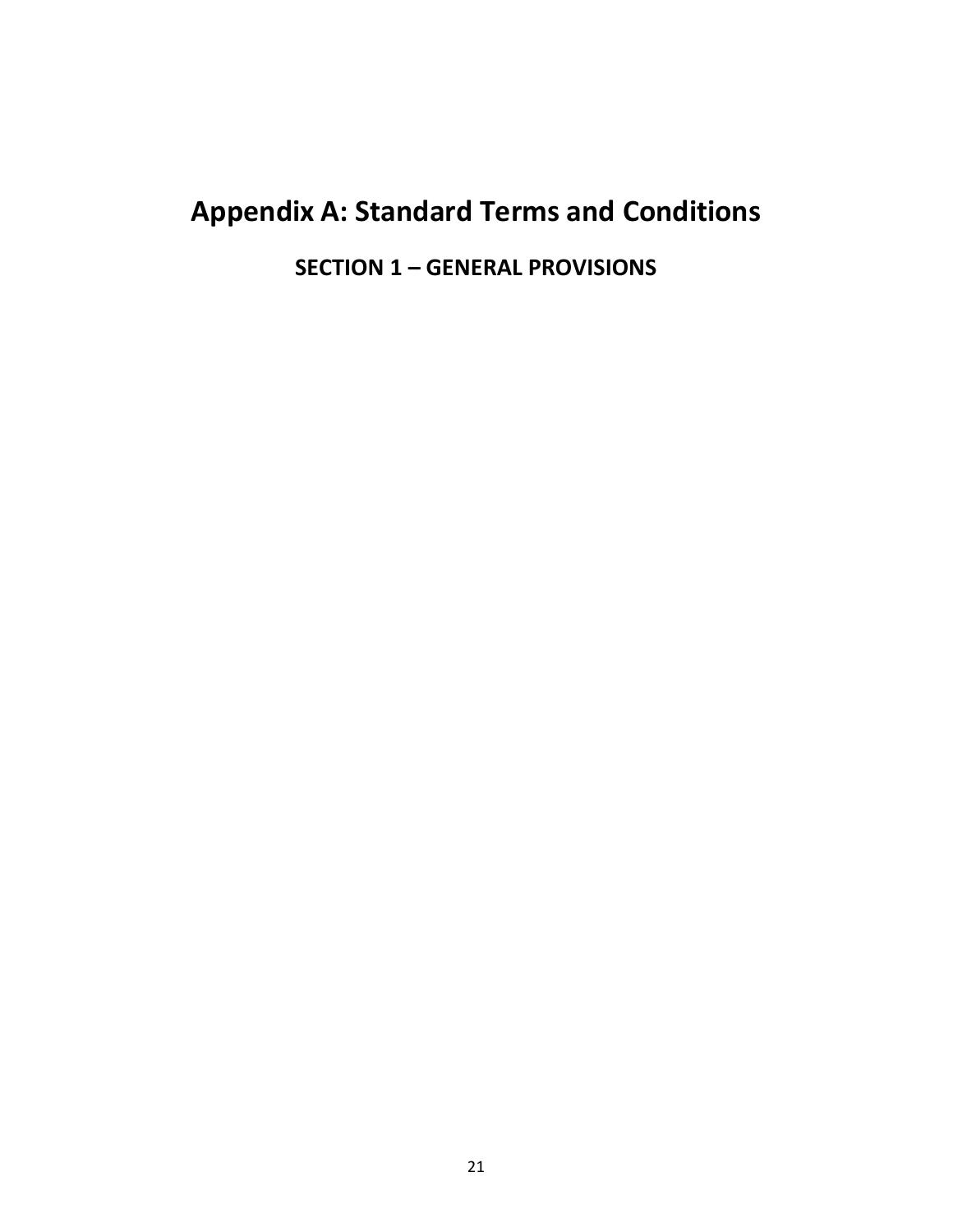Notice: This agreement and all of its attachments shall become public upon submission to Governor and Executive Council for approval. Any information that is private, confidential or proprietary must be clearly identified to the agency and agreed to in writing prior to signing the contract.

#### **AGREEMENT**

The State of New Hampshire and the Contractor hereby mutually agree as follows:

#### **GENERAL PROVISIONS**

| 1.<br><b>IDENTIFICATION.</b>                                                                  |                                                                                                                               |                                               |                      |  |
|-----------------------------------------------------------------------------------------------|-------------------------------------------------------------------------------------------------------------------------------|-----------------------------------------------|----------------------|--|
| 1.1 State Agency Name                                                                         |                                                                                                                               | 1.2 State Agency Address                      |                      |  |
| New Hampshire Lottery Commission                                                              |                                                                                                                               | 14 Integra Drive                              |                      |  |
|                                                                                               |                                                                                                                               | Concord, NH 03301                             |                      |  |
| 1.3 Contractor Name                                                                           |                                                                                                                               |                                               |                      |  |
|                                                                                               |                                                                                                                               | 1.4 Contractor Address                        |                      |  |
|                                                                                               |                                                                                                                               |                                               |                      |  |
|                                                                                               |                                                                                                                               |                                               |                      |  |
| 1.5 Contractor Phone                                                                          | 1.6 Account Number                                                                                                            | 1.7 Completion Date                           | 1.8 Price Limitation |  |
| Number                                                                                        |                                                                                                                               |                                               |                      |  |
|                                                                                               |                                                                                                                               |                                               |                      |  |
|                                                                                               |                                                                                                                               |                                               |                      |  |
| 1.9 Contracting Officer for State Agency                                                      |                                                                                                                               | 1.10 State Agency Telephone Number            |                      |  |
| Charles R. McIntyre, Executive Director                                                       |                                                                                                                               | 603-271-3391                                  |                      |  |
| 1.11 Contractor Signature                                                                     |                                                                                                                               | 1.12 Name and Title of Contractor Signatory   |                      |  |
|                                                                                               |                                                                                                                               |                                               |                      |  |
|                                                                                               |                                                                                                                               |                                               |                      |  |
|                                                                                               |                                                                                                                               |                                               |                      |  |
| 1.13 Acknowledgement: State of<br>, County of                                                 |                                                                                                                               |                                               |                      |  |
|                                                                                               |                                                                                                                               |                                               |                      |  |
| On                                                                                            | , before the undersigned officer, personally appeared the person identified in block 1.12, or satisfactorily                  |                                               |                      |  |
| indicated in block 1.12.                                                                      | proven to be the person whose name is signed in block 1.11, and acknowledged that s/he executed this document in the capacity |                                               |                      |  |
| 1.13.1 Signature of Notary Public or Justice of the Peace                                     |                                                                                                                               |                                               |                      |  |
|                                                                                               |                                                                                                                               |                                               |                      |  |
|                                                                                               |                                                                                                                               |                                               |                      |  |
| [Seal]                                                                                        |                                                                                                                               |                                               |                      |  |
| 1.13.2 Name and Title of Notary or Justice of the Peace                                       |                                                                                                                               |                                               |                      |  |
|                                                                                               |                                                                                                                               |                                               |                      |  |
|                                                                                               |                                                                                                                               |                                               |                      |  |
| State Agency Signature<br>1.14                                                                |                                                                                                                               | 1.15 Name and Title of State Agency Signatory |                      |  |
|                                                                                               | Date:                                                                                                                         |                                               |                      |  |
| 1.16 Approval by the N.H. Department of Administration, Division of Personnel (if applicable) |                                                                                                                               |                                               |                      |  |
|                                                                                               |                                                                                                                               |                                               |                      |  |
| By:                                                                                           |                                                                                                                               | Director, On:                                 |                      |  |
|                                                                                               |                                                                                                                               |                                               |                      |  |
| 1.17 Approval by the Attorney General (Form, Substance and Execution) (if applicable)         |                                                                                                                               |                                               |                      |  |
|                                                                                               |                                                                                                                               |                                               |                      |  |
| By:                                                                                           |                                                                                                                               | On:                                           |                      |  |
| 1.18 Approval by the Governor and Executive Council (if applicable)                           |                                                                                                                               |                                               |                      |  |
|                                                                                               |                                                                                                                               |                                               |                      |  |
| By:                                                                                           |                                                                                                                               | On:                                           |                      |  |
|                                                                                               |                                                                                                                               |                                               |                      |  |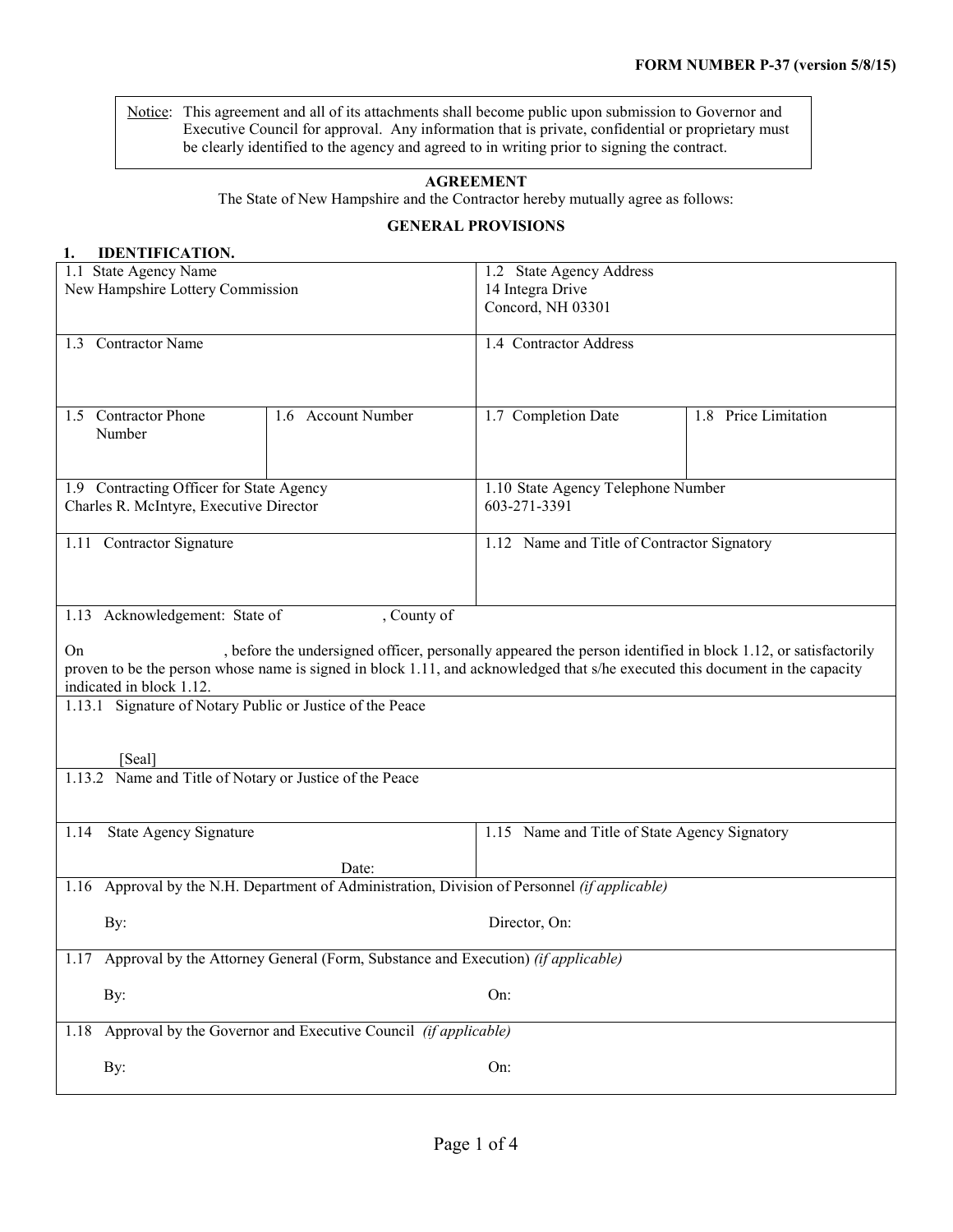#### **2. EMPLOYMENT OF CONTRACTOR/SERVICES TO**

**BE PERFORMED.** The State of New Hampshire, acting through the agency identified in block 1.1 ("State"), engages contractor identified in block 1.3 ("Contractor") to perform, and the Contractor shall perform, the work or sale of goods, or both, identified and more particularly described in the attached EXHIBIT A which is incorporated herein by reference ("Services").

#### **3. EFFECTIVE DATE/COMPLETION OF SERVICES.**

3.1 Notwithstanding any provision of this Agreement to the contrary, and subject to the approval of the Governor and Executive Council of the State of New Hampshire, if applicable, this Agreement, and all obligations of the parties hereunder, shall become effective on the date the Governor and Executive Council approve this Agreement as indicated in block 1.18, unless no such approval is required, in which case the Agreement shall become effective on the date the Agreement is signed by the State Agency as shown in block 1.14 ("Effective Date").

3.2 If the Contractor commences the Services prior to the Effective Date, all Services performed by the Contractor prior to the Effective Date shall be performed at the sole risk of the Contractor, and in the event that this Agreement does not become effective, the State shall have no liability to the Contractor, including without limitation, any obligation to pay the Contractor for any costs incurred or Services performed. Contractor must complete all Services by the Completion Date specified in block 1.7.

#### **4. CONDITIONAL NATURE OF AGREEMENT.**

Notwithstanding any provision of this Agreement to the contrary, all obligations of the State hereunder, including, without limitation, the continuance of payments hereunder, are contingent upon the availability and continued appropriation of funds, and in no event shall the State be liable for any payments hereunder in excess of such available appropriated funds. In the event of a reduction or termination of appropriated funds, the State shall have the right to withhold payment until such funds become available, if ever, and shall have the right to terminate this Agreement immediately upon giving the Contractor notice of such termination. The State shall not be required to transfer funds from any other account to the Account identified in block 1.6 in the event funds in that Account are reduced or unavailable.

#### **5. CONTRACT PRICE/PRICE LIMITATION/ PAYMENT.**

5.1 The contract price, method of payment, and terms of payment are identified and more particularly described in EXHIBIT B which is incorporated herein by reference. 5.2 The payment by the State of the contract price shall be the only and the complete reimbursement to the Contractor for all expenses, of whatever nature incurred by the Contractor in the performance hereof, and shall be the only and the complete compensation to the Contractor for the Services. The State shall have no liability to the Contractor other than the contract price.

5.3 The State reserves the right to offset from any amounts otherwise payable to the Contractor under this Agreement those liquidated amounts required or permitted by N.H. RSA 80:7 through RSA 80:7-c or any other provision of law. 5.4 Notwithstanding any provision in this Agreement to the contrary, and notwithstanding unexpected circumstances, in no event shall the total of all payments authorized, or actually made hereunder, exceed the Price Limitation set forth in block 1.8.

#### **6. COMPLIANCE BY CONTRACTOR WITH LAWS AND REGULATIONS/ EQUAL EMPLOYMENT OPPORTUNITY.**

6.1 In connection with the performance of the Services, the Contractor shall comply with all statutes, laws, regulations, and orders of federal, state, county or municipal authorities which impose any obligation or duty upon the Contractor, including, but not limited to, civil rights and equal opportunity laws. This may include the requirement to utilize auxiliary aids and services to ensure that persons with communication disabilities, including vision, hearing and speech, can communicate with, receive information from, and convey information to the Contractor. In addition, the Contractor shall comply with all applicable copyright laws. 6.2 During the term of this Agreement, the Contractor shall not discriminate against employees or applicants for employment because of race, color, religion, creed, age, sex, handicap, sexual orientation, or national origin and will take affirmative action to prevent such discrimination. 6.3 If this Agreement is funded in any part by monies of the United States, the Contractor shall comply with all the provisions of Executive Order No. 11246 ("Equal Employment Opportunity"), as supplemented by the regulations of the United States Department of Labor (41 C.F.R. Part 60), and with any rules, regulations and guidelines as the State of New Hampshire or the United States issue to implement these regulations. The Contractor further agrees to permit the State or United States access to any of the Contractor's books, records and accounts for the purpose of ascertaining compliance with all rules, regulations and orders, and the covenants, terms and conditions of this Agreement.

#### **7. PERSONNEL.**

7.1 The Contractor shall at its own expense provide all personnel necessary to perform the Services. The Contractor warrants that all personnel engaged in the Services shall be qualified to perform the Services, and shall be properly licensed and otherwise authorized to do so under all applicable laws.

7.2 Unless otherwise authorized in writing, during the term of this Agreement, and for a period of six (6) months after the Completion Date in block 1.7, the Contractor shall not hire, and shall not permit any subcontractor or other person, firm or corporation with whom it is engaged in a combined effort to perform the Services to hire, any person who is a State employee or official, who is materially involved in the procurement, administration or performance of this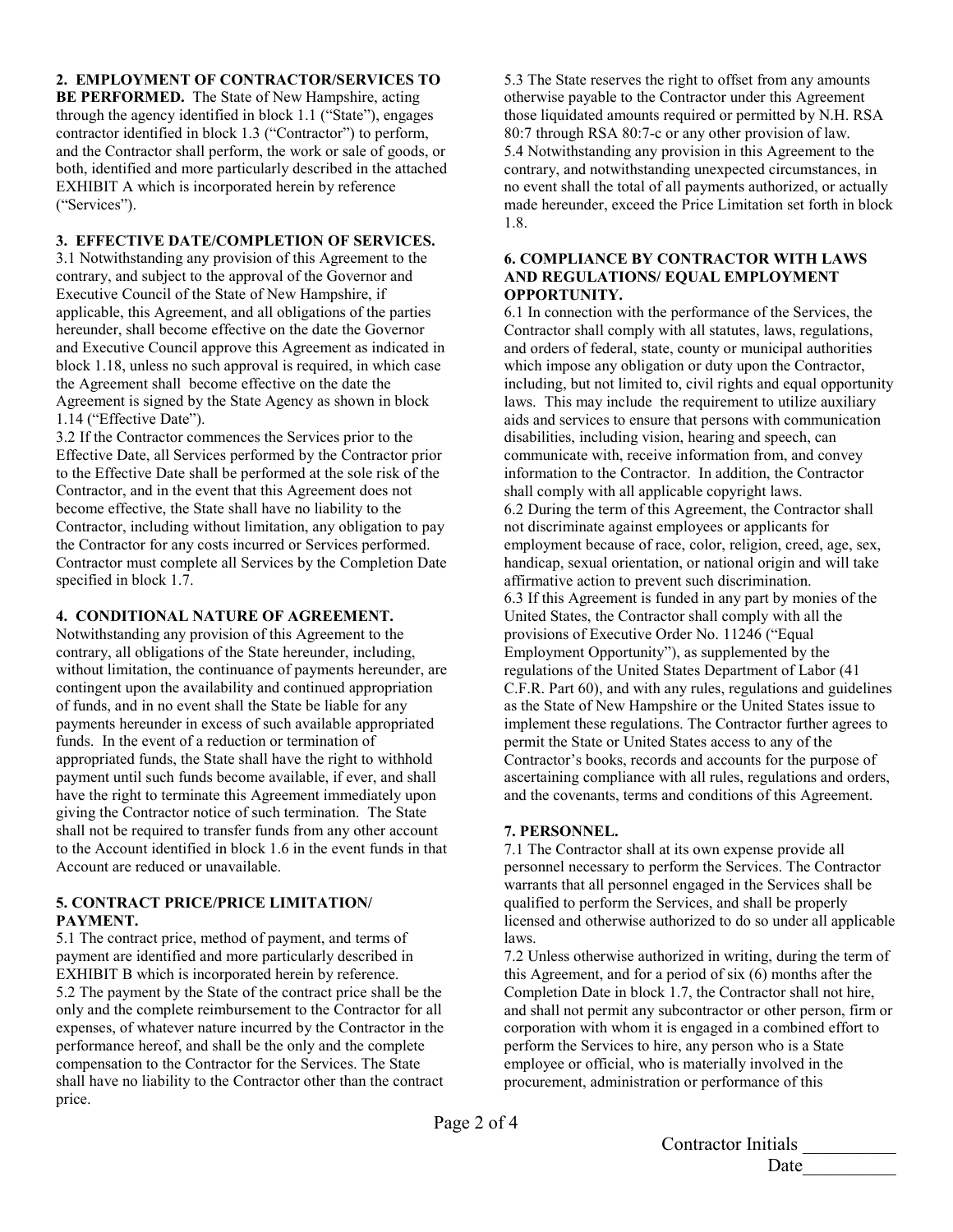Agreement. This provision shall survive termination of this Agreement.

7.3 The Contracting Officer specified in block 1.9, or his or her successor, shall be the State's representative. In the event of any dispute concerning the interpretation of this Agreement, the Contracting Officer's decision shall be final for the State.

#### **8**. **EVENT OF DEFAULT/REMEDIES.**

8.1 Any one or more of the following acts or omissions of the Contractor shall constitute an event of default hereunder ("Event of Default"):

8.1.1 failure to perform the Services satisfactorily or on schedule;

8.1.2 failure to submit any report required hereunder; and/or 8.1.3 failure to perform any other covenant, term or condition of this Agreement.

8.2 Upon the occurrence of any Event of Default, the State may take any one, or more, or all, of the following actions: 8.2.1 give the Contractor a written notice specifying the Event of Default and requiring it to be remedied within, in the absence of a greater or lesser specification of time, thirty (30) days from the date of the notice; and if the Event of Default is not timely remedied, terminate this Agreement, effective two

(2) days after giving the Contractor notice of termination; 8.2.2 give the Contractor a written notice specifying the Event

of Default and suspending all payments to be made under this Agreement and ordering that the portion of the contract price which would otherwise accrue to the Contractor during the period from the date of such notice until such time as the State determines that the Contractor has cured the Event of Default shall never be paid to the Contractor;

8.2.3 set off against any other obligations the State may owe to the Contractor any damages the State suffers by reason of any Event of Default; and/or

8.2.4 treat the Agreement as breached and pursue any of its remedies at law or in equity, or both.

#### **9. DATA/ACCESS/CONFIDENTIALITY/ PRESERVATION.**

9.1 As used in this Agreement, the word "data" shall mean all information and things developed or obtained during the performance of, or acquired or developed by reason of, this Agreement, including, but not limited to, all studies, reports, files, formulae, surveys, maps, charts, sound recordings, video recordings, pictorial reproductions, drawings, analyses, graphic representations, computer programs, computer printouts, notes, letters, memoranda, papers, and documents, all whether finished or unfinished.

9.2 All data and any property which has been received from the State or purchased with funds provided for that purpose under this Agreement, shall be the property of the State, and shall be returned to the State upon demand or upon termination of this Agreement for any reason. 9.3 Confidentiality of data shall be governed by N.H. RSA chapter 91-A or other existing law. Disclosure of data requires prior written approval of the State.

**10. TERMINATION.** In the event of an early termination of this Agreement for any reason other than the completion of the Services, the Contractor shall deliver to the Contracting Officer, not later than fifteen (15) days after the date of termination, a report ("Termination Report") describing in detail all Services performed, and the contract price earned, to and including the date of termination. The form, subject matter, content, and number of copies of the Termination Report shall be identical to those of any Final Report described in the attached EXHIBIT A.

#### **11. CONTRACTOR'S RELATION TO THE STATE.** In

the performance of this Agreement the Contractor is in all respects an independent contractor, and is neither an agent nor an employee of the State. Neither the Contractor nor any of its officers, employees, agents or members shall have authority to bind the State or receive any benefits, workers' compensation or other emoluments provided by the State to its employees.

#### **12. ASSIGNMENT/DELEGATION/SUBCONTRACTS.**

The Contractor shall not assign, or otherwise transfer any interest in this Agreement without the prior written notice and consent of the State. None of the Services shall be subcontracted by the Contractor without the prior written notice and consent of the State.

**13. INDEMNIFICATION.** The Contractor shall defend, indemnify and hold harmless the State, its officers and employees, from and against any and all losses suffered by the State, its officers and employees, and any and all claims, liabilities or penalties asserted against the State, its officers and employees, by or on behalf of any person, on account of, based or resulting from, arising out of (or which may be claimed to arise out of) the acts or omissions of the Contractor. Notwithstanding the foregoing, nothing herein contained shall be deemed to constitute a waiver of the sovereign immunity of the State, which immunity is hereby reserved to the State. This covenant in paragraph 13 shall survive the termination of this Agreement.

#### **14. INSURANCE.**

14.1 The Contractor shall, at its sole expense, obtain and maintain in force, and shall require any subcontractor or assignee to obtain and maintain in force, the following insurance:

14.1.1 comprehensive general liability insurance against all claims of bodily injury, death or property damage, in amounts of not less than \$1,000,000per occurrence and \$2,000,000 aggregate ; and

14.1.2 special cause of loss coverage form covering all property subject to subparagraph 9.2 herein, in an amount not less than 80% of the whole replacement value of the property. 14.2 The policies described in subparagraph 14.1 herein shall be on policy forms and endorsements approved for use in the State of New Hampshire by the N.H. Department of Insurance, and issued by insurers licensed in the State of New Hampshire.

Page 3 of 4

Contractor Initials Date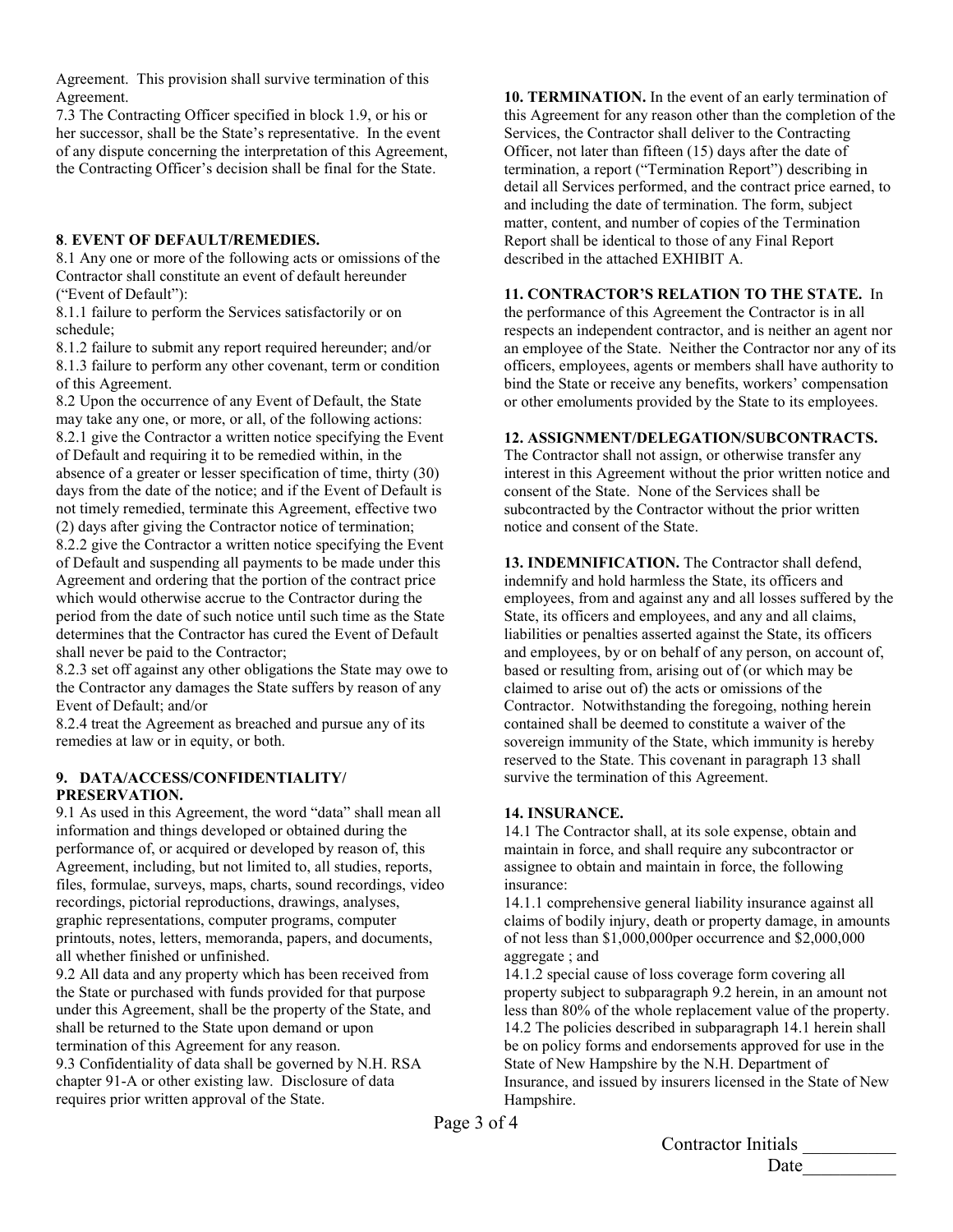14.3 The Contractor shall furnish to the Contracting Officer identified in block 1.9, or his or her successor, a certificate(s) of insurance for all insurance required under this Agreement. Contractor shall also furnish to the Contracting Officer identified in block 1.9, or his or her successor, certificate(s) of insurance for all renewal(s) of insurance required under this Agreement no later than thirty (30) days prior to the expiration date of each of the insurance policies. The certificate(s) of insurance and any renewals thereof shall be attached and are incorporated herein by reference. Each certificate(s) of insurance shall contain a clause requiring the insurer to provide the Contracting Officer identified in block 1.9, or his or her successor, no less than thirty (30) days prior written notice of cancellation or modification of the policy.

#### **15. WORKERS' COMPENSATION.**

15.1 By signing this agreement, the Contractor agrees, certifies and warrants that the Contractor is in compliance with or exempt from, the requirements of N.H. RSA chapter 281-A *("Workers' Compensation")*.

*15.2* To the extent the Contractor is subject to the requirements of N.H. RSA chapter 281-A, Contractor shall maintain, and require any subcontractor or assignee to secure and maintain, payment of Workers' Compensation in connection with activities which the person proposes to undertake pursuant to this Agreement. Contractor shall furnish the Contracting Officer identified in block 1.9, or his or her successor, proof of Workers' Compensation in the manner described in N.H. RSA chapter 281-A and any applicable renewal(s) thereof, which shall be attached and are incorporated herein by reference. The State shall not be responsible for payment of any Workers' Compensation premiums or for any other claim or benefit for Contractor, or any subcontractor or employee of Contractor, which might arise under applicable State of New Hampshire Workers' Compensation laws in connection with the performance of the Services under this Agreement.

**16**. **WAIVER OF BREACH.** No failure by the State to enforce any provisions hereof after any Event of Default shall be deemed a waiver of its rights with regard to that Event of Default, or any subsequent Event of Default. No express failure to enforce any Event of Default shall be deemed a waiver of the right of the State to enforce each and all of the provisions hereof upon any further or other Event of Default on the part of the Contractor.

**17. NOTICE.** Any notice by a party hereto to the other party shall be deemed to have been duly delivered or given at the time of mailing by certified mail, postage prepaid, in a United States Post Office addressed to the parties at the addresses given in blocks 1.2 and 1.4, herein.

**18. AMENDMENT.** This Agreement may be amended, waived or discharged only by an instrument in writing signed by the parties hereto and only after approval of such amendment, waiver or discharge by the Governor and Executive Council of the State of New Hampshire unless no

such approval is required under the circumstances pursuant to State law, rule or policy.

#### **19. CONSTRUCTION OF AGREEMENT AND TERMS.**

This Agreement shall be construed in accordance with the laws of the State of New Hampshire, and is binding upon and inures to the benefit of the parties and their respective successors and assigns. The wording used in this Agreement is the wording chosen by the parties to express their mutual intent, and no rule of construction shall be applied against or in favor of any party.

**20. THIRD PARTIES.** The parties hereto do not intend to benefit any third parties and this Agreement shall not be construed to confer any such benefit.

**21. HEADINGS**. The headings throughout the Agreement are for reference purposes only, and the words contained therein shall in no way be held to explain, modify, amplify or aid in the interpretation, construction or meaning of the provisions of this Agreement.

**22. SPECIAL PROVISIONS.** Additional provisions set forth in the attached EXHIBIT C are incorporated herein by reference.

**23. SEVERABILITY.** In the event any of the provisions of this Agreement are held by a court of competent jurisdiction to be contrary to any state or federal law, the remaining provisions of this Agreement will remain in full force and effect.

**24. ENTIRE AGREEMENT.** This Agreement, which may be executed in a number of counterparts, each of which shall be deemed an original, constitutes the entire Agreement and understanding between the parties, and supersedes all prior Agreements and understandings relating hereto.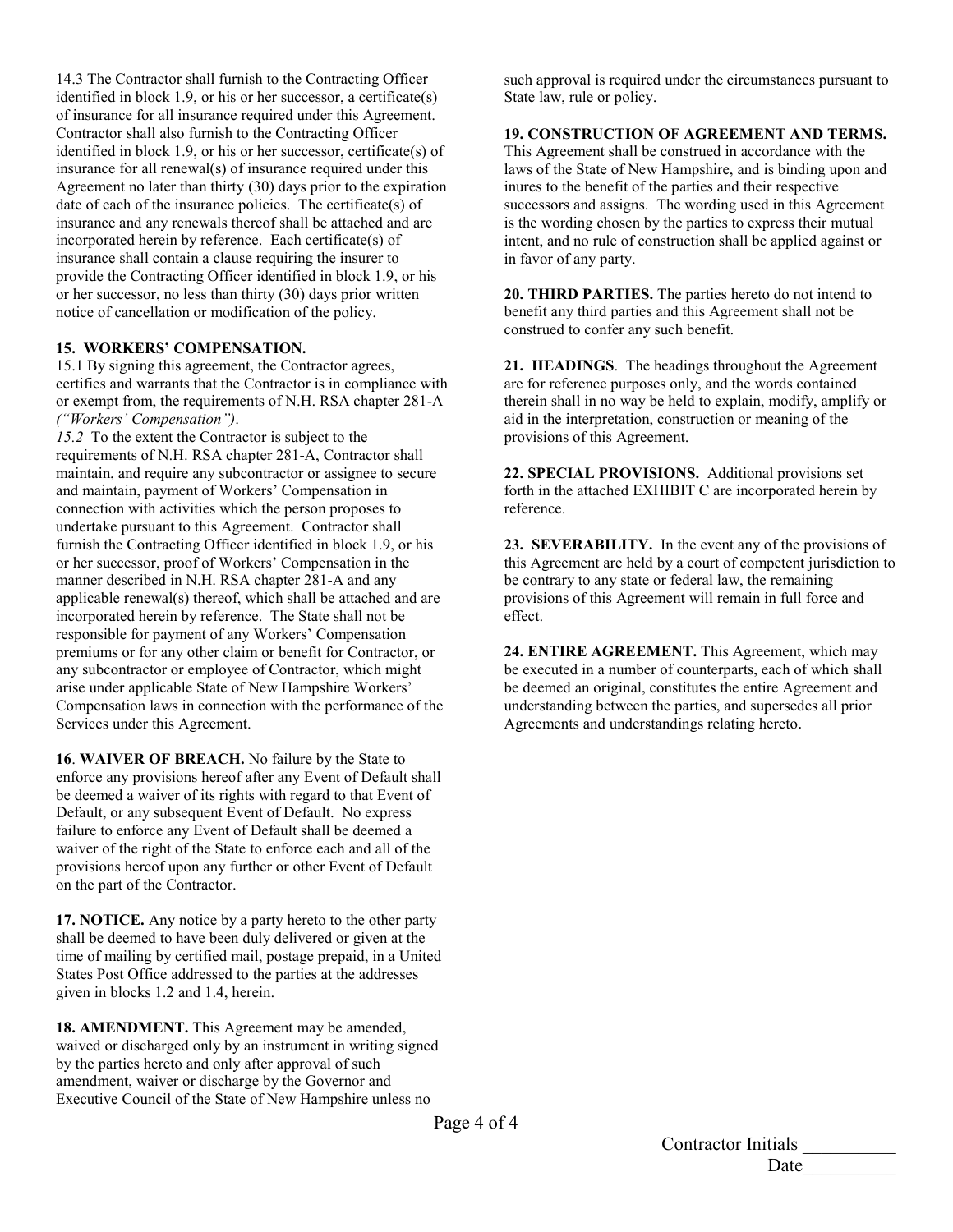# **SECTION 2 –GENERAL TERMS AND CONDITIONS**

# **INTRODUCTION**

This Contract is by and between the State of New Hampshire, acting through the New Hampshire Lottery Commission ("State" or "NHLC"), and Full Contractor Name a State Name Type of business formation ("Contractor"), having its principal place of business at Business Address, City, State, Zip.

#### **1. CONTRACT ELEMENTS**

This Agreement consists of the following, which are incorporated by reference and which together with any and all amendments hereto, is hereafter referred to as the "Agreement":

- a. The State of New Hampshire P-37 Terms and Conditions with Appendices;
- b. This RFP and all amendments thereto; and
- c. The contractor's proposal.

In the event of a conflict in language between any of the above-mentioned documents, the language of the State of New Hampshire P-37 Terms and Conditions with Appendices shall govern over all other documents and the language of the RFP and RFP Amendments shall govern over the contractor's proposal.

#### **2. EXTENSION IN CASE OF EMERGENCY**

Notwithstanding the contract term set forth in this Agreement, NHLC reserves the right to reactivate or further extend the initial contract, or any extension thereof, at the rates and upon the terms and conditions then in effect on thirty (30) days' notice for one (1) or more ninety (90) day periods not to exceed 180 days total.

#### **3. TIMING OF WORK**

Contractor shall commence work upon issuance of a Notice to Proceed by the State. Time is of the essence in the performance of Contractor's obligation under the contract.

#### **4. WORK HOURS**

Unless otherwise agreed to by the State, the Contractor's project management personnel shall work a minimum of forty (40) hour weeks between the hours of 8:00 a.m. and 5:00 p.m., (Eastern Time), excluding State of New Hampshire holidays. This management requirement does not alleviate the need for Contractor to operate 24/7/365 and to provide coverage for hours when project management staff are not available.

#### **5. NON-EXCLUSIVE CONTRACT**

The State reserves the right, at its discretion, to retain other vendors to provide any of the Services or Deliverables identified under this Agreement. Contractor shall make best efforts to coordinate work with all other State vendors performing services which relate to the work or deliverables set forth in the Agreement.

#### **6. PRIME CONTRACTOR RESPONSIBILITIES**

The Contractor may have subcontractors; however, the Contractor must accept full responsibility for and will be liable to the NHLC for subcontractor's performance. The NHLC will consider the Contractor to be the sole point of contact with regard to all contractual matters, including payment of any and all charges resulting from the contract.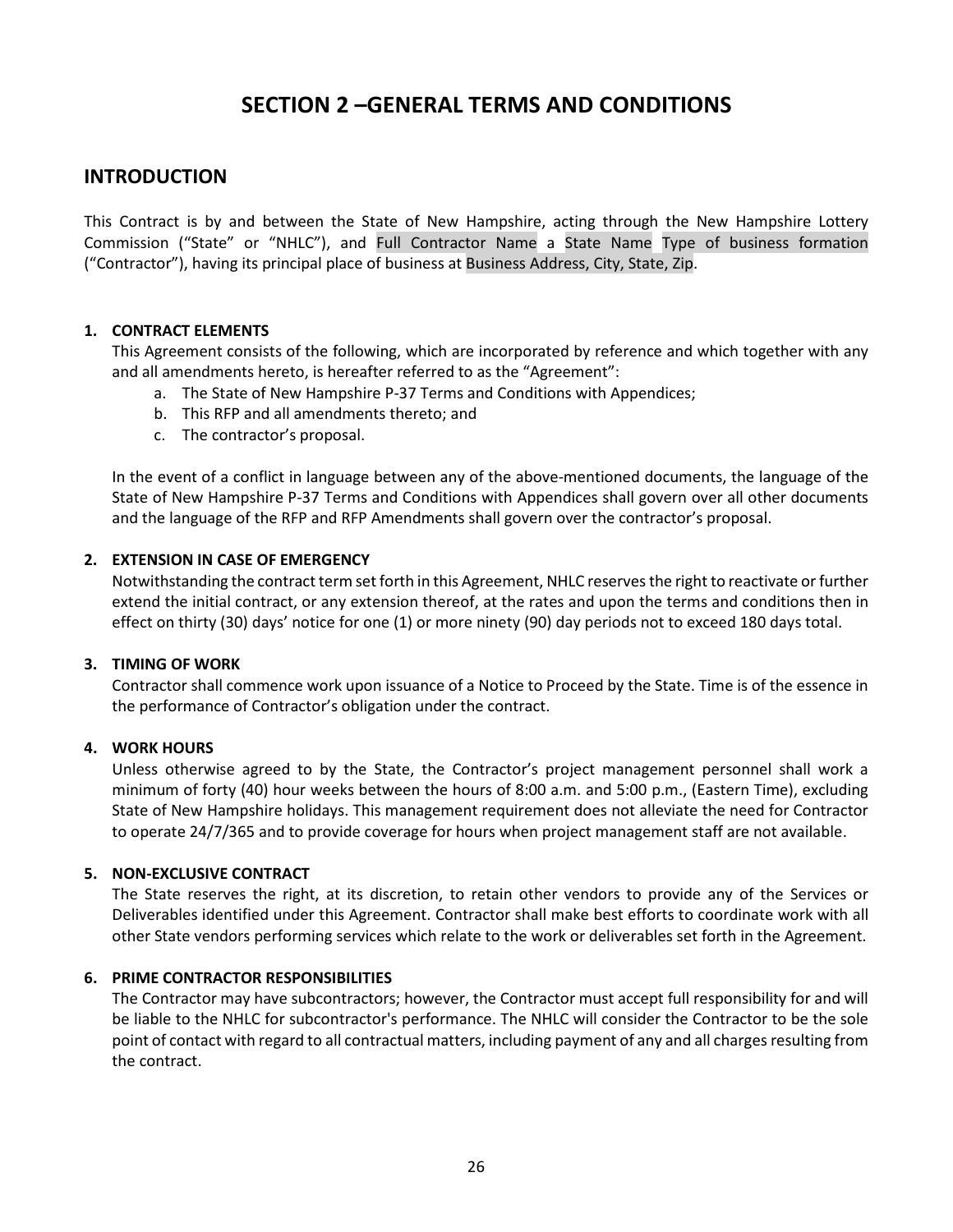## **7. CHANGE OF OWNERSHIP**

In the event that Contractor should change more than 50% of ownership for any reason whatsoever that results in a change of control of the Contractor, the State shall have the option of:

- a. continuing under the Agreement with Contractor, its successors or assigns for the full remaining term of the Agreement;
- b. continuing under the Agreement with Contractor, its successors or assigns for such period of time as determined necessary by the State; or
- c. immediately terminate the Agreement without liability to or further compensation owed to Contractor, its successors or assigns.

#### **8. TERMINATION FOR DEFAULT**

#### **The Parties agree that Part I, Section 8 of the Agreement is deleted and replaced as follows:**

Any one or more of the following acts or omissions of the Contractor may, at the sole discretion of the State, constitute an event of default hereunder ("Event of Default")

- a. Failure to perform the Services satisfactorily or on schedule;
- b. Failure to perform the Services in a lawful manner;
- c. Failure to submit any report required; and/or
- d. Failure to perform any other covenant, term or condition of the Contract

#### Remedies upon Default

Upon the occurrence of any Event of Default, the State may take any one or more, or all, of the following actions:

- e. The State shall provide Contractor written notice of default and require it to be remedied within a reasonable period of time. ("Cure Period"). If Contractor fails **to cure the default within the Cure Period, the State may terminate the Contract with a written notice of termination and/or treat the Contract as breached and pursue its remedies at law or in equity or both.**
- f. Give Contractor a written notice specifying the Event of Default and suspending all payments to be made under the Agreement and ordering that the portion of the Contract price which would otherwise accrue to Contractor during the period from the date of such notice until such time as the State determines that Contractor has cured the Event of Default shall never be paid to Contractor.
- g. Set off against any other obligations the State may owe to the Contractor any damages the State suffers by reason of any Event of Default;
- h. Procure Services that are the subject of the Contract from another source and Contractor shall be liable for reimbursing the State for the replacement Services, and all administrative costs directly related to the replacement of the Contract and procuring the Services from another source, such as costs of competitive bidding, mailing, advertising, applicable fees, charges or penalties, and staff time costs; all of which shall be subject to the limitations of liability set forth in the Contract.

#### State Default

The Contractor shall provide the State with written notice of default, and the State shall cure the default within thirty (30) days.

#### Termination for Convenience

The State may, at its sole discretion, terminate the Contract for convenience, in whole or in part, by thirty (30) days written notice to Contractor. In the event of a termination for convenience, the State shall pay Contractor the agreed upon price, if separately stated in this Contract, for Deliverables for which Acceptance has been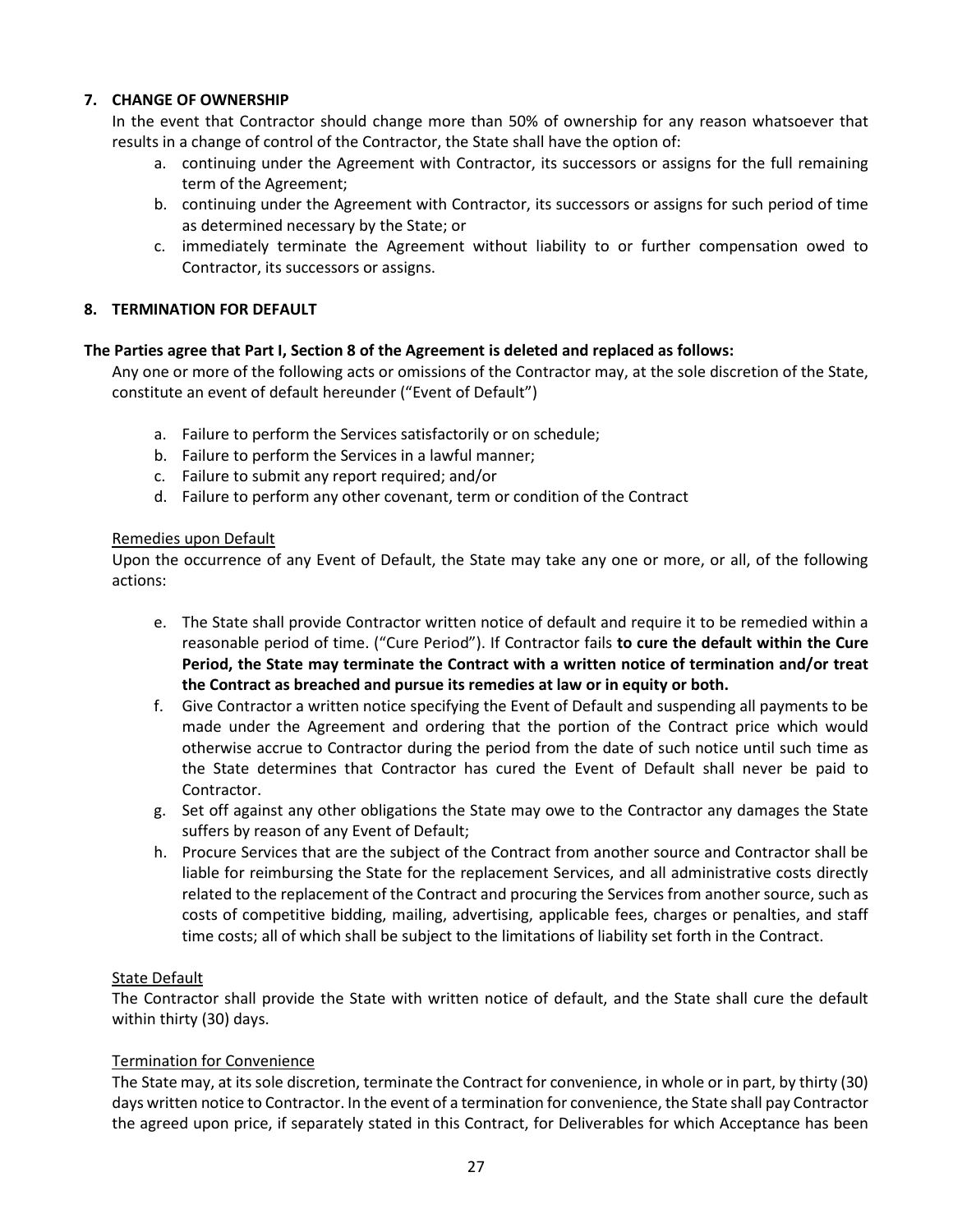given by the State. Amounts for Services or Deliverables provided prior to the date of termination for which no separate price is stated under the Contract shall be paid, in whole or in part, generally in accordance with Contract Exhibit B, *Price and Payment Schedule*, of the Contract. During the thirty (30) day period, Contractor shall wind down and cease Services as quickly and efficiently as reasonably possible, without performing unnecessary Services or activities and by minimizing negative effects on the State from such winding down and cessation of Services. The State will be responsible only for reasonable costs to the Contractor in winding down Services under this provision.

#### Termination for Conflict of Interest

The State may terminate the Contract with 15 days written notice if it determines that a conflict of interest exists, including but not limited to, a violation by any of the parties hereto of applicable laws regarding ethics in public acquisitions and procurement and performance of Contracts. In such case, the State shall be liable for cost of all services provided through the date of termination but will not be liable for any costs for incomplete Services or winding down the contract activities.

#### Termination Procedure

Upon termination of the Contract, the State, in addition to any other rights provided in the Contract, may require Contractor to deliver to the State any property, including without limitation, Software and Written Deliverables, for such part of the Contract as has been terminated. After receipt of a notice of termination, and except as otherwise directed by the State, Contractor shall:

- a. Stop work under the Contract on the date, and to the extent specified, in the notice;
- b. Promptly, but in no event longer than ten (10) days after termination, terminate its orders and subcontracts related to the work which has been terminated and settle all outstanding liabilities and all claims arising out of such termination of orders and subcontracts, with the approval or ratification of the State to the extent required, which approval or ratification shall be final for the purpose of this Section;
- c. Take such action as the State directs, or as necessary to preserve and protect the property related to the Contract which is in the possession of Contract and in which the State has an interest;
- d. Transfer title to the State and deliver in the manner, at the times, and to the extent directed by the State, any property which is required to be furnished to the State and which has been accepted or requested by the State;
- e. Provide written Certification to the State that Contractor has surrendered to the State all said property.

#### Transition Services upon Termination

If an awarded contract is not renewed, or is terminated prior to the completion of a project, or if the work on a project is terminated, for any reason, the Contractor shall provide, for a period up to ninety (90) days after the expiration or termination of this project or contract, all reasonable transition assistance requested by the State at no additional cost, to allow for the expired or terminated portion of the services to continue without interruption or adverse effect, and to facilitate the orderly transfer of such services to the State or its designees ("transition services").

#### **9. ACCOUNTING RECORDS**

The Contractor is required to maintain its books, records and all other evidence pertaining to the contract in accordance with generally accepted accounting principles and other procedures specified by the NHLC. These records will be available to the NHLC, its internal auditors or external auditors (and other designees) and the New Hampshire Office of Legislative Budget Assistant at all times during the contract period and any extension thereof, and for five (5) full years from the expiration date and/or final payment on the contract or extension thereof, whichever is later.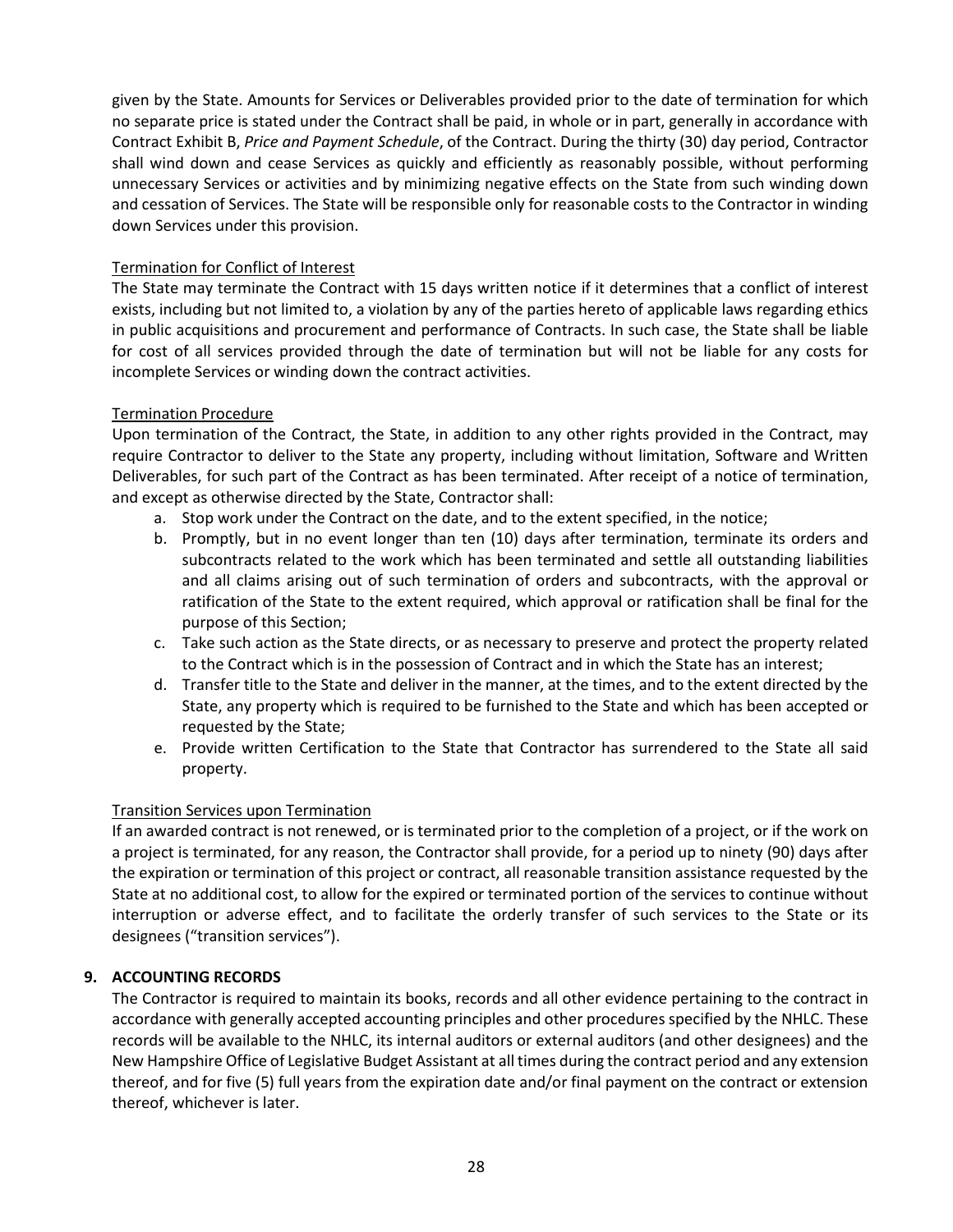#### **10. AUTHORITY OF THE NHLC**

On all questions concerning the interpretation of specifications, the acceptability and quality of work performed, the execution of the work, the assessment of liquidated damages, and the determination of payment due or to become due, the decision of the NHLC shall be final and binding.

#### **11. COOPERATION OF THE PARTIES**

Contractor and NHLC agree to cooperate fully, to work in good faith and to mutually assist each other in the performance of the Contract. In this connection, the parties will meet to resolve problems associated with the Contract. Neither party will unreasonably withhold its approval of any act or request of the other to which its approval is necessary or desirable.

#### **12. GOVERNING LAW, VENUE AND JURISDICTION**

As set forth in Part I, Section 19, this agreement shall be construed in accordance with the laws of the State of New Hampshire. Any action on this Agreement may only be bought in the State of New Hampshire in accordance with the dispute resolution procedures of this Agreement set forth herein. The Parties agree to venue in Merrimack County Superior Court.

#### **13. FORCE MAJEURE**

Neither Contractor nor the State shall be responsible for delays or failures in performance resulting from events beyond the control of such party and without fault or negligence of such party. Such events shall include, but not be limited to, acts of God, strikes, lock outs, riots, and acts of War, epidemics, acts of Government, fire, power failures, nuclear accidents, earthquakes, and unusually severe weather.

#### **14. INDEMNIFICATION FROM INTELLECTUAL PROPERTY INFRINGEMENT CLAIMS**

Contractor shall indemnify, defend and hold harmless the NHLC, State of New Hampshire, its officers and employees from and against all losses, liabilities, damages (including taxes), and all related costs and expenses (including attorneys' fees and disbursements and costs of investigation, litigation, settlement, judgments, interest and penalties) incurred in connection with any action or proceeding threatened or brought against the State to the extent that such action or proceeding is based on a claim that any piece of equipment, software, commodity or service supplied by the Contractor or its subcontractors, or the operation of such equipment, software, commodity or service, or the use or reproduction of any documentation provided with such equipment, software, commodity or service infringes any United States or foreign patent, copyright, trade secret or other proprietary right of any person or entity, which right is enforceable under the laws of the United States.

The NHLC shall observe all existing federal and state copyrights and trademarks; however, the NHLC reserves the right to select game designs that have been, in whole or in part, originated by the NHLC, originated by another lottery, originated by the contractor, or originated by another contractor.

The Contractor shall indemnify all e-Instant games, regardless of which party designed the game. For all e-Instant games by the Contractor, a thorough search of potential trademark and related infringements, as detailed above, is necessary.

#### **15. INSURANCES**

In addition to the policies required under Part I Section 14 and 15, the Contractor shall purchase and maintain the following policies of insurance for claims which may arise out of or result from the Contractor's operations under the contract, whether such operations be by the Contractor or by any subcontractor or by anyone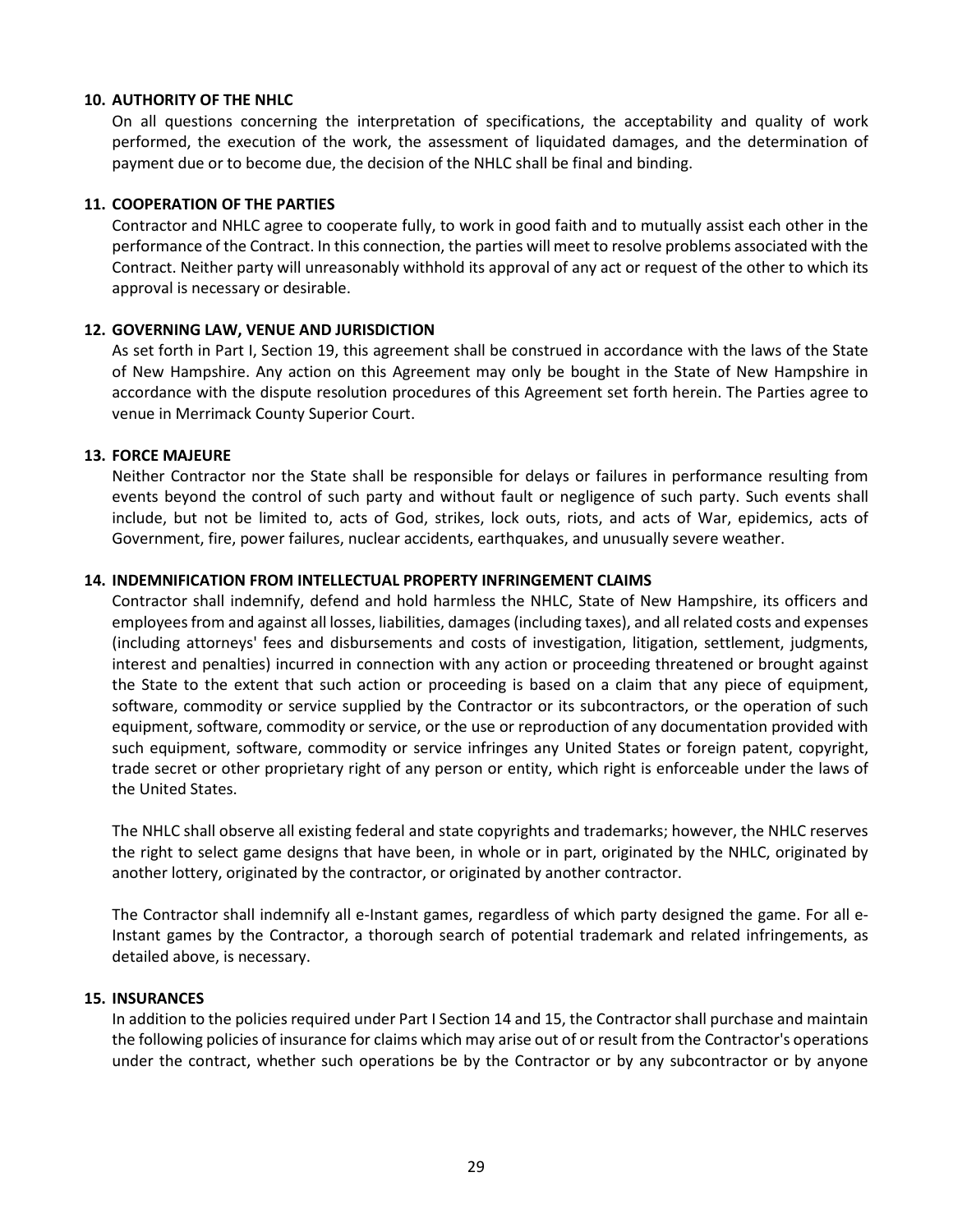directly or indirectly employed by any of them, or by anyone for whose acts any of them may be liable:

- a. Errors and Omissions Insurance with limits of not less than \$2,000,000 per claim, to be in force and effect at all times, which will indemnify the Contractor and the State for direct loss which may be incurred due to any error caused by the Contractor, its officers, employees, agents, subcontractors or assigns regardless of negligence. The State shall be named as an additional insured on this policy;
- b. Cyber Liability Insurance with limits of not less than \$2,000,000 per claim, to be in force and effect at all times, which will indemnify the Contractor and the State for financial losses that occur as a result of data breaches or other cyber related events. The State shall be named as an additional insured on this policy;
- c. A Fidelity Bond in the amount of one million dollars (\$1,000,000) covering any loss to the State due to any fraudulent or dishonest act on the part of the Contractor's officers, employees, agents or subcontractors. If the Contractor utilizes agents and subcontractors who are not covered by the Fidelity Bond, it is the responsibility of the Contractor to ensure those agents and subcontractors maintain coverage of the same. If the agents or subcontractors are found guilty of fraudulent or dishonest acts regarding the terms of this contract and they do not have Fidelity Bond coverage, the Contractor will be held liable to cover any loss associated with incident to the State of New Hampshire.

Certificates of insurance must be furnished to the Lottery on date of contract execution.

#### **16. BUSINESS CONTINUITY AND DISASTER RECOVERY PLAN**

Contractor must provide the State with their proposed Business Continuity and Disaster Recovery Plan to be used in the event that the Contractor's primary place of business is rendered inoperable due to acts of terrorism, forces of nature or other unforeseen events.

#### **17. RECORD RETENTION**

Contractor and its Subcontractors shall maintain all project records including but not limited to books, records, documents, and other evidence of accounting procedures and practices, which properly and sufficiently reflect all direct and indirect costs invoiced in the performance of their respective obligations under the Contract. Contractor and its Subcontractors shall retain all such records for three (3) years following termination of the Contract, including any extensions. Records relating to any litigation matters regarding the Contract shall be kept for one (1) year following the termination of all litigation, including the termination of all appeals or the expiration of the appeal period.

Upon prior notice and subject to reasonable time frames, all such records shall be subject to inspection, examination, audit and copying by personnel so authorized by the State and federal officials so authorized by law, rule, regulation or Contract, as applicable. Access to these items shall be provided within Merrimack County of the State of New Hampshire, unless otherwise agreed by the State. Delivery of and access to such records shall be at no cost to the State during the three (3) year period following termination of the Contract and one (1) year term following litigation relating to the Contract, including all appeals or the expiration of the appeal period. Contractor shall include the record retention and review requirements of this section in any of its subcontracts.

The State agrees that books, records, documents, and other evidence of accounting procedures and practices related to Contractor's cost structure and profit factors shall be excluded from the State's review unless the cost of any other Services or Deliverables provided under the Contract is calculated or derived from the cost structure or profit factors.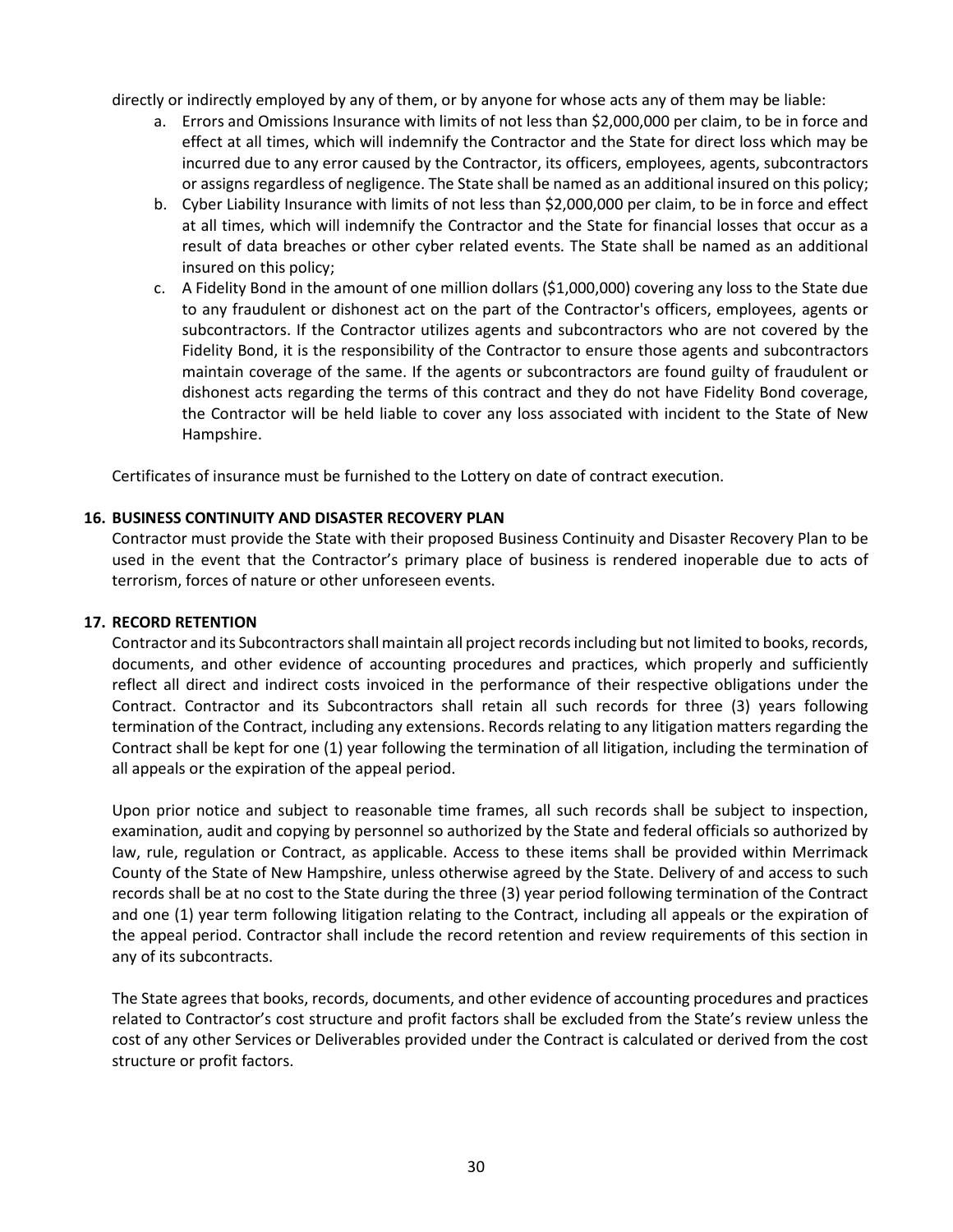#### **18. TAXES, FEES AND ASSESSMENTS**

Contractor shall pay all taxes, fees and assessments, however designated, levied or based. The State of New Hampshire is exempt from State and local sales and use taxes on the services provided pursuant to this contract.

#### **19. NEWS RELEASES**

News releases pertaining to this RFP or the services, study, data, or project to which it relates cannot not be made public without prior written NHLC approval, and then only in accordance with the explicit written instructions from the NHLC. No results of the program are to be released without prior approval of the NHLC and then only to persons designated.

#### **20. ADVERTISING**

Contractor agrees not to use the NHLC name, logos, images, nor any data or results arising from this procurement without prior written approval by the NHLC.

#### **21. NHLC APPROVAL OF STAFFING**

The NHLC reserves the right to disapprove of any employee of the Contractor who is assigned to the NHLC contract, either at contract inception or during the term.

#### Background Checks

The State may require, and at its sole expense, conduct reference and background screening of the Contractor's Contract Manager, Project Manager and Key Project Staff. The State shall maintain the confidentiality of background screening results in accordance with the Contract Agreement.

#### **22. COMPENSATION DURING CONTRACT**

The submitted invoices will be confirmed by the NHLC based on management and accounting reports. Confirmed invoices will be paid within thirty (30) days of receipt. All invoices for a fiscal year must be provided to the NHLC before the end of that fiscal year so year-end inventory and reconciling can be accurate.

The State fiscal year is July 1st through June 30th. Payments to the Contractor from the NHLC in any given fiscal year are contingent upon enactment of legislation.

#### **23. TRAVEL EXPENSES**

Contractor must assume all reasonable travel and related expenses incurred by Contractor in performance of its obligations under this Agreement. All labor rates in this Agreement will be considered "fully loaded", including, but not limited to: meals, hotel/housing, airfare, car rentals, car mileage, and out of pocket expenses.

#### **24. SHIPPING FEES**

The State will not pay for any shipping or delivery fees unless specifically itemized in this Agreement.

#### **25. TICKET PURCHASE AND PRIZE PAYMENT RESTRICTIONS**

No Contractor, subcontractor or related entity, or officer, director, partner, employee, or owner of the Contractor or of any current subcontractor or related entity, and no spouse, child, brother, sister, or parent residing in the household in the principal place of abode of any such individual shall purchase a New Hampshire Lottery ticket or be paid a prize in any New Hampshire Lottery game. The Contractor shall ensure that this requirement is made known to each affected individual.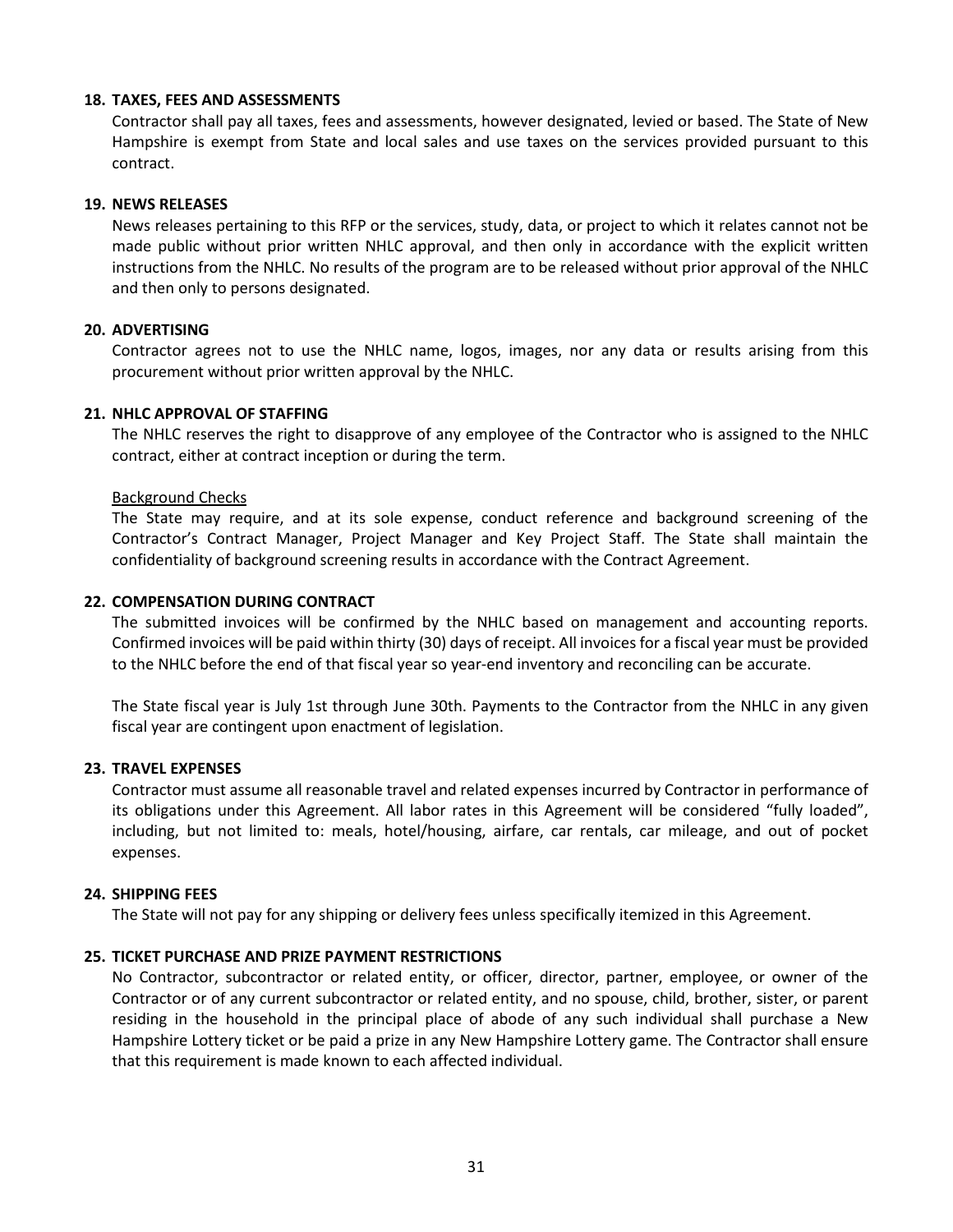### **26. CONTRACTOR ETHICS AND INTEGRITY**

The Contractor is obligated to meet high standards for ethics and integrity under this Contract:

- a. The Contractor and employees shall not offer or give any gift, gratuity, favor, entertainment, loan, or any other thing of material monetary value to any NHLC employee.
- b. The Contractor and employees of the Contractor shall not disclose any business sensitive or confidential information gained by virtue of this Contract to any party without the consent of the Executive Director of the NHLC.
- c. The Contractor and employees shall take no action in the performance of this Contract to create an unfair, unethical, or illegal competitive advantage for itself or others.

For violation of the above provisions, the NHLC may terminate the contract, receive restitution from the Contractor, debar the Contractor, or take any other appropriate actions against the Contractor.

#### **27. CONFIDENTIALITY REQUIREMENTS**

#### State Confidential Information

In performing its obligations under this Agreement, Contractor may gain access to information of the State, including State Confidential Information. "State Confidential Information" shall include, but not be limited to, information exempted from public disclosure under New Hampshire RSA Chapter 91-A: *Access to Public Records and Meetings (*see e.g. RSA Chapter 91-A: 5 *Exemptions). Confidential Information also includes any and all information owned or managed by the State of NH - created, received from or on behalf of any Agency of the State or accessed in the course of performing contracted services - of which collection, disclosure, protection, and disposition is governed by state or federal law or regulation. This information includes, but is not limited to Protected Health Information (PHI), Personally Identifiable Information (PII), Personal Financial Information (PFI), Federal Tax Information (FTI), Social Security Numbers (SSN), Payment Card Industry (PCI), and or other sensitive and confidential information.* Contractor shall not use the State Confidential Information developed or obtained during the performance of, or acquired, or developed by reason of the Agreement, except as directly connected to and necessary for the performance of the Agreement. Contractor shall maintain the confidentiality of and protect from unauthorized use, disclosure, publication, and reproduction (collectively "release"), all State Confidential Information.

Subject to applicable federal or State laws and regulations, Confidential Information shall not include information which:

- a. shall have otherwise become publicly available other than as a result of disclosure by the receiving party in breach hereof;
- b. was disclosed to the receiving party on a non-confidential basis from a source other than the disclosing party, which the receiving party believes is not prohibited from disclosing such information as a result of an obligation in favor of the disclosing party;
- c. is developed by the receiving party independently of, or was known by the receiving party prior to, any disclosure of such information made by the disclosing party; or
- d. is disclosed with the written consent of the disclosing party.

A receiving party also may disclose Confidential Information to the extent required by an order of a court of competent jurisdiction. Any disclosure of the State Confidential Information shall require the prior written approval of the State. Contractor shall immediately notify the State if any request, subpoena or other legal process is served upon Contractor regarding the State Confidential Information, and Contractor shall cooperate with the State in any effort the State undertakes to contest the request, subpoena or other legal process, at no additional cost to the State.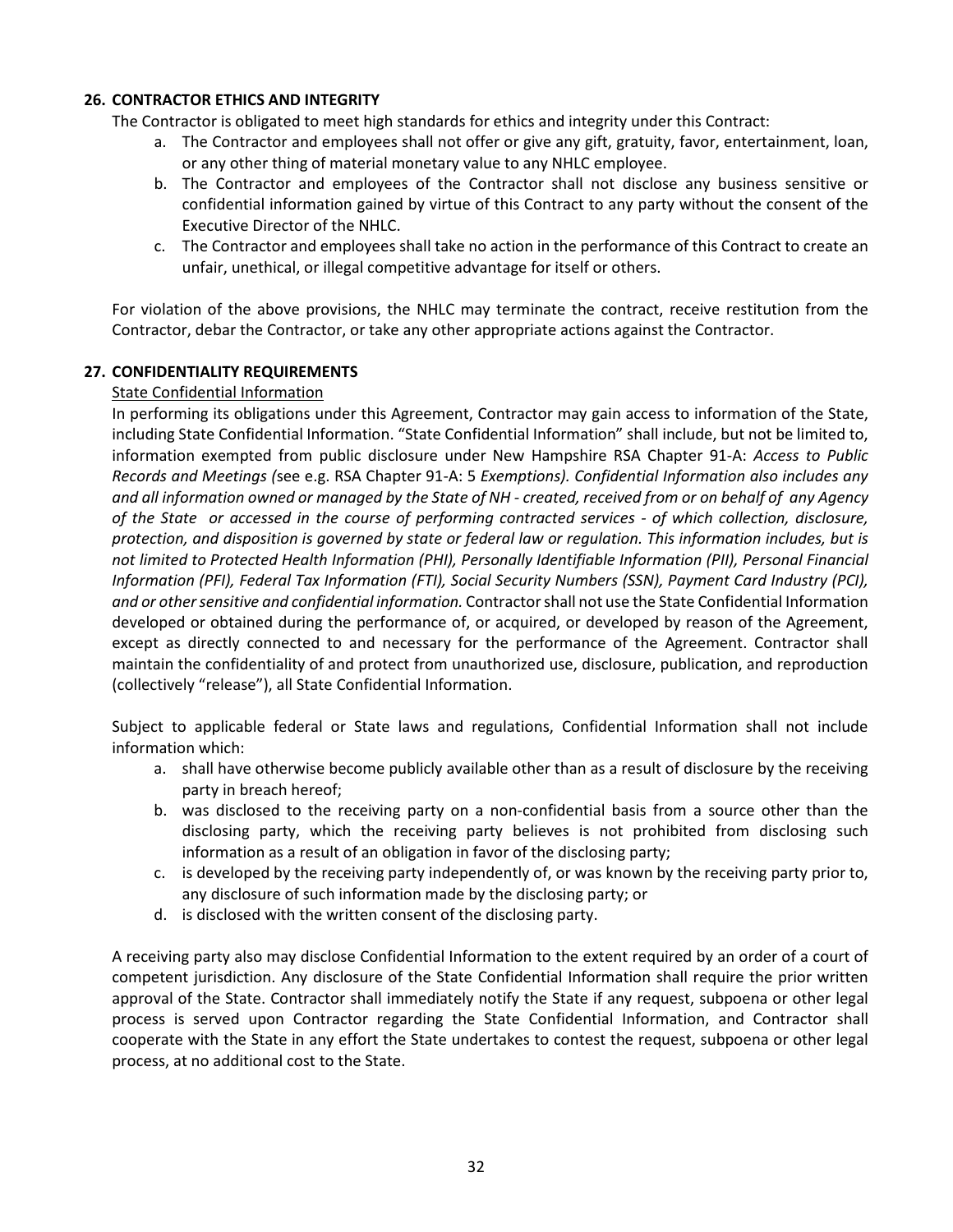In the event of the unauthorized release of State Confidential Information, Contractor shall immediately notify the State, and the State may immediately be entitled to pursue any remedy at law and in equity, including, but not limited to, injunctive relief.

#### Contractor Confidential Information

Contractor shall clearly identify in writing all information it claims to be confidential or proprietary upon providing such information to the State. For the purposes of complying with its legal obligations, the State is under no obligation to accept the Contractor's designation of material as confidential. Contractor acknowledges that the State is subject to State and federal laws governing disclosure of information including, but not limited to, RSA Chapter 91-A. The State shall maintain the confidentiality of the identified Contractor Confidential Information insofar as it is consistent with applicable State and federal laws or regulations. In the event the State receives a request for the information identified by Contractor as confidential, the State shall notify Contractor and specify the date the State will be releasing the requested information. At the request of the State, Contractor shall cooperate and assist the State with the collection and review of Contractor's information, at no additional expense to the State. Any effort to prohibit or enjoin the release of the information shall be Contractor's sole responsibility and at Contractor's sole expense. If Contractor fails to obtain a court order enjoining the disclosure, the State shall release the information on the date specified in the State's notice to Contractor, without any liability to the State.

#### Survival

All of the terms in Contract Warranties and Representations of this Agreement shall survive the termination or expiration of the Agreement.

#### **28. CONTRACT WARRANTIES & REPRESENTATIONS**

#### System

The Contractor warrants that any Systems provided under this Agreement will operate to conform to the Specifications, terms, and requirements of this Agreement.

#### **Software**

The Contractor warrants that any Software provided as part of this Agreement, including but not limited to the individual modules or functions furnished under the Contract, is properly functioning within the System, compliant with the requirements of the Contract, and will operate in accordance with the Specifications and Terms of the Contract.

For any breach of the above Software warranty, in addition to all its other remedies at law and in equity, at the State's option the Contractor shall (a) the correction of program errors that cause breach of the warranty, or if Contractor cannot substantially correct such breach in a commercially reasonable manner, the State may end its program license if any and recover the fees paid to Contractor for the program license and any unused, prepaid technical support fees the State has paid for the program license; or (b) the re-performance of the deficient Services, or (c) if Contractor cannot substantially correct a breach in a commercially reasonable manner, the State may end the relevant Services and recover the fees paid to Contractor for the deficient Services.

## **Compatibility**

Contractor warrants that all System components, including but not limited to the components provided, including any replacement or upgraded System Software components provided by Contractor to correct Deficiencies or as an Enhancement, shall operate with the rest of the System without loss of any functionality.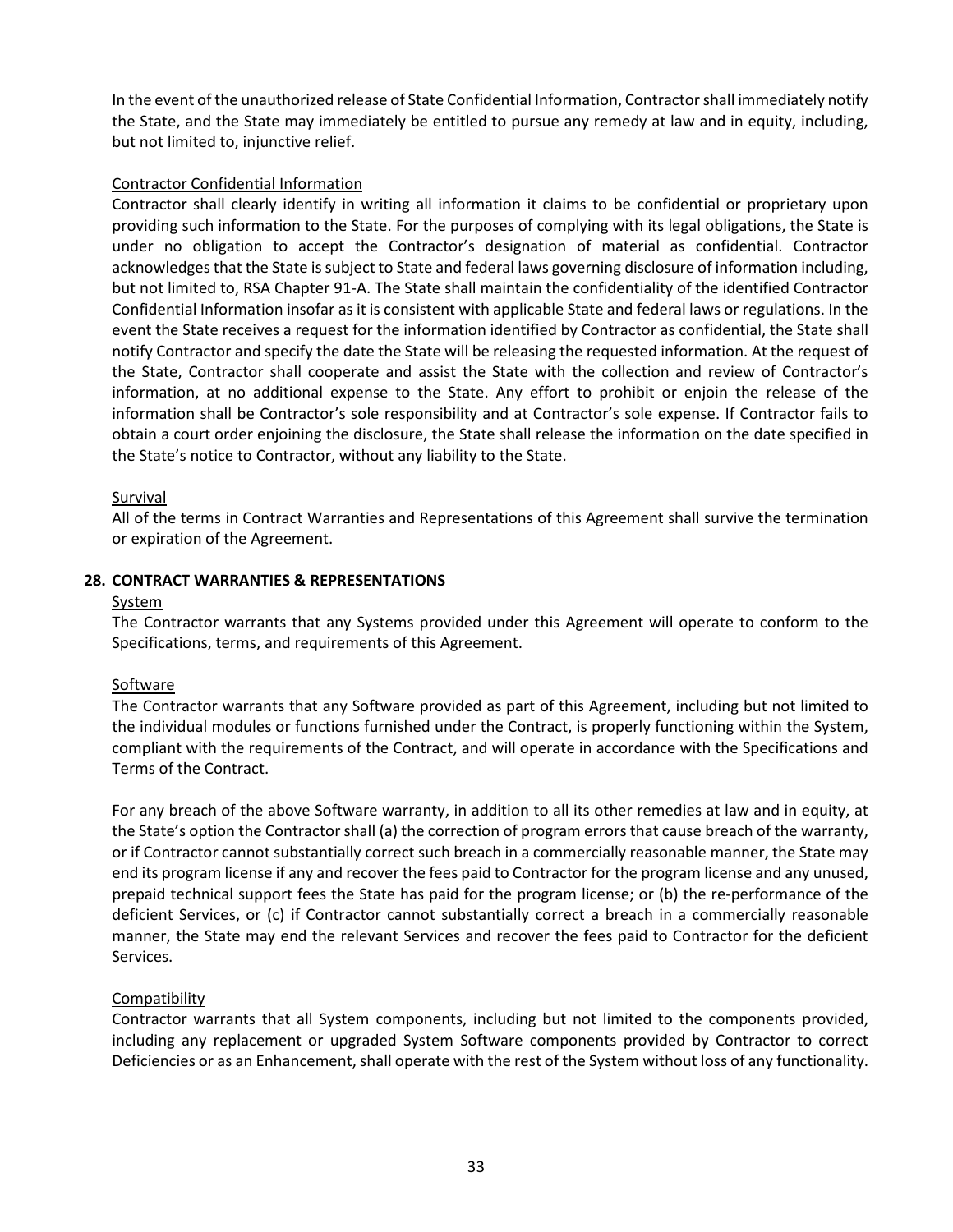# Services

Contractor warrants that all Services to be provided under this Agreement will be provided expediently, in a professional manner, in accordance with industry standards and that Services will comply with performance standards, Specifications, and terms of the Contract.

# A. LIQUIDATED DAMAGES

Contractor agrees that it will meet service levels as set forth below. The State may assess liquidated damages in the amount specified for each material failure to meet an agreed upon service level. The Parties agree that it will be extremely impractical and difficult to determine actual damages as a result of any material deviation from the service level agreements. Liquidated damages are not intended as a penalty. It is expressly agreed that the waiver of any liquidated damages due the State shall constitute a waiver only as to such liquidated damages and not a waiver of any future liquidated damages. Failure to demand payment of liquidated damages within any period of time shall not constitute a waiver of such claim by the State.

## Conditions for Assessment of Liquidated Damages

# I. Timely and Accurate Reports and Files

a. Conditions

The Contractor fails to provide timely, sufficient and accurate computer files within the specified time frames and descriptions in the contract.

b. Damages

For each late, insufficient or inaccurate computer file required by this contract, the Executive Director of the NHLC may impose liquidated damages in the amount up to \$1,000 per day per file, until the required accurate file is provided to the NHLC.

## II. Warranty on e-Instant Payout

a. Condition

The total payout of an e-Instant varies from what the Lottery standard is for each game, as documented in the game working papers.

b. Damages

Damages in the amount of up to 5% of the total net gaming revenue for said game, as determined by the Lottery, will be assessed.

## III. Warranty on e-Instant Launch

a. Condition

The e-Instant game is unable to launch on designated day and time due to failure of Vendortechnical or otherwise.

b. Damages Damages in the amount of \$10,000 per day will be assessed.

# IV. Warranty on e-Instant Functionality

a. Condition

The e-Instant is not functioning on the Production site for 60 minutes or more due to the Vendor's technical failure.

b. Damages

Damages of \$1,000 per hour will be assessed for a non-functioning game.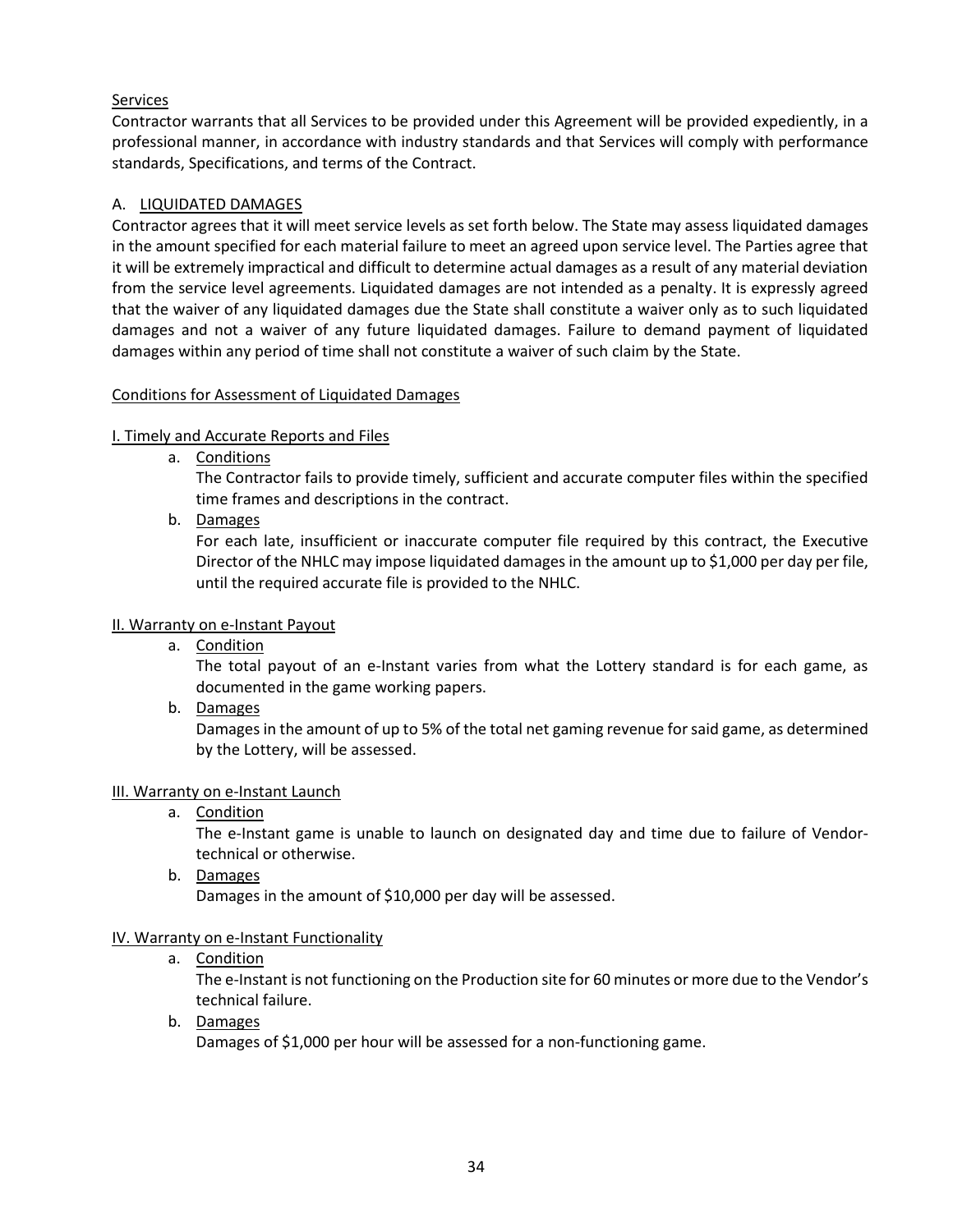#### V. Warranty on Active Player Sessions

a. Condition

Player's session times out without player prompting.

b. Damages Damages of \$1,000 per instance will be assessed for session time-outs.

#### VI. Warranty on Viewing Previous Wagers

a. Condition

Player clicks "view" in their history but is unable to view a dynamic or static replay of wagers.

b. Damages

Damages of \$1,000 per instance will be assessed per instance of non-viewable previously played wagers.

#### VII. System Integration

a. Condition

Vendor shall complete all installation preparations as required, complete system testing to the Lottery's satisfaction, pass Lottery acceptance testing, comply with all other contractual requirement in effect during the implementation period, and achieve readiness for production operations.

b. Damages

Damages of \$1,000 per day may be assessed per instance of non-readiness in UAT and/or Production for system integration.

#### VIII. Unauthorized Software and/or Hardware Modifications

a. Condition

Vendors shall not modify any software or hardware without the prior written approval from the appropriate parties at the Lottery.

b. Damages

If the Vendor modifies any software or hardware without the prior written approval from the appropriate parties at the Lottery, the Lottery may issue a written order that the change or modification be removed and the System restored to its previous operating state at the Vendor's expense. "Modification" does not include replacement of component with an essentially similar working component in the event of necessary maintenance.

Further, the Lottery may impose liquidated damages up to \$5,000 per violation in addition to any other damages that may occur as a result of unauthorized modification.

#### IX. Unauthorized Access

a. Condition

Vendors shall preclude personnel not authorized by the Lottery from accessing the NHLC servers or facilities, computer systems and software and any gaming data.

b. Damages

If the Vendor fails to preclude access by unauthorized personnel, the Lottery may impose liquidated damages up to \$5,000 for each person and for each incident in violation. Each and every act that permits access by an unauthorized person is an incident.

## X. Failure to Report Incidents

a. Condition

It will be the responsibility of the Vendor to immediately report all significant incidents related to the operation of the RGS. The immediate reporting shall be delivery personally or by telephone within one (1) hour of the discovery of the incident, followed by a lottery address to the Lottery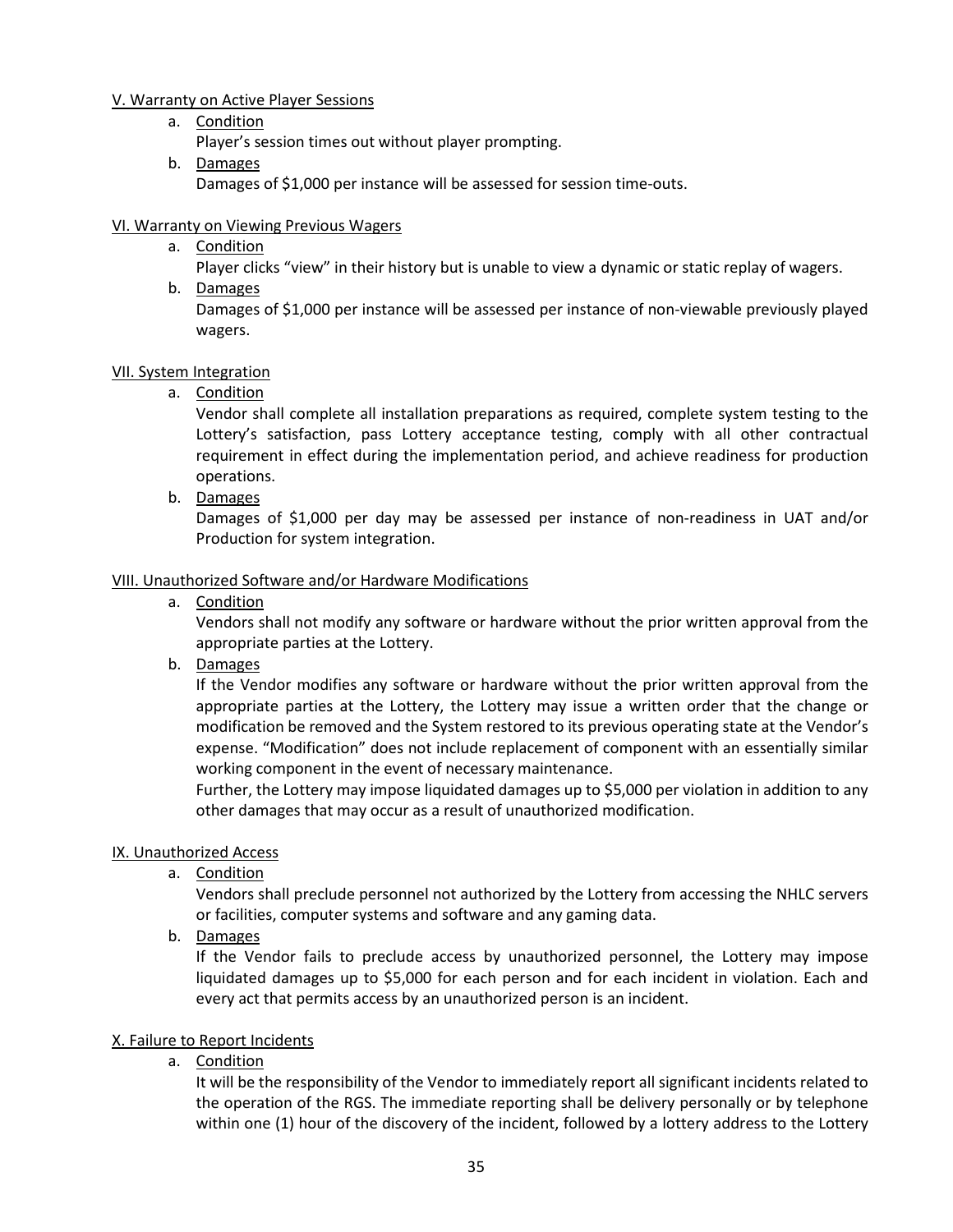Executive Director within 24 hours of the incident. All written reports and notification may be sent by courier or facsimile copy directly to the Lottery Executive Director. At a minimum, each of the following types of events require a written report:

- i. RGS failure
- ii. API or data transmission failure
- iii. E-Instant failure
- iv. Emergency software or hardware changes
- v. Security violations
- vi. Other condition as defined by a memorandum of understanding
- vii. Any issue or situation that may cause damage to the integrity, reputation, or public image of the NHLC.

#### b. Damages

In the event the Vendor fails to report incidents as defined above, the Lottery may impose liquidated damages up to \$1,000 per day (or fraction thereof) until an incident is correctly reported.

#### XI. Failure to Remedy Audit Recommendations

a. Condition

Vendor fails to address recommendations made as a result of a system or operational audit by a recognized authority such as the State of New Hampshire or Lottery approved auditors.

b. Damages

In the event audit recommendations addressing any of the Vendor's operation or system activities are not corrected within 60 days of notification, unless specifically exempted by the Executive Director, the Vendor may be changed liquidated damages of \$5,000 at the end of the initial 60 day period and an additional \$5,000 each subsequent 30 day period or any portion thereof, for which the audit recommendation corrections are not completed.

#### XII. Failure to Provide Software/Game Testing and Quality Software/Game Turnover

a. Condition

Vendor fails to provide a quality assurance test plan or a report on the quality assurance test, or fails to provide quality tested software or e-Instant in accordance with game documents, liquidated damages may be assessed.

b. Damages

If the Vendor fails to provide untested software or games and is turned over for user acceptance testing and it does not meet standards or game specifications, the Vendor may be changed liquidated damages of \$1,000 for the first violation and \$1,000 for each subsequent violation for the same software or game.

#### B. SERVICE LEVEL AGREEMENTS

To be negotiated with successful proposer(s).

#### **29. DATA SECURITY REQUIREMENTS**

#### Restriction on Data Use

Business Use and Disclosure of Confidential Information.

- 1. The Contractor, including but not limited to all its directors, officers, employees and agents, must not use, disclose, maintain or transmit Confidential Information except as reasonably necessary as outlined under this Contract.
- 2. The Contractor must not disclose any Confidential Information in response to a request for disclosure on the basis that it is required by law, in response to a subpoena, etc., without first notifying the State so that the State has an opportunity to consent or object to the disclosure.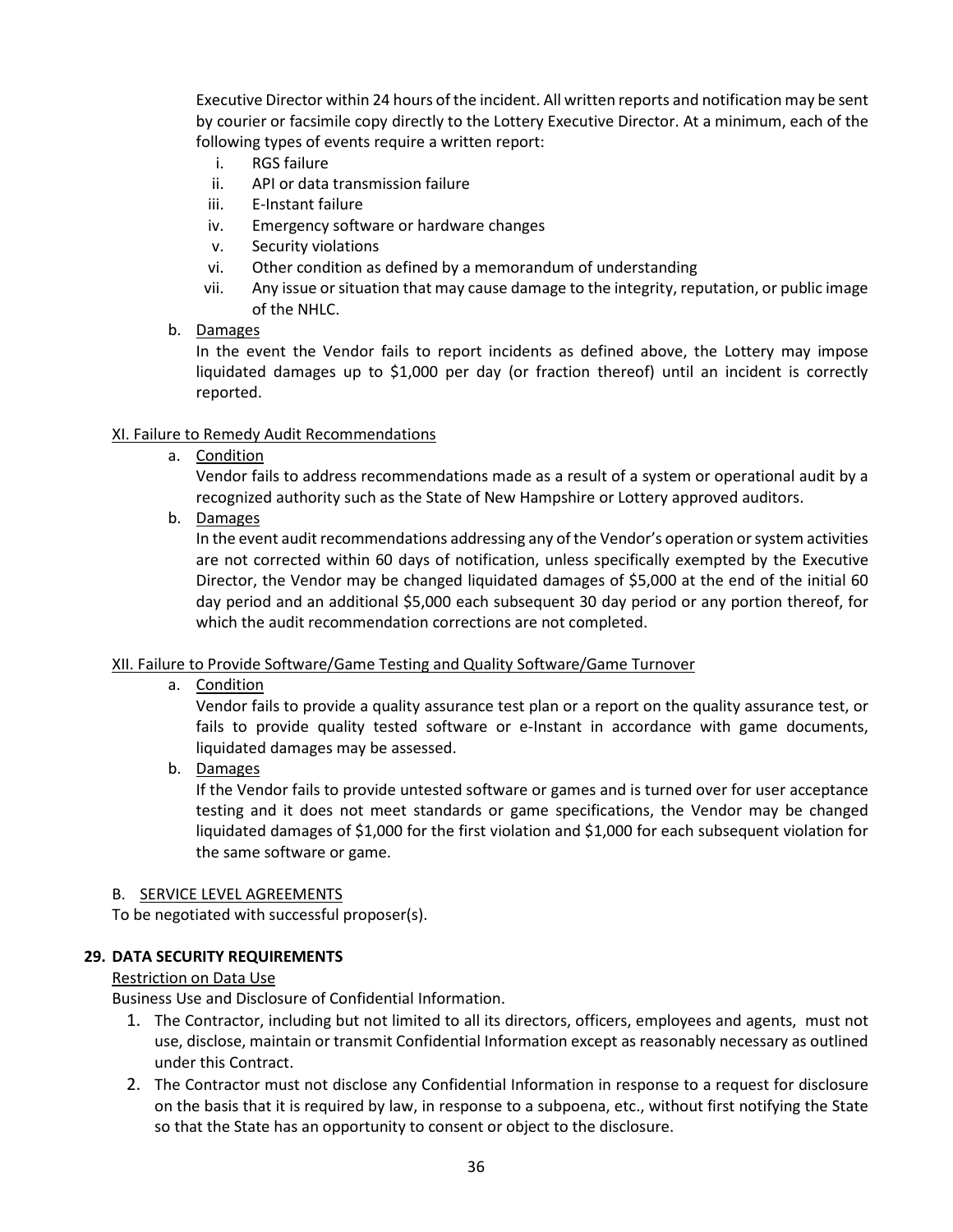- 3. The Contractor agrees that State Data or derivative there from disclosed to an End User must only be used pursuant to the terms of this Contract.
- 4. The Contractor agrees State Data obtained under this Contract may not be used for any other purposes that are not indicated in this Contract.
- 5. The Contractor agrees to grant access to the data to the authorized representatives of the State for the purpose of inspecting to confirm compliance with the terms of this Contract.

#### Methods of Secure Transmission of Data

- 1. Application Encryption. If End User is transmitting State data containing Confidential Data between applications, the Contractor attests the applications have been evaluated by an expert knowledgeable in cyber security and that said application's encryption capabilities ensure secure transmission via the internet.
- 2. Computer Disks and Portable Storage Devices. End User may not use computer disks or portable storage devices, such as a thumb drive, as a method of transmitting State data.
- 3. Encrypted Email. End User may only employ email to transmit Confidential Data if email is encrypted and being sent to and being received by email addresses of persons authorized to receive such information.
- 4. Encrypted Web Site. If End User is employing the Web to transmit Confidential Data, the Contractor will be responsible to ensure that data is encrypted when it is transmitted via a Web site.
- 5. File Hosting Services, also known as File Sharing Sites. End User may not use file hosting services, such as Dropbox or Google Cloud Storage, to transmit Confidential Data.
- 6. Ground Mail Service. End User may only transmit Confidential Data via *certified* ground mail within the continental US and when sent to a named individual.
- 7. Laptops and PDA. If End User is employing portable devices to transmit Confidential Data said devices must be encrypted and password-protected.
- 8. Open Wireless Networks. End User may not transmit Confidential Data via an open wireless network. End User must employ a virtual private network (VPN) when remotely transmitting via an open wireless network.
- 9. Remote User Communication. If End User is employing remote communication to access or transmit Confidential Data, a virtual private network (VPN) must be installed on the End User's mobile device(s) or laptop from which information will be transmitted or accessed.
- 10. SSH File Transfer Protocol (SFTP), also known as Secure File Transfer Protocol. If End User is employing an SFTP to transmit Confidential Data, End User will structure the Folder and access privileges to prevent inappropriate disclosure of information. SFTP folders and sub-folders used for transmitting Confidential Data will be coded for 24-hour auto-deletion cycle (i.e. Confidential Data will be deleted every 24 hours).
- 11. Wireless Devices. If End User is transmitting Confidential Data via wireless devices, all data must be encrypted to prevent inappropriate disclosure of information.

#### Retention and Disposition of Identifiable Records

Unless otherwise directed, the Contractor will only retain the data and any derivative of the data for the duration of this Contract. After such time, the Contractor will have 30 days to destroy the data and any derivative in whatever form it may exist, unless, otherwise required by law or permitted under this Contract. To this end, the parties must:

- A. Retention
	- 1. The Contractor agrees it will not store, transfer or process data collected in connection with the services rendered under this Contract outside of the United States. This physical location requirement shall also apply in the implementation of cloud computing, cloud service or cloud storage capabilities, and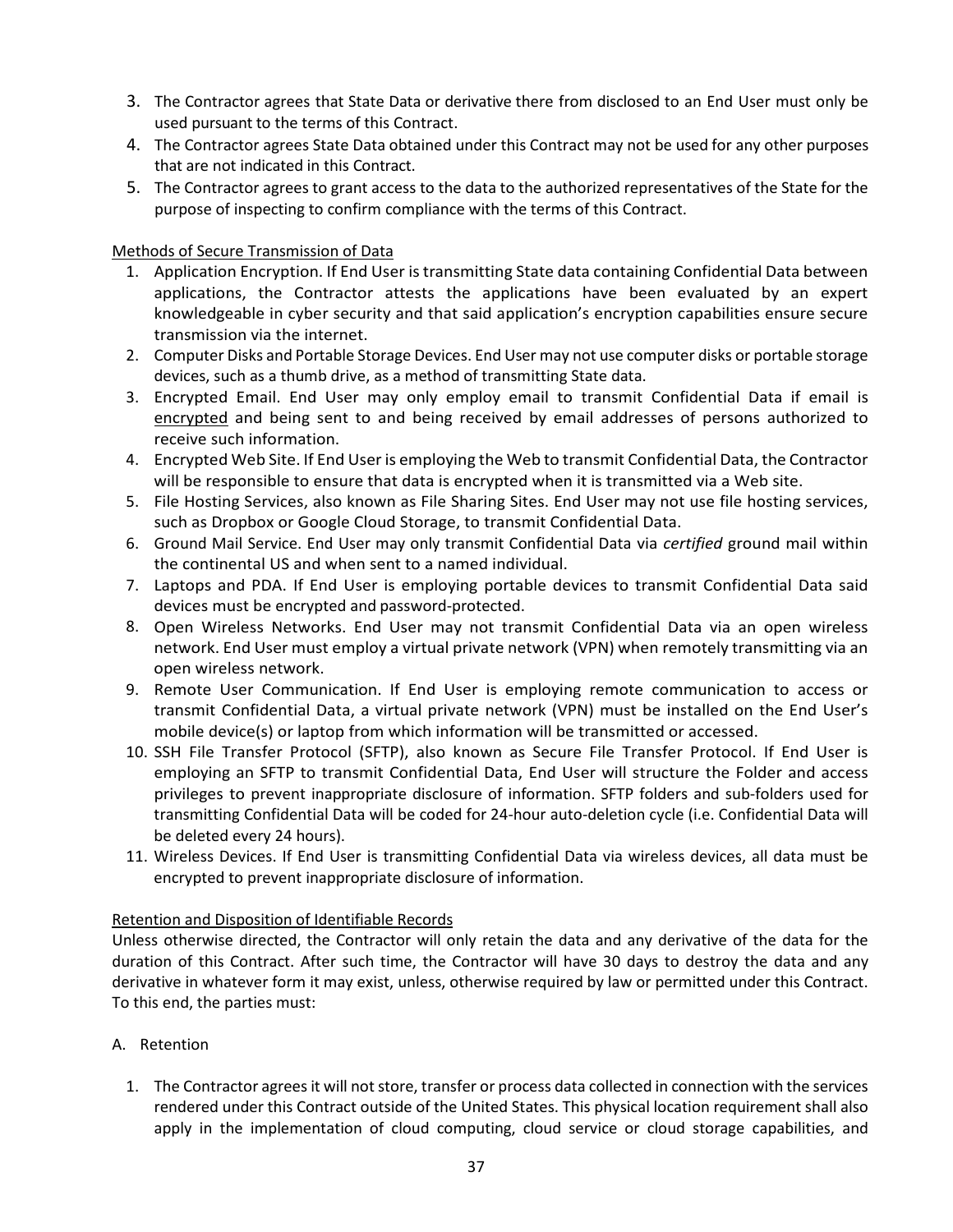includes backup data and Disaster Recovery locations.

- 2. The Contractor agrees to ensure proper security monitoring capabilities are in place to detect potential security events that can impact State of NH systems and/or Department confidential information for contractor provided systems.
- 3. The Contractor agrees to provide security awareness and education for its End Users in support of protecting Department confidential information.
- 4. The Contractor agrees to retain all electronic and hard copies of Confidential Data in a secure location and identified in section 8.4
- 5. The Contractor agrees Confidential Data stored in a Cloud must be in a FedRAMP/HITECH compliant solution and comply with all applicable statutes and regulations regarding the privacy and security. All servers and devices must have currently-supported and hardened operating systems, the latest antiviral, anti-hacker, anti-spam, anti-spyware, and anti-malware utilities. The environment, as a whole, must have aggressive intrusion-detection and firewall protection.
- 6. The Contractor agrees to and ensures its complete cooperation with the State's Chief Information Officer in the detection of any security vulnerability of the hosting infrastructure.

## B. Disposition

- 1. If the Contractor will maintain any Confidential Information on its systems (or its sub-contractor systems), the Contractor will maintain a documented process for securely disposing of such data upon request or contract termination; and will obtain written certification for any State of New Hampshire data destroyed by the Contractor or any subcontractors as a part of ongoing, emergency, and or disaster recovery operations. When no longer in use, electronic media containing State of New Hampshire data shall be rendered unrecoverable via a secure wipe program in accordance with industry-accepted standards for secure deletion and media sanitization, or otherwise physically destroying the media (for example, degaussing) as described in NIST Special Publication 800-88, Rev 1, Guidelines for Media Sanitization, National Institute of Standards and Technology, U. S. Department of Commerce. The Contractor will document and certify in writing at time of the data destruction, and will provide written certification to the Department upon request. The written certification will include all details necessary to demonstrate data has been properly destroyed and validated. Where applicable, regulatory and professional standards for retention requirements will be jointly evaluated by the State and Contractor prior to destruction.
- 2. Unless otherwise specified, within thirty (30) days of the termination of this Contract, Contractor agrees to destroy all hard copies of Confidential Data using a secure method such as shredding.
- 3. Unless otherwise specified, within thirty (30) days of the termination of this Contract, Contractor agrees to completely destroy all electronic Confidential Data by means of data erasure, also known as secure data wiping.

#### Procedures for Security

Contractor agrees to safeguard the State Confidential Data received under this Contract, and any derivative data or files, as follows:

- 1. The Contractor will maintain proper security controls to protect State confidential information collected, processed, managed, and/or stored in the delivery of contracted services.
- 2. The Contractor will maintain policies and procedures to protect State confidential information throughout the information lifecycle, where applicable, (from creation, transformation, use, storage and secure destruction) regardless of the media used to store the data (i.e., tape, disk, paper, etc.).
- 3. The Contractor will maintain appropriate authentication and access controls to contractor systems that collect, transmit, or store State confidential information where applicable.
- 4. The Contractor will ensure proper security monitoring capabilities are in place to detect potential security events that can impact State of NH systems and/or State confidential information for contractor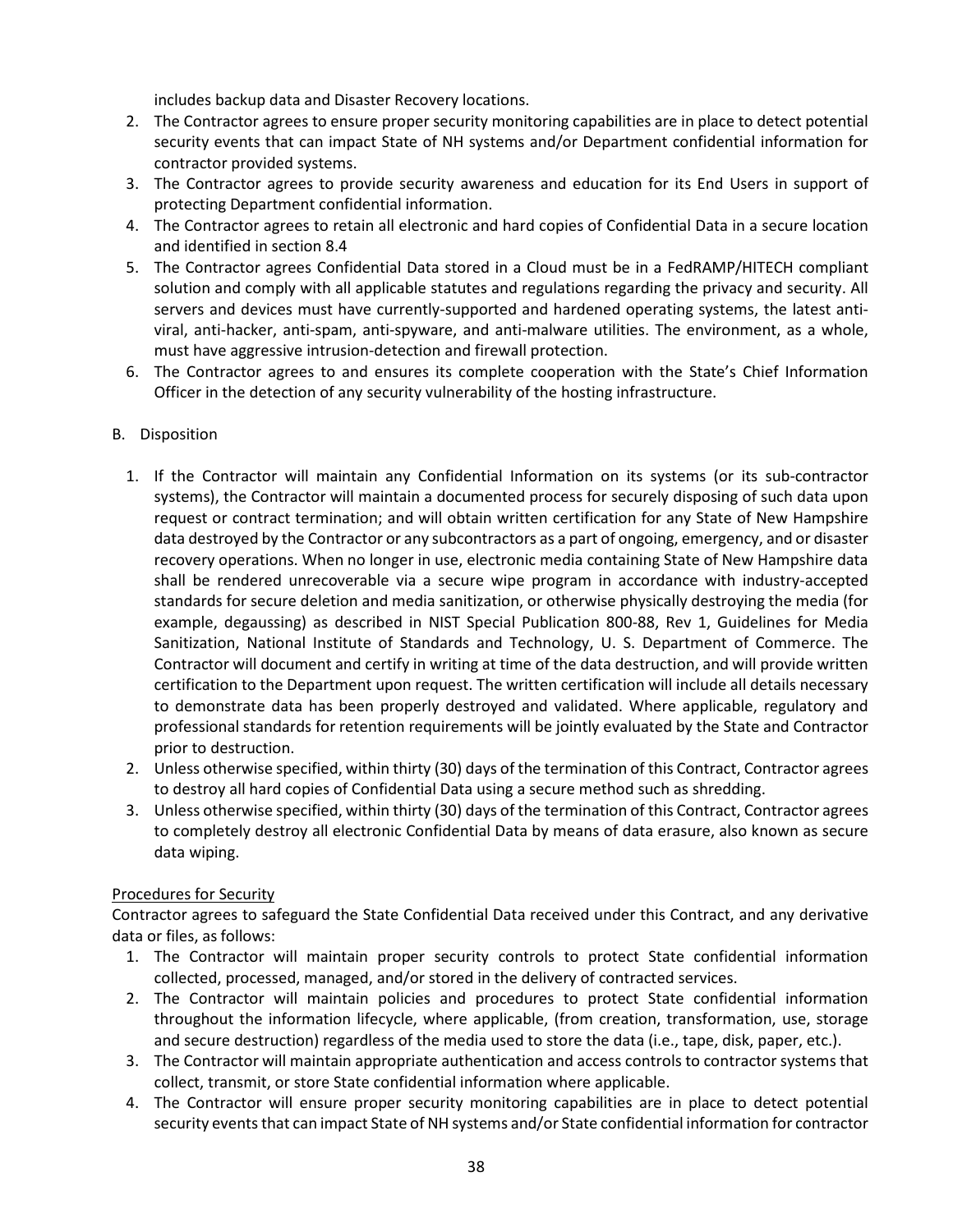provided systems.

- 5. The Contractor will provide regular security awareness and education for its End Users in support of protecting State confidential information.
- 6. If the Contractor will be sub-contracting any core functions of the engagement supporting the services for State of New Hampshire, the Contractor will maintain a program of an internal process or processes that defines specific security expectations, and monitoring compliance to security requirements that at a minimum match those for the Contractor, including breach notification requirements.
- 7. The Contractor will work with the State to sign and comply with all applicable State of New Hampshire system access and authorization policies and procedures, systems access forms, and computer use agreements as part of obtaining and maintaining access to any Department system(s). Agreements will be completed and signed by the Contractor and any applicable sub-contractors prior to system access being authorized.
- 8. The Contractor will not store, knowingly or unknowingly, any State of New Hampshire or Department data offshore or outside the boundaries of the United States unless prior express written consent is obtained from the Information Security Office leadership member within the Department.
- 9. Data Security Breach Liability. In the event of any security breach Contractor shall make efforts to investigate the causes of the breach, promptly take measures to prevent future breach and minimize any damage or loss resulting from the breach. The State shall recover from the Contractor all costs of response and recovery from the breach, including but not limited to: credit monitoring services, mailing costs and costs associated with website and telephone call center services necessary due to the breach.
- 10. Contractor must, comply with all applicable statutes and regulations regarding the privacy and security of Confidential Information.
- 11. Contractor agrees to establish and maintain appropriate administrative, technical, and physical safeguards to protect the confidentiality of the Confidential Data and to prevent unauthorized use or access to it. The safeguards must provide a level and scope of security that is not less than the level and scope of security requirements established by the State of New Hampshire, Department of Information Technology. Refer to Vendor Resources/Procurement at https://www.nh.gov/doit/vendor/index.htm for the Department of Information Technology policies, guidelines, standards, and procurement information relating to vendors.
- 12. Contractor agrees to maintain a documented breach notification and incident response process. The Contractor will notify NHLC of any security breach within two (2) hours of the time that the Contractor learns of its occurrence. This includes a confidential information breach, computer security incident, or suspected breach which affects or includes any State of New Hampshire systems that connect to the State of New Hampshire network.
- 13. Contractor must restrict access to the Confidential Data obtained under this Contract to only those authorized End Users who need such State Data to perform their official duties in connection with purposes identified in this Contract.
- 14. The Contractor must ensure that all End Users:
	- a. Comply with such safeguards as referenced above, implemented to protect Confidential Information that is furnished by State under this Contract from loss, theft or inadvertent disclosure.
	- b. Safeguard this information at all times.
	- c. Ensure that laptops and other electronic devices/media containing Confidential Information are encrypted and password-protected.
	- d. Send emails containing Confidential Information only if encrypted and being sent to and being received by email addresses of persons authorized to receive such information.
	- e. Limit disclosure of the Confidential Information to the extent permitted by law.
	- f. Confidential Information received under this Contract and individually identifiable data derived from State Data, must be stored in an area that is physically and technologically secure from access by unauthorized persons during duty hours as well as non-duty hours (e.g., door locks, card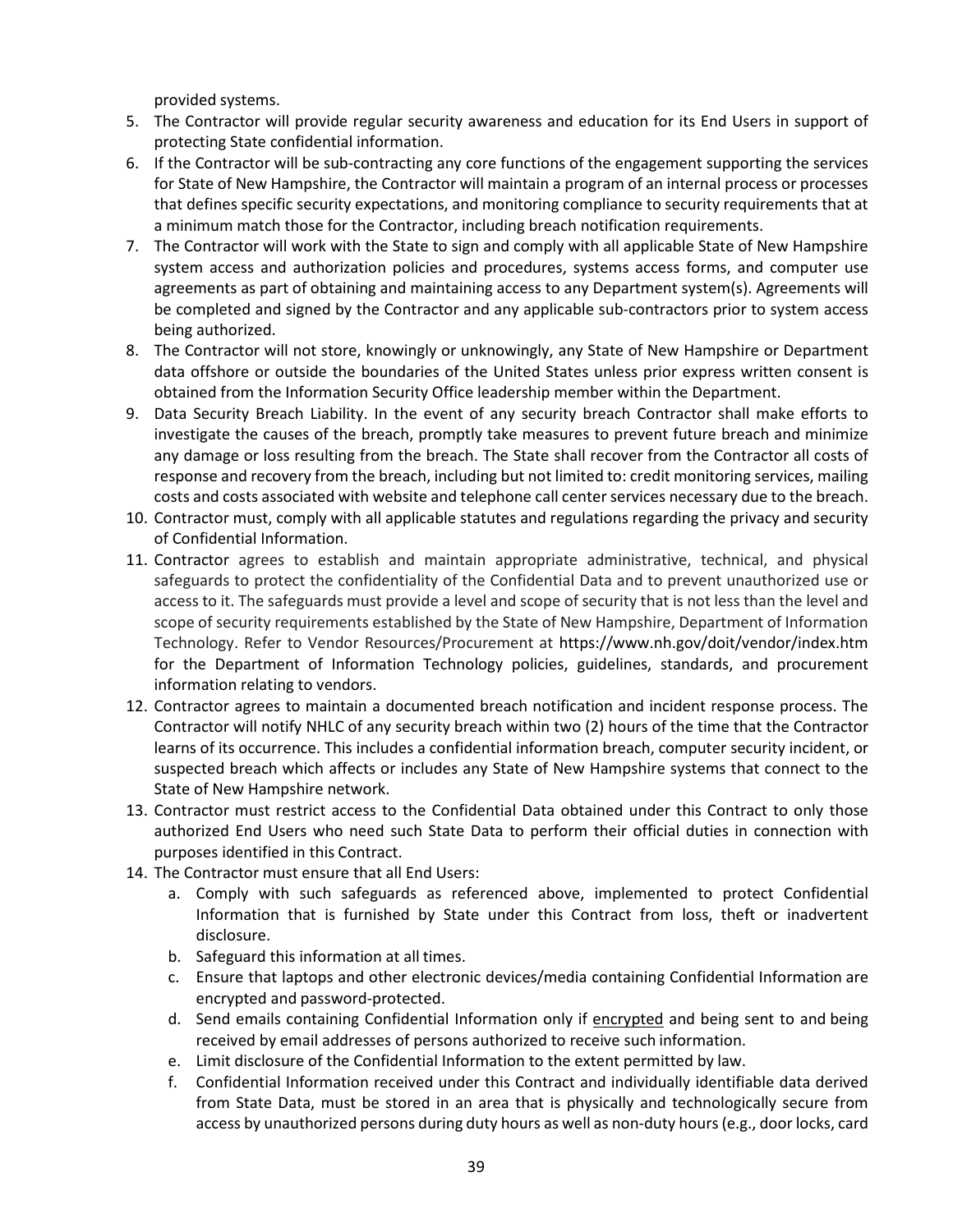keys, biometric identifiers, etc.).

- g. Only authorized End Users may transmit the Confidential Data, including any derivative files containing personally identifiable information, and in all cases, such data must be encrypted at all times when in transit, at rest, or when stored on portable media as defined above.
- h. In all other instances Confidential Data must be maintained, used and disclosed using appropriate safeguards, as determined by a risk-based assessment of the circumstances involved.
- i. Understand that their user credentials (user name and password) must not be shared with anyone. End Users will keep their credential information secure. This applies to credentials used to access the site directly or indirectly through a third party application.

Contractor is responsible for oversight and compliance of their End Users. State reserves the right to conduct onsite inspections to monitor compliance with this Contract, including the privacy and security requirements provided herein, applicable laws and Federal regulations until such time the Confidential Data is disposed of in accordance with this Contract.

#### Data Breach Notification

RSA 359-C:20 requires public breach notification to individuals whose information has been or may be misused. All legal notifications required as a result of a breach of information collected pursuant to this Contract shall be coordinated with the State.

#### Annual Reporting

Vendors are required to provide the below reports on an annual basis according to the timelines sent in each reporting requirement below.

- Within 90 days after the close of the NHLC fiscal year the Contractor agrees to provide a System and Organization II (SOC II) report to the Chief Compliance Office and Director of Security at the NHLC.
- The Successful Vendor shall have a complete corporate financial audit conducted annually, at its own expense. The audit must follow generally accepted auditing standards (GAAS) or the appropriate non-US equivalent. A copy of the Successful Vendor's certified financial statements shall be provided within one quarter after the close of the Successful Vendor's fiscal year.
- The Vendor shall provide the Lottery with Securities and Exchange Commission (SEC) 10-K reports (or the appropriate non-US equivalent) as they are issued, together with any other reports required pursuant to Section 13 of the Securities and Exchange Act of 1934, as amended.
- A third-party review of the Successful Vendor's New Hampshire operations must also be conducted annually. This audit will be a Statement on Auditing Standards (SAS) 70 audit, Type 2, at the sole discretion and determination of the Lottery, and shall be paid for by the Successful Vendor. For this review the Successful Vendor will suggest, for the Lottery's approval, the firm(s) to perform the work. All financial aspects shall be conducted pursuant to auditing standards as issued by the American Institute of Certified Public Accountants. Annual reviews shall occur on a July through June basis and will be reported to the Lottery not later than forty-five (45) days after the close of the State's fiscal year. The first audit shall cover a partial year ending with the State's fiscal year.

#### Security Reports

The Contractor agrees to immediately report any security procedural violation, violation of law (e.g. theft), or security breach of the equipment, software or material used or to be used in the performance of this contract. The report will be delivered personally or by telephone, followed by a certified letter addressed to the Executive Director of the NHLC or his designee.

Contractor agrees to report any change in, addition to, or deletion from, the information disclosed to the NHLC. The report will be in the form of a letter addressed to the Executive Director of the NHLC and will be delivered within thirty (30) days of the effective date of the change, addition, or deletion.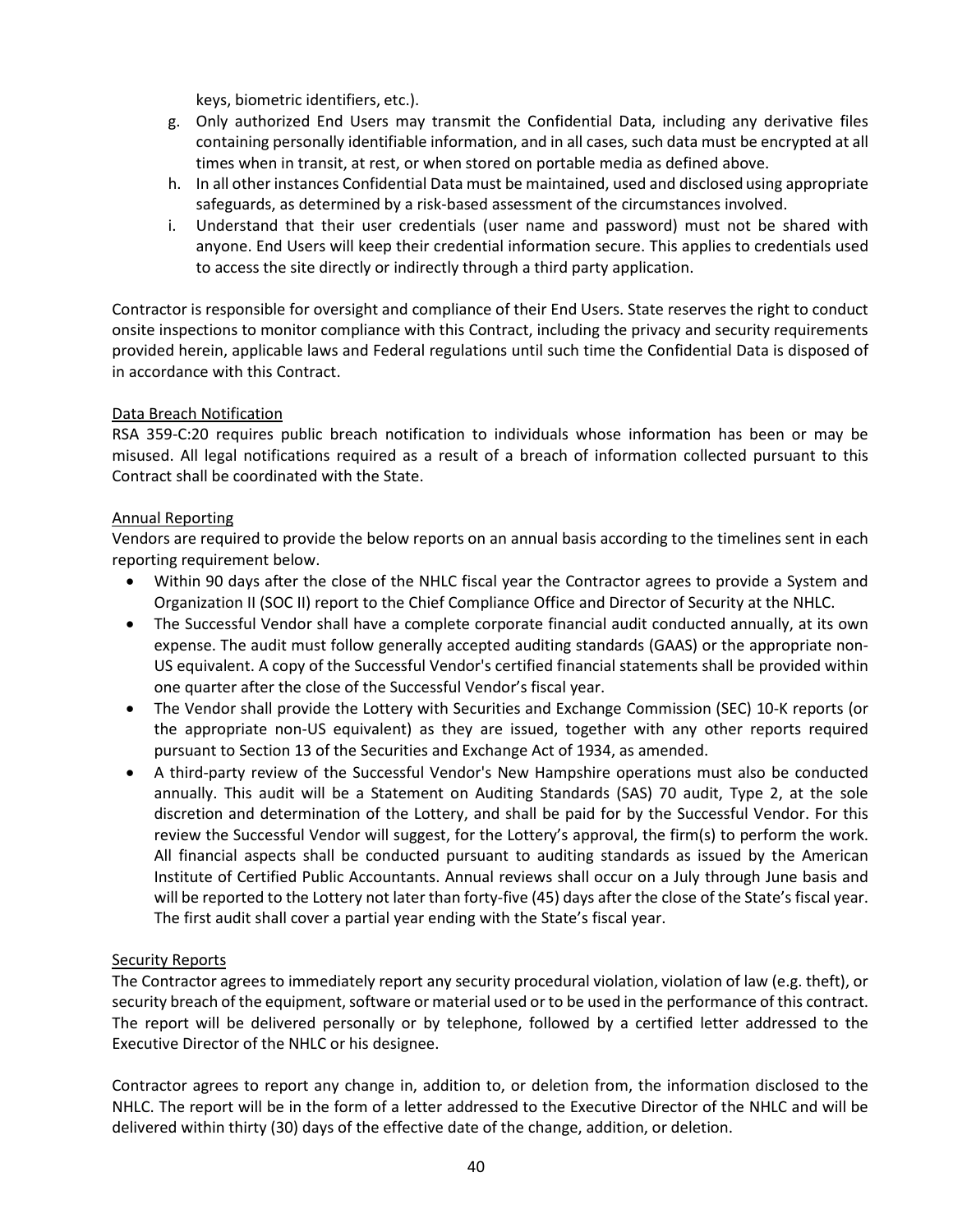In particular the Contractor must report the involvement of any of the Contractor's employees, owners, or agents in any known criminal arrest (exclusive of minor traffic violations) or investigation, or any such action or event, should it be reasonably able to construe that event as having some relationship to the security, integrity, and image of the NHLC.

#### Additional Security Measures

The NHLC reserves the right to require at any time further and additional security measures as it may, in its sole discretion, deem necessary or appropriate to ensure the integrity of the System or of the games.

#### **30. DISPUTES UNDER THE CONTRACT**

Prior to the filing of any formal proceedings with respect to a dispute (other than an action seeking injunctive relief with respect to intellectual property rights or Confidential Information), the party believing itself aggrieved (the "Invoking Party") shall call for progressive management involvement in the dispute negotiation by written notice to the other party. Such notice shall be without prejudice to the Invoking Party's right to any other remedy permitted under the Contract.

The parties shall use reasonable efforts to arrange personal meetings and/or telephone conferences as needed, at mutually convenient times and places, between negotiators for the parties at the following successive management levels, each of which shall have a period of allotted time as specified below in which to attempt to resolve the dispute:

| <b>LEVEL</b> | <b>CONTRACTOR</b><br><b>NAME</b> | <b>STATE</b>                    | <b>CUMULATIVE</b><br><b>ALLOTTED TIME</b> |
|--------------|----------------------------------|---------------------------------|-------------------------------------------|
| Primary      | Name                             | Jay Lau                         | 5 Business Days                           |
|              | <b>Title</b>                     | Product & Analysis Manager      |                                           |
| <b>First</b> | Name                             | Kelley-Jaye Cleland             | 10 Business Days                          |
|              | <b>Title</b>                     | Director Sales & Product        |                                           |
| Second       | Name                             | John Conforti                   | 15 Business Days                          |
|              | <b>Title</b>                     | <b>Chief Compliance Officer</b> |                                           |
| <b>Final</b> | Name                             | <b>Charles McIntyre</b>         | 15 Business Days                          |
|              | <b>Title</b>                     | <b>Executive Director</b>       |                                           |

#### **Dispute Resolution Responsibility and Schedule Table**

The allotted time for the first level negotiations shall begin on the date the Invoking Party's notice is received by the other party. Subsequent allotted time is days from the date that the original Invoking Party's notice is received by the other party.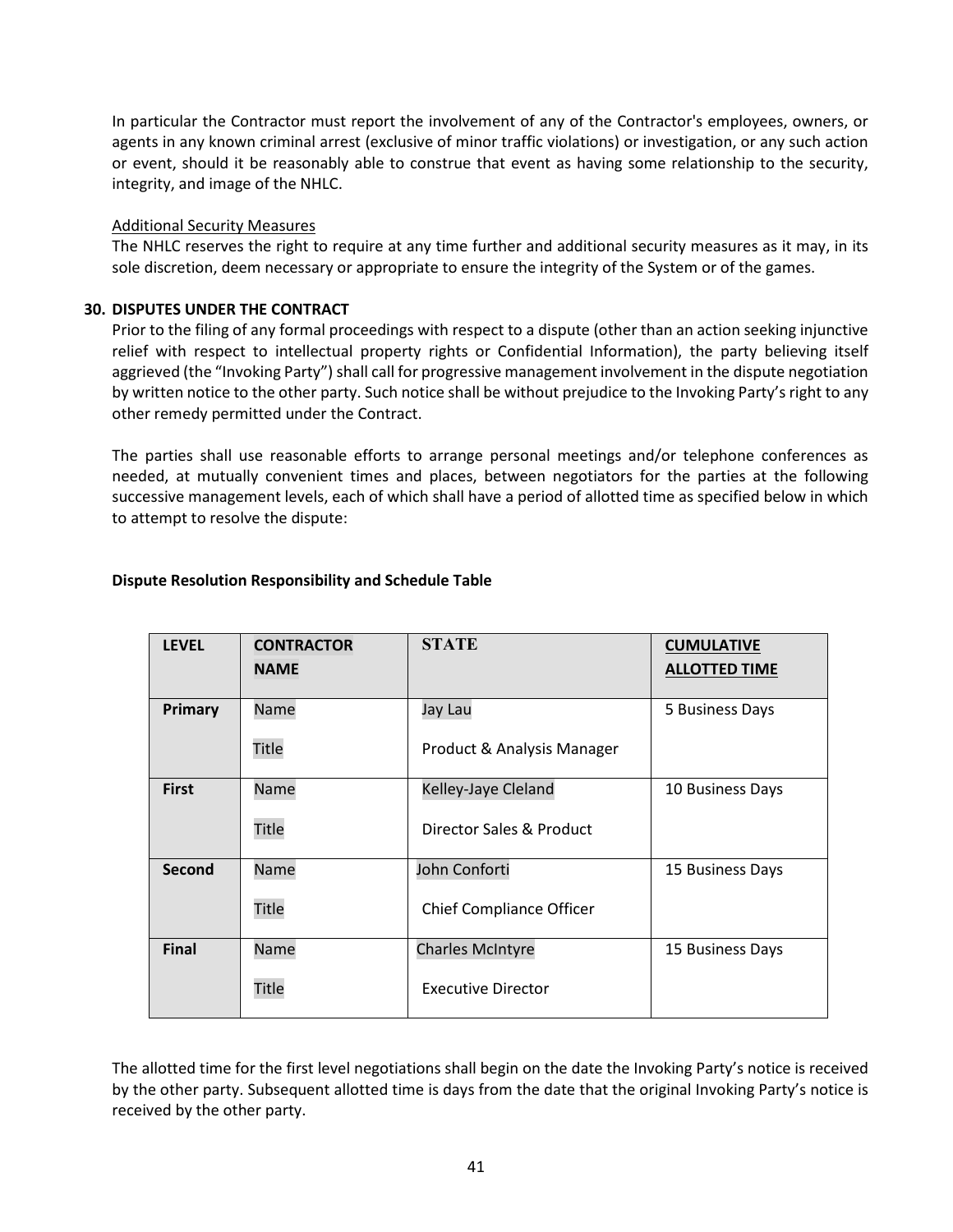**Appendix B: Pricing Grid**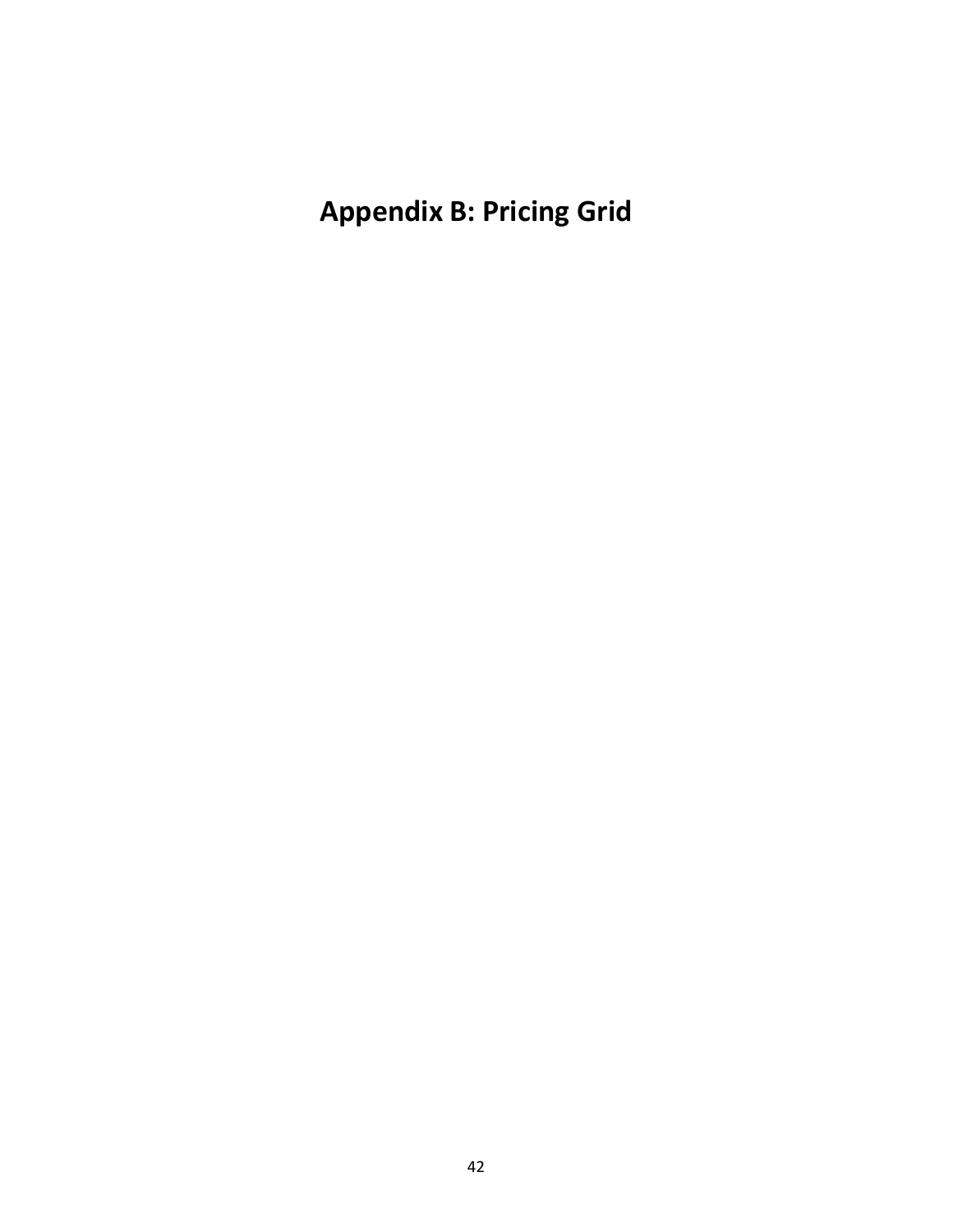# **PRICING GRID**

All costs below must be presented in a percentage of net gaming revenue for any e-Instant provided. Points will then be awarded based on the Pricing Matrix and formula of:

**Proposer's Price Score per Category = (Lowest Proposed Price per Category / Proposer's Proposed Price per Category) x Number of Points for Pricing Category.**

| <b>Game Category</b>       | % of Net Gaming Revenue |
|----------------------------|-------------------------|
| <b>Off the Shelf</b>       |                         |
| <b>Customized</b>          |                         |
| <b>Makeover</b>            |                         |
| <b>Bespoke/Tailor Made</b> |                         |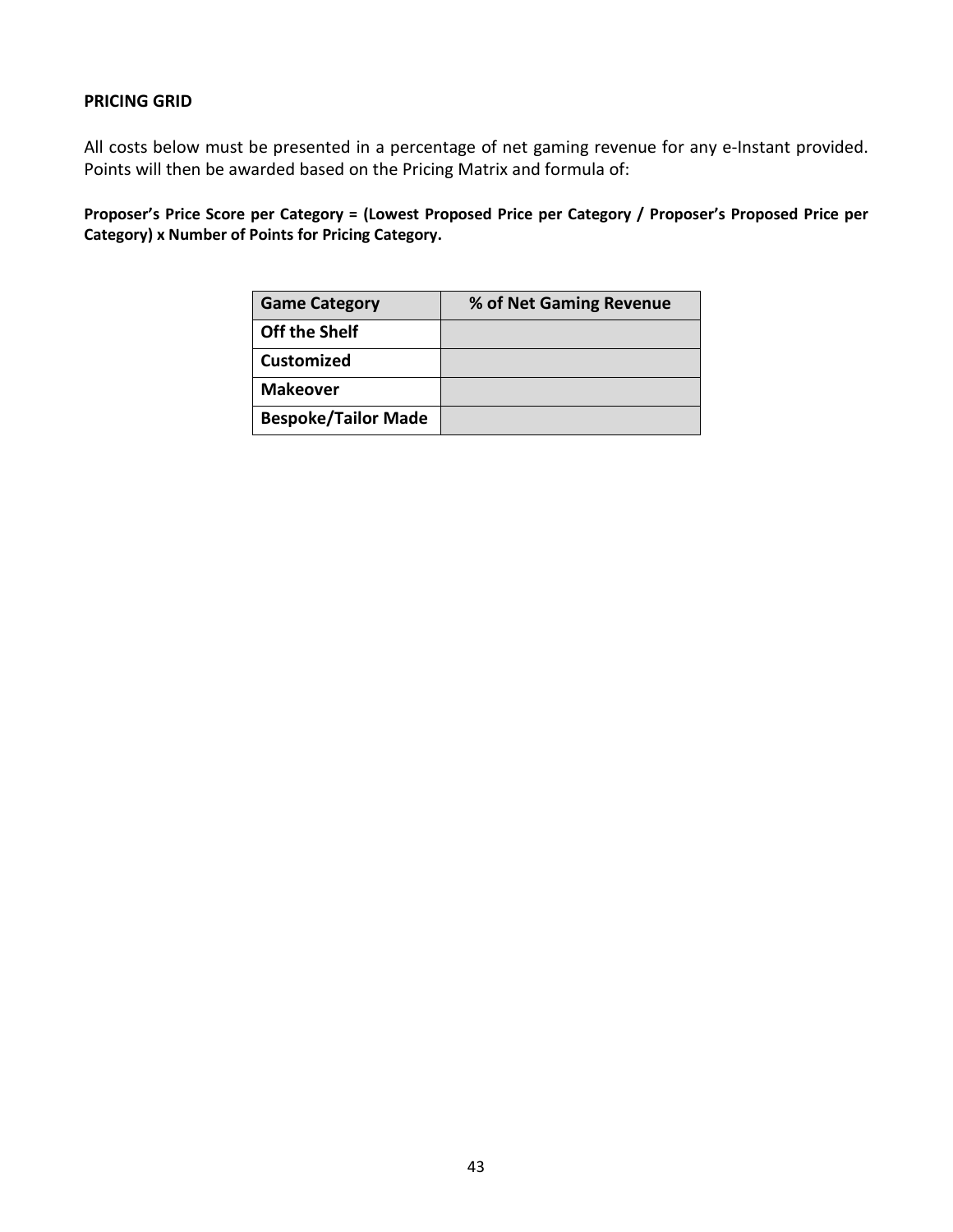# **Appendix C: Conceptual Architecture**